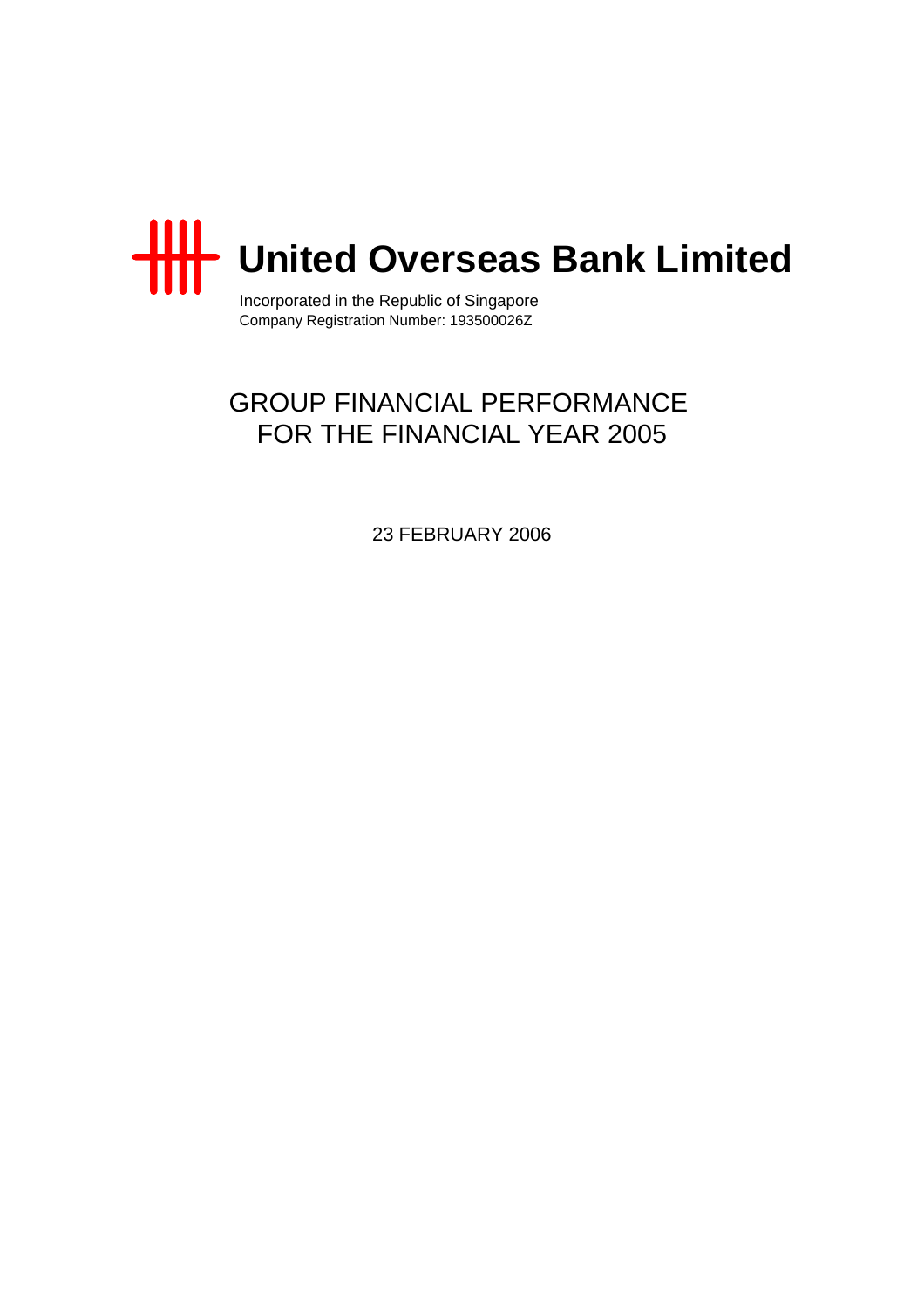# **THE UNITED OVERSEAS BANK GROUP**

|               | <b>Contents</b>                                                      | Page     |
|---------------|----------------------------------------------------------------------|----------|
| I)            | <b>Highlights and Performance Indicators</b>                         |          |
|               | Key Indicators                                                       | 2        |
|               | Other Indicators                                                     | 3        |
| $\mathbf{II}$ | <b>Review of Financial Performance</b>                               |          |
|               | New / Revised Financial Reporting Standards                          | 4        |
|               | Review of Group Performance                                          | 5        |
|               | <b>Consolidated Profit and Loss Account</b>                          | 8        |
|               | Net Interest Income                                                  | 10       |
|               | Non-Interest Income                                                  | 12       |
|               | <b>Operating Expenses</b>                                            | 13       |
|               | <b>Other Impairment Charges</b>                                      | 14       |
| III)          | Non-Performing Loans and Cumulative Impairment                       |          |
|               | Non-Performing Loans and Cumulative Impairment of the Group          | 15       |
|               | Non-Performing Loans and Cumulative Impairment of Regional Countries | 16       |
|               | Non-Performing Loans and Cumulative Impairment of Greater China      | 17       |
|               | Non-Performing Loans by Region                                       | 18       |
|               | Non-Performing Loans by Industry                                     | 18       |
|               | Individual Impairment by Loan Classification                         | 19       |
|               | Individual Impairment by Region                                      | 19       |
|               | Individual Impairment by Industry                                    | 19       |
|               | <b>Restructured Loans</b>                                            | 20       |
|               | Ageing of Non-Performing Loans                                       | 20       |
|               | Secured / Unsecured Non-Performing Loans                             | 20       |
|               | Collateral                                                           | 21       |
|               | IV) Segmental Analysis                                               |          |
|               | <b>Business Segments</b>                                             | 22       |
|               | <b>Geographical Segments</b>                                         | 25       |
| V)            | <b>Overview of Balance Sheet</b>                                     |          |
|               | <b>Total Assets</b>                                                  | 26       |
|               | <b>Securities</b>                                                    | 26       |
|               | <b>Customer Loans</b>                                                | 27       |
|               | Deposits                                                             | 28       |
|               | Debts Issued                                                         | 29       |
|               | Shareholders' Equity                                                 | 31       |
|               | <b>Contingent Liabilities</b>                                        | 31       |
|               | <b>Financial Derivatives</b><br>Commitments                          | 32<br>33 |
|               |                                                                      |          |
|               | <b>VI) Capital Adequacy Ratios</b>                                   | 34       |
|               | <b>VII) Exposure By Country of Operations</b>                        | 35       |
|               | Appendix 1 - Consolidated Profit and Loss Account                    |          |
|               | <b>Appendix 2 - Consolidated Balance Sheet</b>                       |          |

**Appendix 3 - Consolidated Statement of Changes in Equity**

**Appendix 4 - Consolidated Cash Flow Statement**

# **Appendix 5 - Financial Risk Management**

#### **Appendix 6 - Value-at-Risk**

Note:

- The financial statements are presented in Singapore dollars.
- Certain comparative figures have been restated to conform with the current period's presentation.
- Certain figures in this report may not add up to the respective totals due to rounding.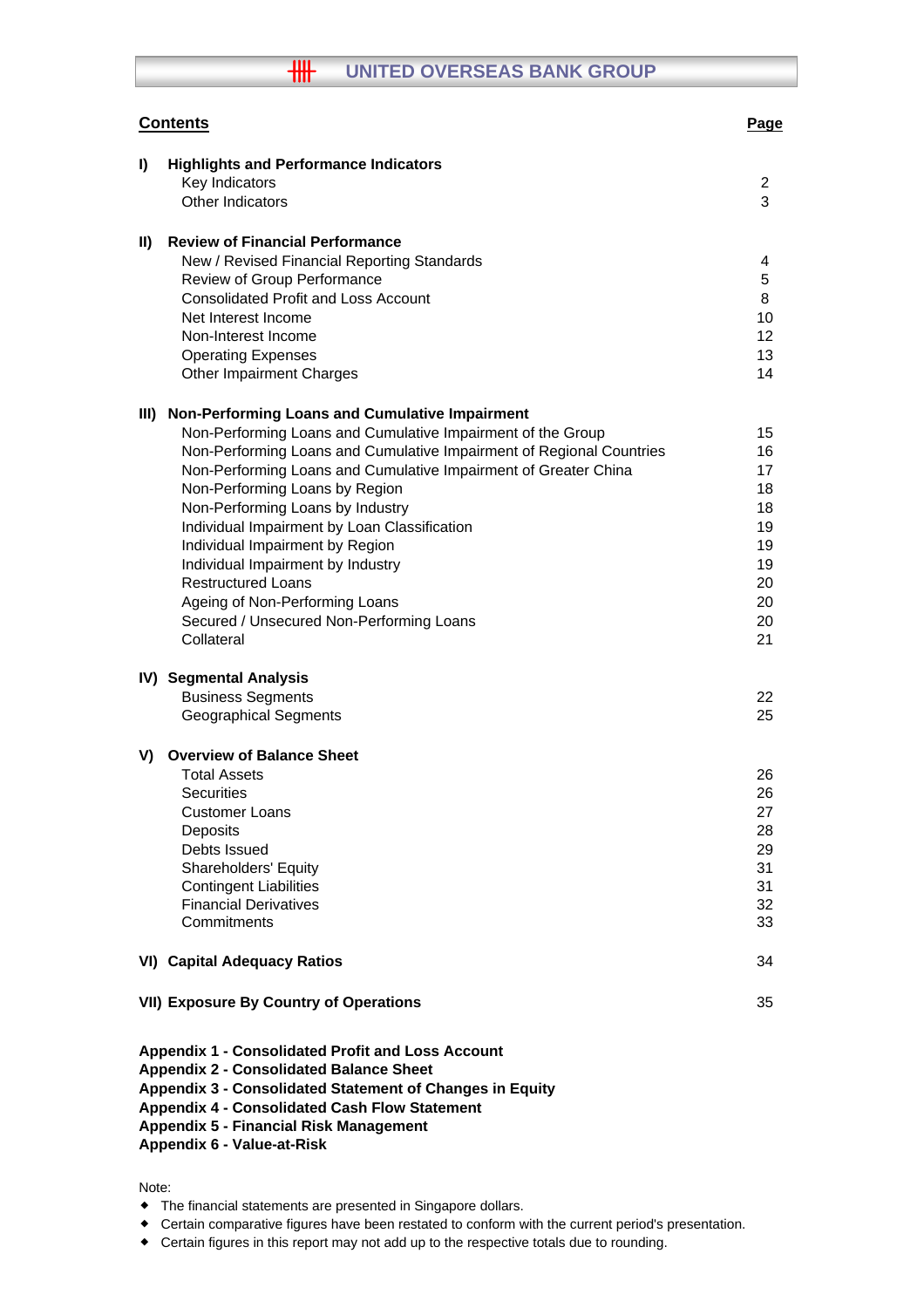# *I) Highlights and Performance Indicators*

|                                                                       | 2005  | 2004           |           | 2005/<br>2004<br>% | 4th<br>Quarter<br>2005 | 3rd<br>Quarter<br>2005 | 4th<br>Quarter<br>2004 |                | 4Q05/<br>4Q04<br>% |
|-----------------------------------------------------------------------|-------|----------------|-----------|--------------------|------------------------|------------------------|------------------------|----------------|--------------------|
| • Key Indicators                                                      |       |                |           |                    |                        |                        |                        |                |                    |
| Net interest income (NII) (\$'m)                                      | 2,348 | 2,155          | $\ddot{}$ | 8.9                | 614                    | 578                    | 562                    | $\ddot{}$      | 9.1                |
| Non-interest income (Non NII) (\$'m)                                  | 1,414 | 1,104          | $\ddot{}$ | 28.1               | 414                    | 350                    | 298                    | $\ddot{}$      | 39.1               |
| Total income (\$'m)                                                   | 3,761 | 3,259          | $+$       | 15.4               | 1,028                  | 927                    | 860                    | $+$            | 19.5               |
| Total expenses (\$'m)                                                 | 1,424 | 1,227          | $\ddot{}$ | 16.1               | 404                    | 353                    | 364                    | $\ddot{}$      | 11.0               |
| Operating profit before amortisation and<br>impairment charges (\$'m) | 2,337 | 2,032          | $\ddot{}$ | 15.0               | 623                    | 574                    | 496                    | $\ddot{}$      | 25.7               |
| ❖ Net profit ^                                                        |       |                |           |                    |                        |                        |                        |                |                    |
| - Including intangible assets (\$'m)                                  | 1,709 | 1,452          | $\ddot{}$ | 17.7               | 432                    | 463                    | 376                    | $\ddot{}$      | 15.0               |
| - Excluding intangible assets (\$'m)                                  | 1,769 | 1,665          | $+$       | 6.2                | 434                    | 463                    | 434                    | ÷,             | 0.1                |
| ❖<br>Income mix:                                                      |       |                |           |                    |                        |                        |                        |                |                    |
| - NII / Total income (%)                                              | 62.4  | 66.1           |           | $-3.7%$ pt         | 59.7                   | 62.3                   | 65.4                   | $\blacksquare$ | 5.7 % pt           |
| - Non NII / Total income (%)                                          | 37.6  | 33.9           |           | + 3.7 % pt         | 40.3                   | 37.7                   | 34.6                   |                | + 5.7 % pt         |
|                                                                       | 100.0 | 100.0          |           |                    | 100.0                  | 100.0                  | 100.0                  |                |                    |
| ❖ Profit contribution (before tax and                                 |       |                |           |                    |                        |                        |                        |                |                    |
| intangible assets):<br>- Onshore (including ACU) (%)                  | 77.6  | 78.8           |           | 1.2 % pt           | 80.5                   | 77.3                   | 77.6                   |                | $+ 2.9 %$ pt       |
| - Offshore (%)                                                        | 22.4  | 21.2           |           | $+ 1.2 %$ pt       | 19.5                   | 22.7                   | 22.4                   |                | 2.9 % pt           |
|                                                                       | 100.0 | 100.0          |           |                    | 100.0                  | 100.0                  | 100.0                  |                |                    |
| Return on average shareholders'<br>÷.                                 |       |                |           |                    |                        |                        |                        |                |                    |
| equity $*$ $*$                                                        |       |                |           |                    |                        |                        |                        |                |                    |
| - Including intangible assets (%)                                     | 12.4  | 10.8           |           | $+ 1.6 %$ pt       | 12.2                   | 13.7                   | 11.1                   |                | $+ 1.1 %$ pt       |
| - Excluding intangible assets (%)                                     | 12.9  | 12.4           |           | $+ 0.5 %$ pt       | 12.3                   | 13.7                   | 12.8                   |                | $-0.5 %$ pt        |
| * Basic earnings per share *                                          |       |                |           |                    |                        |                        |                        |                |                    |
| - Including intangible assets $(\phi)$                                | 111.2 | 92.6           | $\ddot{}$ | 20.1               | 112.3                  | 120.4                  | 96.8                   | +              | 16.0               |
| - Excluding intangible assets $(\phi)$                                | 115.1 | 106.3          | $+$       | 8.3                | 112.9                  | 120.4                  | 111.8                  | $\ddot{}$      | 1.0                |
| * Return on average assets *                                          |       |                |           |                    |                        |                        |                        |                |                    |
| - Including intangible assets (%)                                     | 1.25  | 1.19           |           | $+0.06%$ pt        | 1.21                   | 1.35                   | 1.16                   |                | + 0.05 % pt        |
| - Excluding intangible assets (%)                                     | 1.29  | 1.36           |           | $-0.07%$ pt        | 1.21                   | 1.35                   | 1.34                   |                | $-0.13 \%$ pt      |
| * NII * / Average interest bearing                                    |       |                |           |                    |                        |                        |                        |                |                    |
| assets (%)                                                            | 1.99  | 2.10           |           | $-0.11 \%$ pt      | 1.96                   | 1.93                   | 2.05                   |                | $-0.09%$ pt        |
| Expense / Income ratio (%)<br>❖                                       | 37.9  | 37.6           |           | $+ 0.3 %$ pt       | 39.3                   | 38.1                   | 42.3                   |                | $-3.0%$ pt         |
| Dividend rates<br>❖                                                   |       |                |           |                    |                        |                        |                        |                |                    |
| - Interim (%)                                                         | 20.0  | 20.0           |           |                    |                        |                        |                        |                |                    |
| - Special dividend in specie (%)                                      | 28.5  | $\blacksquare$ |           | 28.5 % pt          |                        |                        |                        |                |                    |
| - Final $(\%)$                                                        | 40.0  | 40.0           |           |                    | 40.0                   |                        | 40.0                   |                |                    |

^ Net profit refers to profit attributable to equity holders of the Bank.

\* Computed on an annualised basis for quarters.

# Shareholders' equity refers to equity attributable to equity holders of the Bank.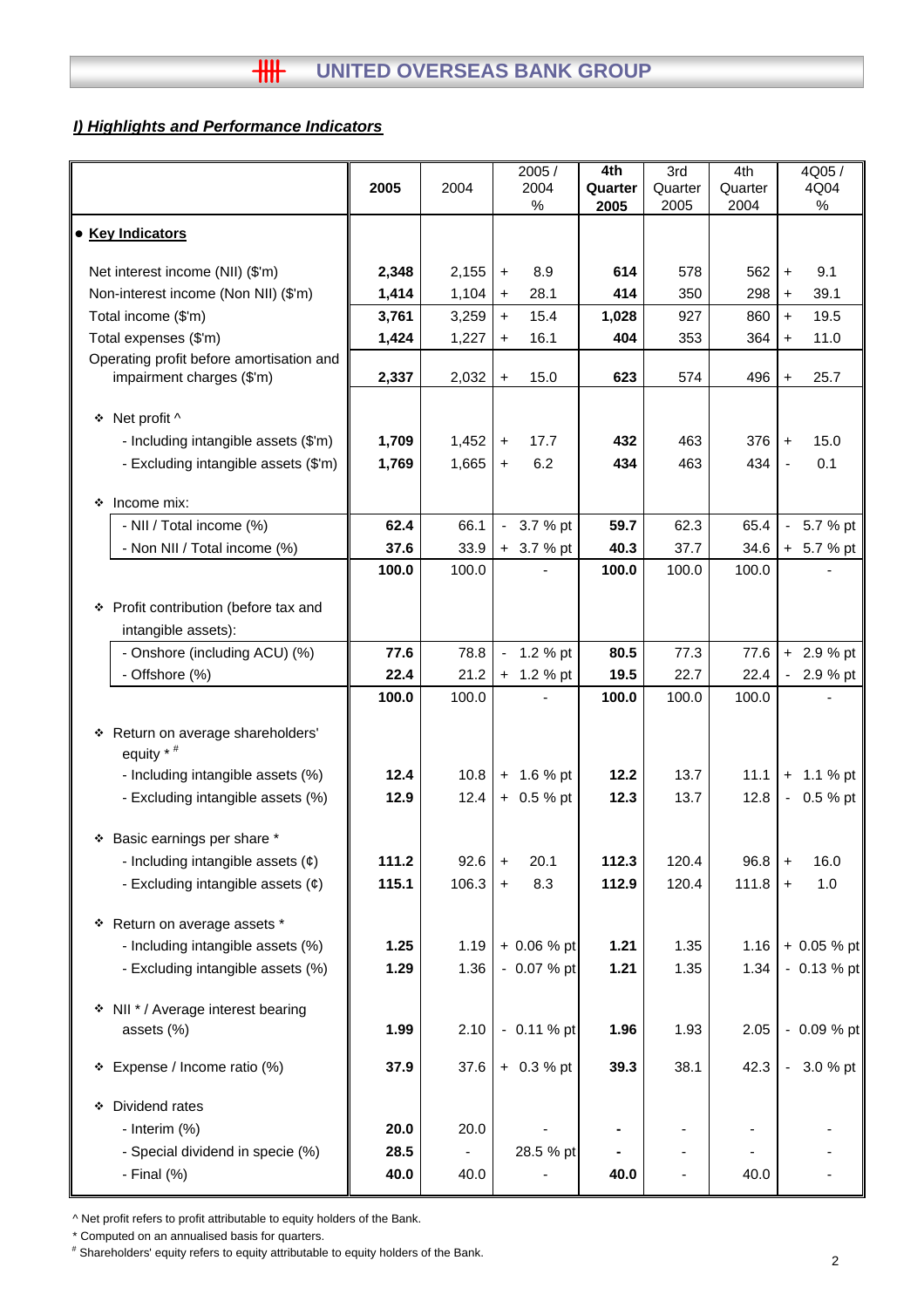# **HH UNITED OVERSEAS BANK GROUP**

# *I) Highlights and Performance Indicators*

|                                                        | 31-Dec-05 | 31-Dec-04 | Dec-05 /<br>Dec-04<br>(% ) | 30-Sep-05 |
|--------------------------------------------------------|-----------|-----------|----------------------------|-----------|
| <b>Other Indicators</b>                                |           |           |                            |           |
| Customer loans (net) (\$'m)<br>❖                       | 67,142    | 64,300    | 4.4<br>$\ddot{}$           | 65,739    |
| Customer deposits (\$'m)<br>۰                          | 85,503    | 79,019    | 8.2<br>$+$                 | 83,341    |
| Loans / Deposits ratio $^{\circledR}$ (%)<br>٠         | 78.5      | 81.4      | 2.9 % pt<br>$\blacksquare$ | 78.9      |
| * Non-performing loans (NPLs) (\$'m)                   | 3,931     | 5,484     | 28.3                       | 4,290     |
| Cumulative impairment (\$'m)<br>۰                      | 2,714     | 3,724     | 27.1                       | 2,946     |
| NPL ratio $\wedge$ (%)<br>۰                            | 5.6       | 8.0       | 2.4 % pt<br>$\blacksquare$ | 6.2       |
| Cumulative impairment / NPLs (%)<br>❖                  | 69.0      | 67.9      | 1.1 % pt<br>$+$            | 68.7      |
| Total assets (\$'m)<br>٠                               | 145,073   | 134,879   | 7.6<br>$\ddot{}$           | 139,792   |
| * Shareholders' equity (\$'m)                          | 14,929    | 13,439    | 11.1<br>$\ddagger$         | 13,735    |
| $*$ Unrealised revaluation surplus <sup>#</sup> (\$'m) | 1,564     | 1,562     | 0.1<br>$\ddag$             | 1,436     |
| * Net asset value (NAV) per share (\$)                 | 9.71      | 8.75      | 11.0<br>$+$                | 8.93      |
| * Revalued NAV per share (\$)                          | 10.73     | 9.77      | 9.8<br>$\ddot{}$           | 9.86      |
| Net tangible asset backing per share (\$)<br>❖         | 6.92      | 6.14      | 12.7<br>$\ddot{}$          | 6.31      |
| Capital adequacy ratios<br>❖                           |           |           |                            |           |
| - Tier 1 capital (%)                                   | 11.0      | 11.0      |                            | 9.9       |
| - Total capital (%)                                    | 16.1      | 15.6      | 0.5 % pt<br>$+$            | 15.0      |
|                                                        |           |           |                            |           |
| Manpower (number)<br>❖                                 | 18,816    | 13,574    | $+ 5,242$ no.              | 13,583    |

 $^{\circledR}$  "Loans" refers to net customer loans while "Deposits" refers to customer deposits.

^ NPL ratio represents NPLs (excluding debt securities) as a percentage of gross customer loans.

# Refer to unrealised revaluation surplus on properties and securities which was not incorporated into the financial statements.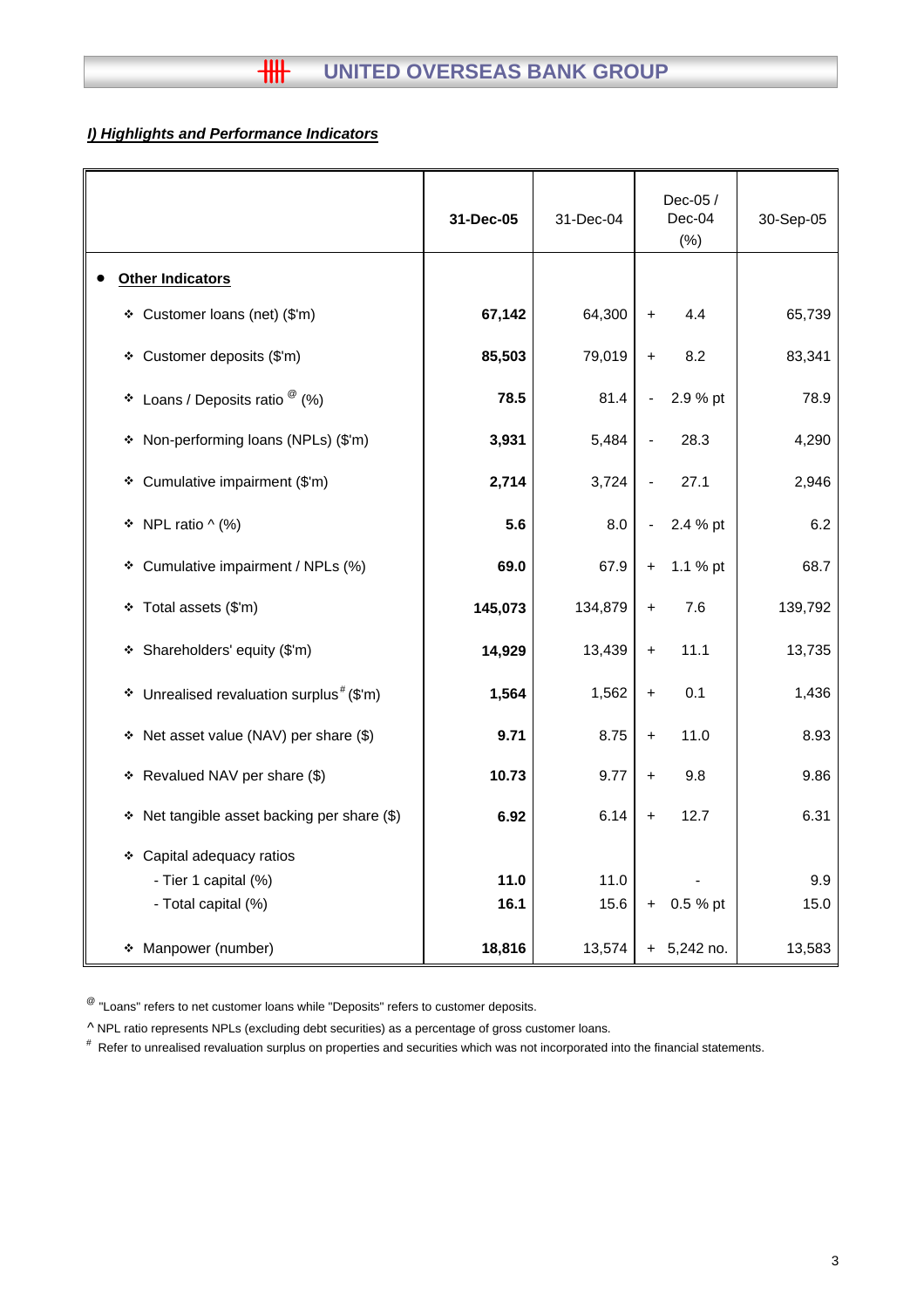# **New / Revised Financial Reporting Standards**

The financial statements have been prepared in accordance with Singapore Financial Reporting Standards ("FRS"). The new and revised FRS that are applicable to the Group with effect from 1 January 2005 and that have impact on the Group's financials are as follows:

- (a) FRS39 Financial Instruments: Recognition and Measurement
- (b) FRS103 Business Combinations / FRS36 Impairment of Assets / FRS38 Intangible Assets
- (c) FRS102 Share-based Payment
- (d) FRS105 Non-current Assets Held for Sale and Discontinued Operations

FRS39 requires prospective application with the opening balances of the affected financial assets and financial liabilities as at 1 January 2005 to be restated and the resulting changes adjusted to the shareholders' equity.

Other than the above changes, the accounting policies and computation methods adopted in the financial statements for the financial year ended 31 December 2005 are the same as those for the financial year ended 31 December 2004.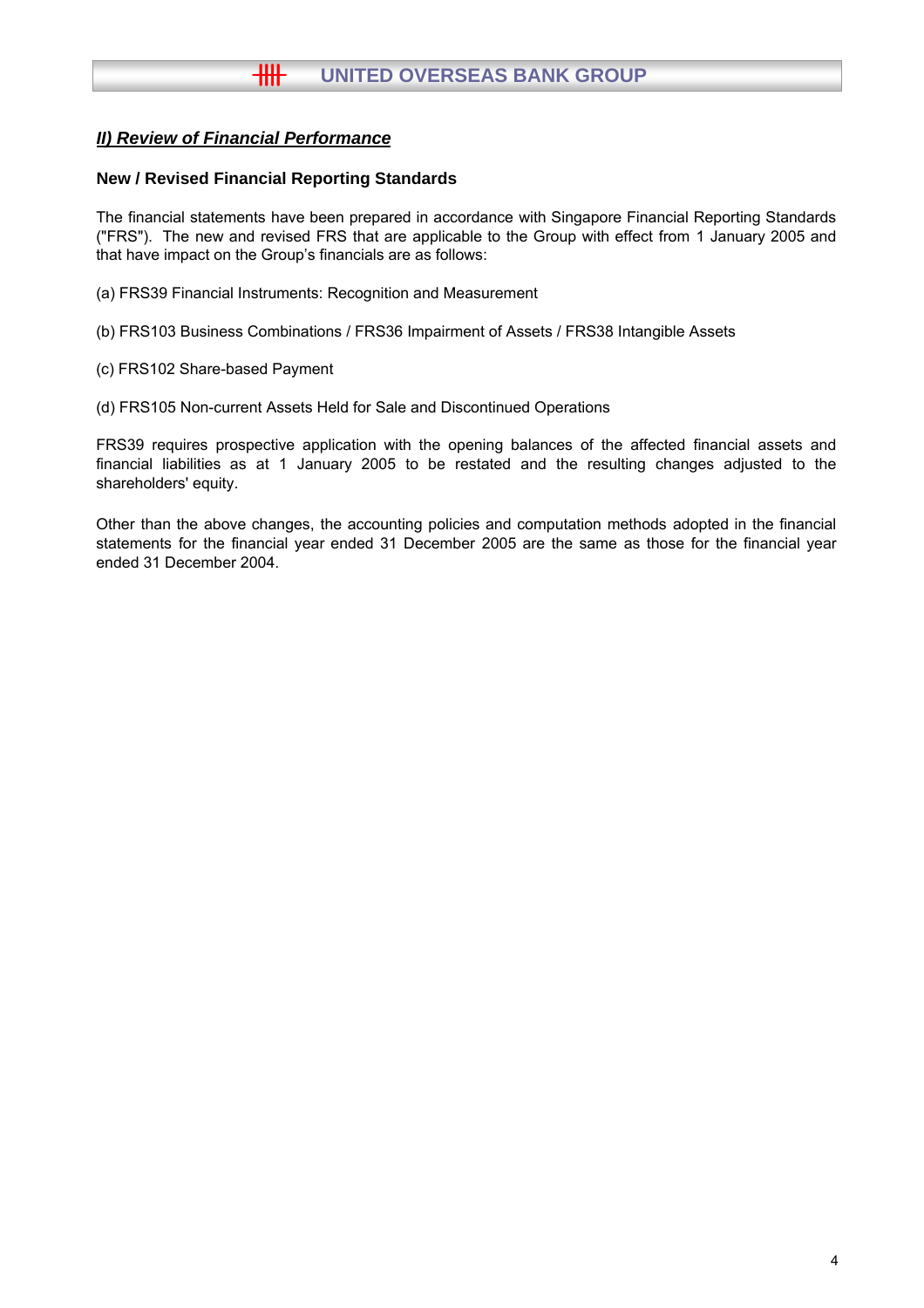# **Review of Group Performance**

## **Results**

The Group's results should be read in the following perspective:

- Full year results of Bank of Asia Public Company Limited ("BOA")<sup>1</sup> and its subsidiaries were included for 2005 as opposed to only 5 months for 2004.
- Full year results of PT Bank Buana Indonesia Tbk. ("Bank Buana")<sup>2</sup> were included for 2005 (10 months as an associate and 2 months as a subsidiary) as opposed to only 7 months as an associate for 2004.

#### **2005 versus 2004**

The Group recorded a net profit of \$1,709 million for 2005, representing an increase of \$257 million or 17.7% over the \$1,452 million registered in 2004. The increase was mainly due to higher fee and commission income, higher net interest income, discontinuation of goodwill amortisation, and higher other operating income. These were partly offset by lower share of profit of associates, higher operating expenses, and write-off of goodwill in respect of United Overseas Bank Philippines.

Total income increased 15.4% to \$3,761 million for 2005 from \$3,259 million for 2004, primarily due to higher fee and commission income mainly from investment-related and fund management activities, higher net interest income mainly from customer loans, and net gain on trading securities, government securities and derivatives as against losses for 2004. These were partially offset by lower gains on investment securities.

The Group's total operating expenses increased 16.1% to \$1,424 million for 2005 from \$1,227 million for 2004. Staff costs increased 16.4% to \$684 million primarily from higher wages and salaries on increased headcount, while other operating expenses increased 15.8% to \$740 million mainly on depreciation, rental and maintenance charges, advertising expenses and professional fees. Consequently, the expense-toincome ratio of the Group increased to 37.9% from 37.6% a year ago.

Total other impairment charges decreased 16.9% to \$174 million for 2005 from \$209 million for 2004, mainly due to lower impairment charges on investment securities and loans, partially offset by lower writeback of collective impairment.

Share of pre-tax profit of associates decreased 67.5% to \$100 million for 2005 compared to the \$307 million for 2004. The decrease was mainly due to the cessation of equity accounting for United Overseas Land Limited ("UOL") with effect from 1 January 2005, coupled with an exceptional gain recorded by UOL in 2004 from the divestment of its holdings in UOB shares.

<sup>1</sup> BOA was acquired by the Bank as a subsidiary on 27 July 2004. It merged with another subsidiary of the Bank, UOB Radanasin Bank Public Company Limited on 28 November 2005 and the enlarged entity was renamed as United Overseas Bank (Thai) Public Company Limited ("UOBT").

<sup>2</sup> On 31 May 2004, the Bank's wholly-owned subsidiary, UOB International Investment Private Limited ("UOBII") acquired 23% stake in Bank Buana. On 14 October 2005, an additional 30% stake was acquired, making Bank Buana a subsidiary of the Group. On 19 December 2005, following the close of the tender offer for the remaining shares not held by UOBII, a further 8.1% interest was acquired, resulting in UOBII holding a total stake of 61.1% in Bank Buana.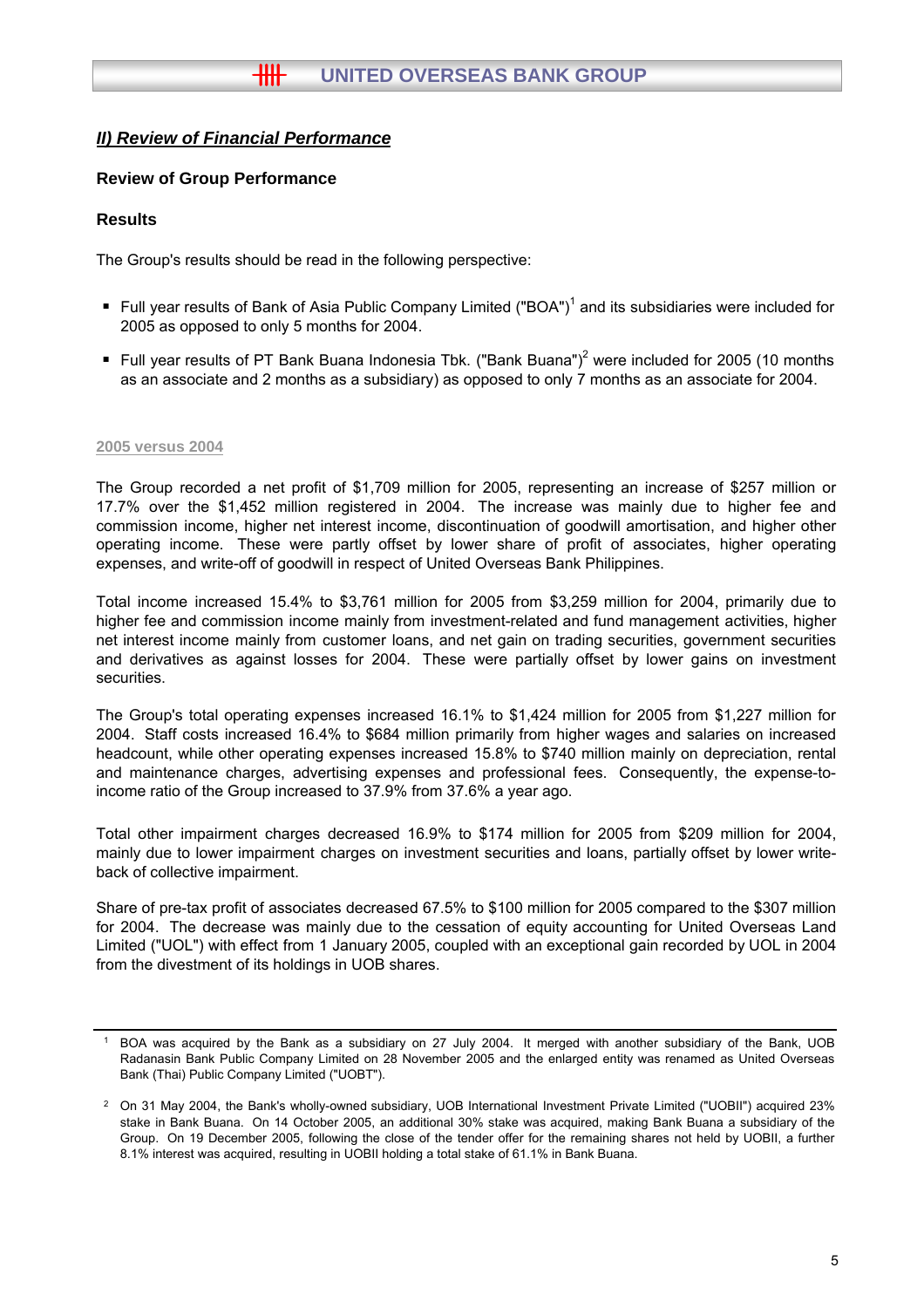#### **4th Quarter 2005 versus 4th Quarter 2004**

The Group's net profit increased \$56 million or 15.0% to \$432 million in the fourth quarter of 2005 ("4Q05") from \$376 million in the fourth quarter of 2004 ("4Q04"). The increase was mainly due to higher fee and commission income, discontinuation of goodwill amortisation, and higher net interest income, partially offset by lower share of profit of associates.

Total income increased 19.5% to \$1,028 million in 4Q05 from \$860 million in 4Q04, mainly due to higher fee and commission income largely from investment-related activities, higher net interest income mainly from customer loans, and net gain on trading securities, government securities and derivatives as against losses in 4Q04. These were partially offset by losses on investment securities as opposed to profit in 4Q04.

The Group's total operating expenses increased 11.0% to \$404 million in 4Q05 compared to \$364 million in 4Q04. Staff cost increased 16.9% to \$199 million while other operating expenses increased 5.8% to \$205 million. Expense-to-income ratio improved to 39.3% in 4Q05 from 42.3% in 4Q04.

Total other impairment charges of \$74 million in 4Q05 was 34.8% lower than the \$113 million in 4Q04, mainly due to lower impairment charges on properties, loans and other assets, coupled with the collective impairment charges in 4Q04.

Share of pre-tax profit of associates decreased 87.4% to \$23 million in 4Q05 from \$184 million in 4Q04. The decrease was mainly due to the cessation of equity accounting for UOL with effect from 1 January 2005, coupled with an exceptional gain recorded by UOL in 4Q04 from the divestment of its holdings in UOB shares.

#### **4th Quarter 2005 versus 3rd Quarter 2005**

The Group's net profit of \$432 million recorded in 4Q05 was 6.7% lower than the \$463 million registered in the third quarter of 2005 ("3Q05"). The decrease was mainly due to higher impairment charges, and higher operating expenses, partially offset by higher fee and commission income and higher net interest income.

The Group's total income increased 10.8% to \$1,028 million in 4Q05 from \$927 million in 3Q05, while total expenses increased 14.4% to \$404 million from \$353 million in 3Q05. Consequently, expense-to-income ratio increased to 39.3% in 4Q05 from 38.1% in 3Q05.

Total other impairment charges increased to \$74 million in 4Q05 from \$19 million in 3Q05, largely due to higher impairment charges on loans.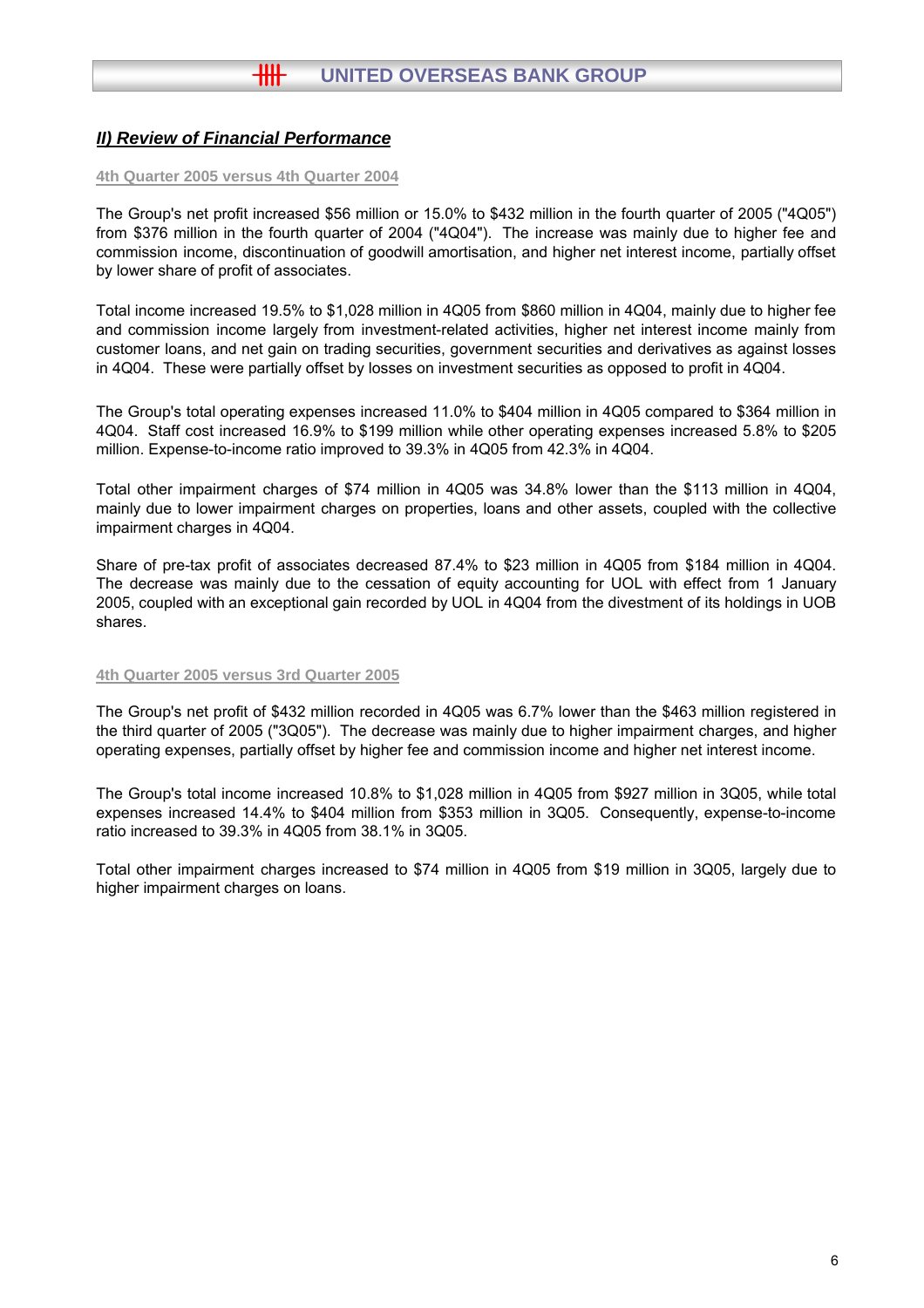# **Balance Sheet**

The Group's net loans and advances to customers of \$67,142 million as at 31 December 2005 were 4.4% higher than the \$64,300 million as at 31 December 2004. Group non-performing loans ("NPLs") decreased 28.3% to \$3,931 million as at 31 December 2005 from \$5,484 million as at 31 December 2004. Consequently, Group NPL ratio improved to 5.6% as at 31 December 2005 from 8.0% as at 31 December 2004. Of the total Group NPLs as at 31 December 2005, \$2,228 million or 56.7% were secured by collateral, and \$2,529 million or 64.3% were in the Substandard category.

Total cumulative impairment of the Group was \$2,714 million as at 31 December 2005 compared to the \$3,724 million as at 31 December 2004. Collective impairment as at 31 December 2005 was \$1,270 million or 46.8% of total cumulative impairment. The total cumulative impairment as at 31 December 2005 provided a coverage of 69.0% against Group NPLs, as compared to 67.9% as at 31 December 2004. As at 31 December 2005, unsecured NPLs were 159.4% covered by total cumulative impairment, compared to the 138.6% as at 31 December 2004.

Total assets of the Group as at 31 December 2005 were \$145,073 million, representing a growth of 7.6% over the \$134,879 million as at 31 December 2004. Shareholders' equity of the Group as at 31 December 2005 was \$14,929 million, representing an increase of 11.1% over the \$13,439 million as at 31 December 2004. This resulted in the increase in the Group's net asset value per share to \$9.71 as at 31 December 2005 from \$8.75 as at 31 December 2004.

As at 31 December 2005, the Group's total Capital Adequacy Ratio ("CAR") of 16.1% was 6.1% points above the minimum of 10% set by Monetary Authority of Singapore.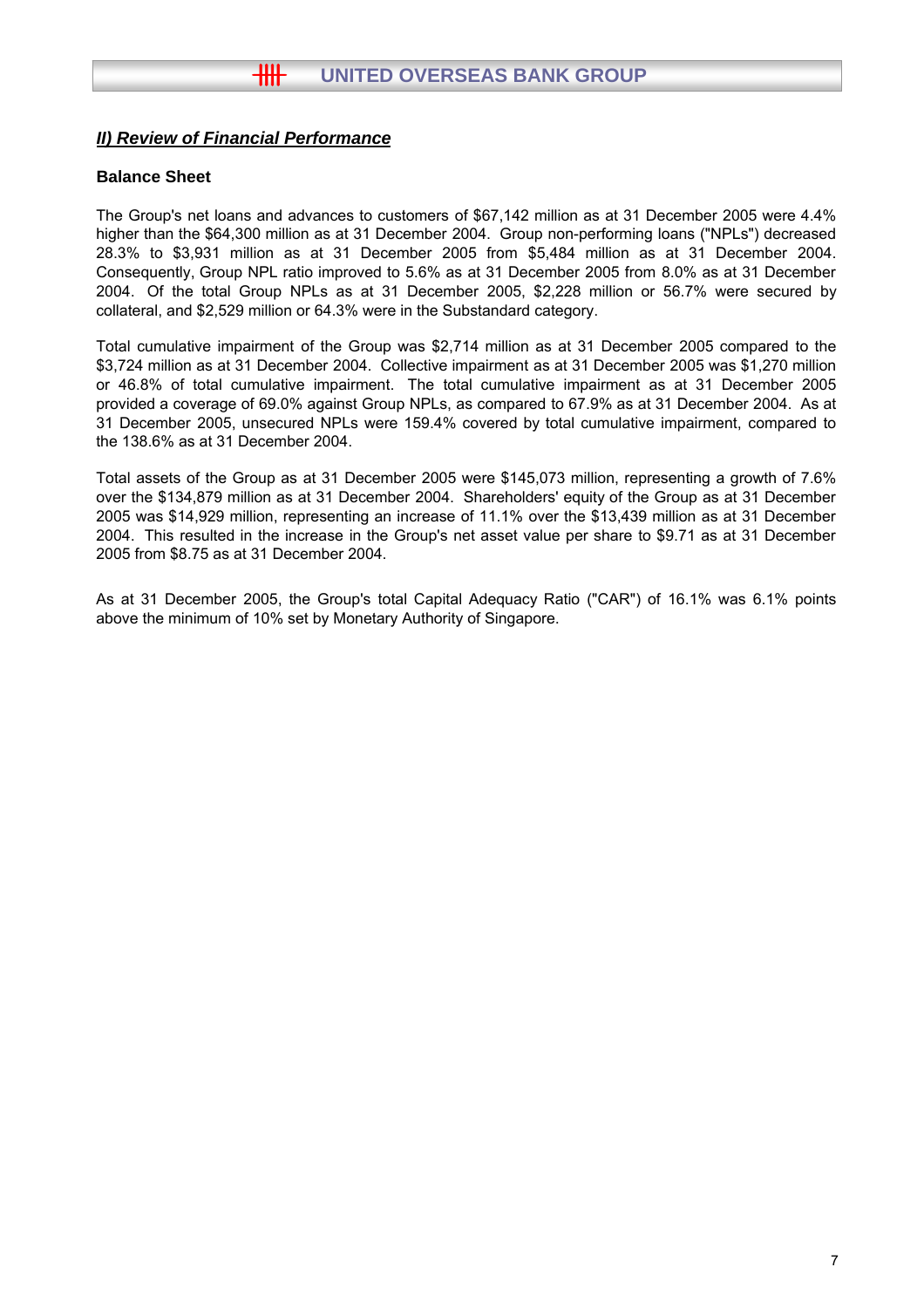# **FOR THE FINANCIAL YEAR ENDED 31 DECEMBER 2005 CONSOLIDATED PROFIT AND LOSS ACCOUNT**

|                                                                |            |            | 2005 /        |
|----------------------------------------------------------------|------------|------------|---------------|
|                                                                | 2005       | 2004       | 2004          |
|                                                                | \$ million | \$ million | $\frac{0}{6}$ |
| Interest income                                                | 4,882      | 3,661      | 33.3          |
| Less: Interest expense                                         | 2,534      | 1,506      | 68.2          |
| Net interest income                                            | 2,348      | 2,155      | 8.9           |
| Dividend income                                                | 60         | 43         | 38.6          |
| Fee and commission income                                      | 900        | 706        | 27.4          |
| Rental income                                                  | 64         | 65         | (1.1)         |
| Other operating income                                         | 391        | 290        | 34.5          |
| Total non-interest income                                      | 1,414      | 1,104      | 28.1          |
| Income before operating expenses                               | 3,761      | 3,259      | 15.4          |
| Less:                                                          |            |            |               |
| Staff costs                                                    | 684        | 587        | 16.4          |
| Other operating expenses                                       | 740        | 639        | 15.8          |
| Total operating expenses                                       | 1,424      | 1,227      | 16.1          |
| Operating profit before amortisation and<br>impairment charges | 2,337      | 2,032      | 15.0          |
| Less: Intangible assets amortised / impaired                   | 60         | 214        | (71.9)        |
| Less: Other impairment charges                                 | 174        | 209        | (16.9)        |
| Operating profit after amortisation and<br>impairment charges  | 2,104      | 1,610      | 30.7          |
| Share of profit of associates                                  | 100        | 307        | (67.5)        |
| Profit before tax                                              | 2,204      | 1,917      | 15.0          |
| Less: Tax                                                      | 472        | 450        | 4.9           |
| Profit for the financial year                                  | 1,731      | 1,466      | 18.1          |
| Attributable to:                                               |            |            |               |
| Equity holders of the Bank                                     | 1,709      | 1,452      | 17.7          |
| Minority interests                                             | 22         | 15         | 51.4          |
|                                                                | 1,731      | 1,466      | 18.1          |
| Earnings per share $(e)$                                       |            |            |               |
| - Basic                                                        | 111.2      | 92.6       | 20.1          |
| - Diluted                                                      | 111.2      | 92.6       | 20.1          |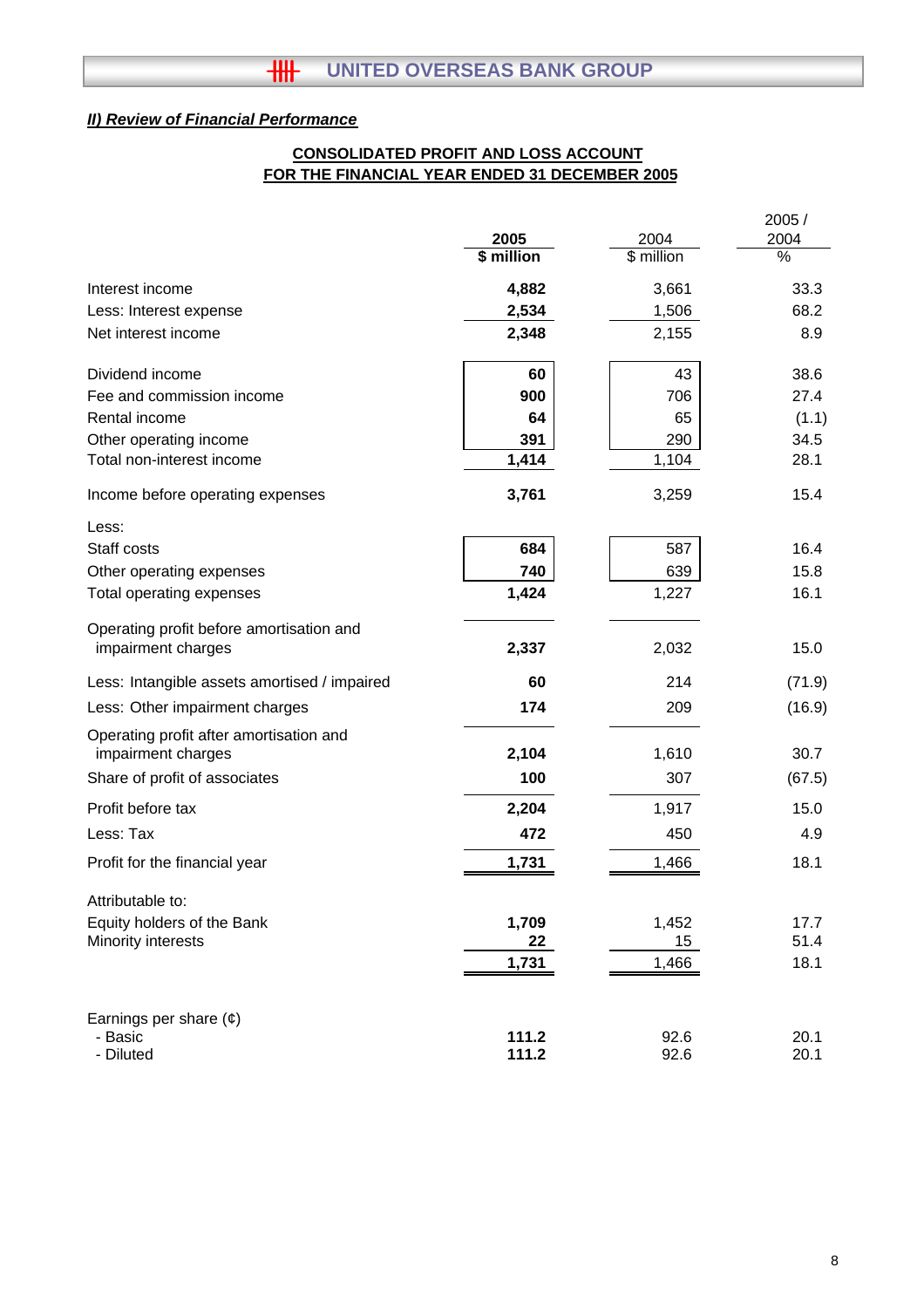# **CONSOLIDATED PROFIT AND LOSS ACCOUNT FOR THE FOURTH QUARTER ENDED 31 DECEMBER 2005**

|                                                                | <b>4th Quarter</b>      | 3rd Quarter    | 4Q05/          | 4th Quarter  | 4Q05/        |
|----------------------------------------------------------------|-------------------------|----------------|----------------|--------------|--------------|
|                                                                | 2005                    | 2005           | 3Q05           | 2004         | 4Q04         |
|                                                                | \$ million              | \$ million     | %              | \$ million   | $\%$         |
| Interest income                                                | 1,387                   | 1,229          | 12.9           | 1,046        | 32.7         |
| Less: Interest expense                                         | 774                     | 651            | 18.9           | 484          | 60.0         |
| Net interest income                                            | 614                     | 578            | 6.2            | 562          | 9.1          |
| Dividend income                                                | 4                       | 11             | (67.8)         | 5            | (23.7)       |
| Fee and commission income                                      | 293                     | 234            | 25.2           | 204          | 43.7         |
| Rental income                                                  | 16                      | 16             | (0.5)          | 16           | (0.7)        |
| Other operating income                                         | 101                     | 88             | 14.9           | 73           | 38.9         |
| Total non-interest income                                      | 414                     | 350            | 18.4           | 298          | 39.1         |
| Income before operating expenses                               | 1,028                   | 927            | 10.8           | 860          | 19.5         |
| Less:                                                          |                         |                |                |              |              |
| Staff costs                                                    | 199                     | 169            | 18.3           | 171          | 16.9         |
| Other operating expenses                                       | 205                     | 185            | 10.9           | 193          | 5.8          |
| <b>Total operating expenses</b>                                | 404                     | 353            | 14.4           | 364          | 11.0         |
| Operating profit before amortisation and<br>impairment charges | 623                     | 574            | 8.6            | 496          | 25.7         |
| Less: Intangible assets amortised / impaired                   | $\mathbf{2}$            |                | <b>NM</b>      | 59           | (96.5)       |
| Less: Other impairment charges                                 | 74                      | 19             | 280.9          | 113          | (34.8)       |
| Operating profit after amortisation and<br>impairment charges  | 548                     | 555            | (1.2)          | 324          | 68.8         |
| Share of profit of associates                                  | 23                      | 31             | (24.2)         | 184          | (87.4)       |
| Profit before tax                                              | 571                     | 585            | (2.4)          | 509          | 12.2         |
| Less: Tax                                                      | 134                     | 116            | 16.1           | 130          | 2.9          |
| Profit for the financial period                                | 437                     | 470            | (7.0)          | 378          | 15.4         |
| Attributable to:                                               |                         |                |                |              |              |
| Equity holders of the Bank                                     | 432                     | 463            | (6.7)          | 376          | 15.0         |
| Minority interests                                             | $\overline{\mathbf{5}}$ | $\overline{7}$ | (28.9)         | 3            | 83.4         |
|                                                                | 437                     | 470            | (7.0)          | 378          | 15.4         |
| Annualised earnings per share $(\phi)$<br>- Basic<br>- Diluted | 112.3<br>112.3          | 120.4<br>120.4 | (6.7)<br>(6.7) | 96.8<br>96.7 | 16.0<br>16.1 |

NM denotes "Not Meaningful".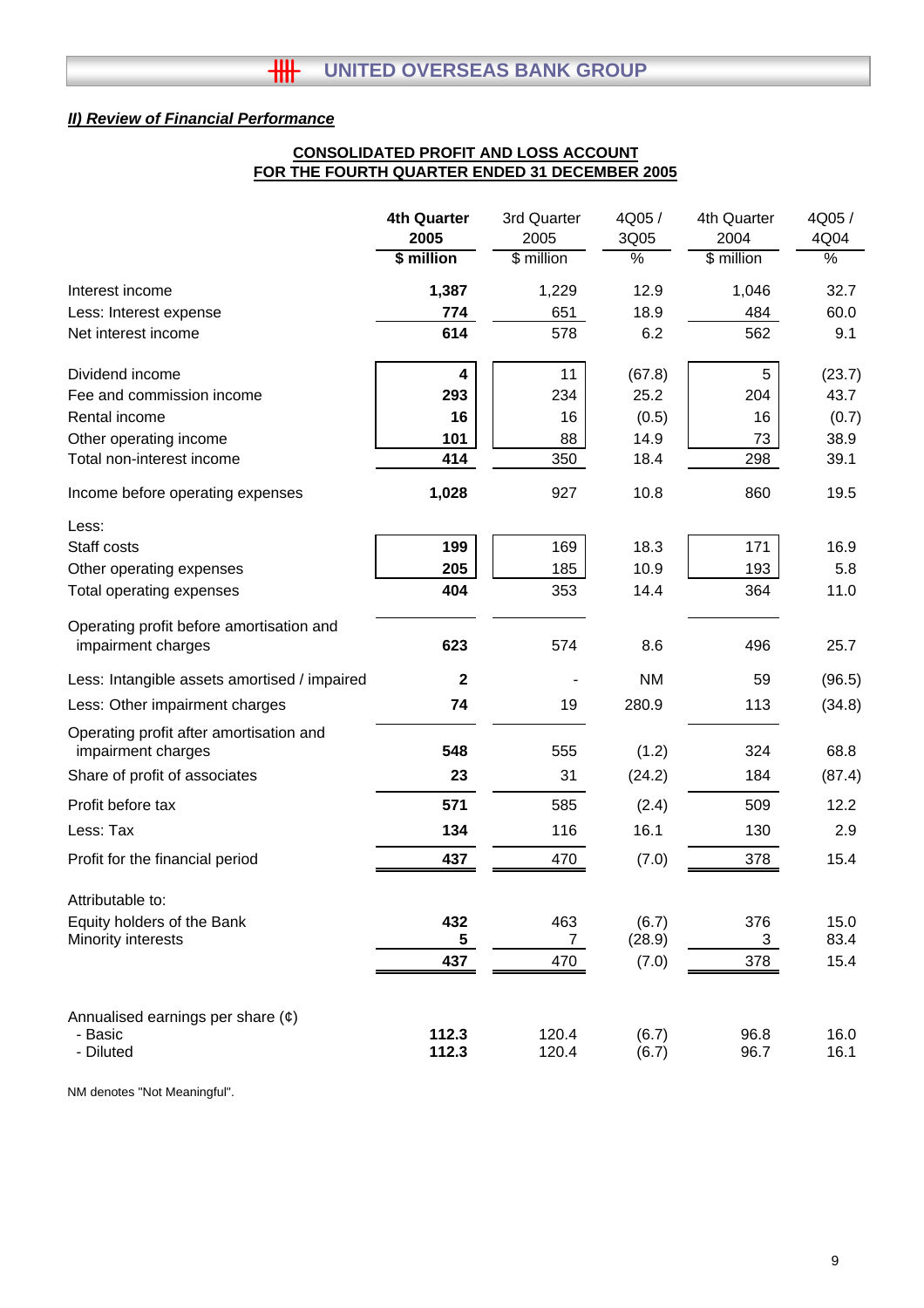## **Net Interest Income**



Net interest income of the Group increased 8.9% to \$2,348 million for 2005 compared to \$2,155 million for 2004. The growth was mainly from increased average loan volume contributed by the acquisition of BOA and improved loan yields. These were partially offset by the increase in average cost of funds. Net interest income continued to be the major contributor of total income, accounting for 62.4% (2004: 66.1%) of total income.

Average interest margin was lower at 1.99% for 2005 as compared to 2.10% a year ago. The decrease was mainly due to higher cost of funds in a rising interest rate environment and a flat yield curve, partially offset by improved loan yields.

In 4Q05, net interest income increased 9.1% to \$614 million from \$562 million in 4Q04. The increase was mainly from higher average loan portfolio and improved loan yields, partially offset by higher average cost of funds. Average interest margin was 1.96% in 4Q05 as compared to 2.05% in 4Q04 mainly due to the narrowing of interest spread.

#### Average Interest Rates and Margin

|                                                   | 2005                      |                                          |                      |                                         |                        |                      |
|---------------------------------------------------|---------------------------|------------------------------------------|----------------------|-----------------------------------------|------------------------|----------------------|
|                                                   | Average<br><b>Balance</b> | <b>Interest</b><br>\$ million \$ million | Average<br>Rate<br>% | Average<br><b>Balance</b><br>\$ million | Interest<br>\$ million | Average<br>Rate<br>% |
|                                                   |                           |                                          |                      |                                         |                        |                      |
| Customer loans                                    | 64,039                    | 3,123                                    | 4.88                 | 60,907                                  | 2,570                  | 4.22                 |
| Inter-bank balances / balances with central banks | 35,601                    | 1,140                                    | 3.20                 | 26,739                                  | 631                    | 2.36                 |
| <b>Securities</b>                                 | 18,436                    | 619                                      | 3.36                 | 14,951                                  | 461                    | 3.08                 |
| <b>Total interest bearing assets</b>              | 118,076                   | 4,882                                    | 4.13                 | 102,597                                 | 3,661                  | 3.57                 |
| Customer deposits                                 | 82,542                    | 1,407                                    | 1.70                 | 74,764                                  | 907                    | 1.21                 |
| Inter-bank balances / other                       | 33,632                    | 1,128                                    | 3.35                 | 27,216                                  | 599                    | 2.20                 |
| <b>Total interest bearing liabilities</b>         | 116,174                   | 2,534                                    | 2.18                 | 101,980                                 | 1,506                  | 1.48                 |
| Net interest income                               |                           | 2,348                                    |                      |                                         | 2,155                  |                      |
| Average interest margin ^                         |                           |                                          | 1.99                 |                                         |                        | 2.10                 |

^ Average interest margin represents net interest income as a percentage of total interest bearing assets.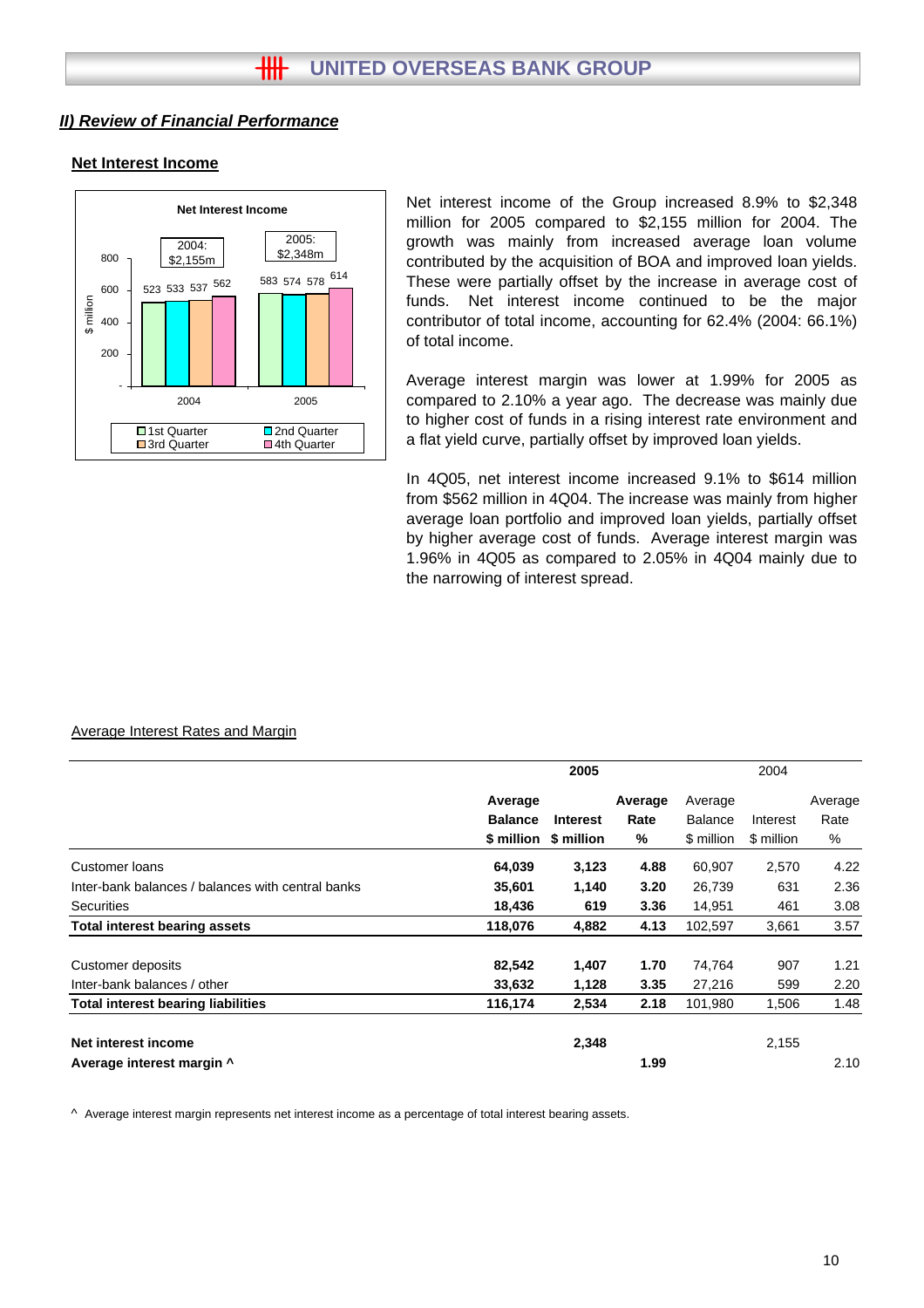# **Net Interest Income (cont'd)**

# Average Interest Rates and Margin (cont'd)

|                                      | 4th Quarter 2005 |                           |      |                | 3rd Quarter 2005           |      |                | 4th Quarter 2004           |      |  |  |
|--------------------------------------|------------------|---------------------------|------|----------------|----------------------------|------|----------------|----------------------------|------|--|--|
|                                      | Average          | <b>Annualised Average</b> |      |                | Average Annualised Average |      |                | Average Annualised Average |      |  |  |
|                                      | <b>Balance</b>   | <b>Interest</b>           | Rate | <b>Balance</b> | Interest                   | Rate | <b>Balance</b> | Interest                   | Rate |  |  |
|                                      | \$ million       | \$ million                | %    | \$ million     | \$ million                 | %    | \$ million     | \$ million                 | %    |  |  |
| Customer loans                       | 65,799           | 3,418                     | 5.19 | 63,728         | 3,051                      | 4.79 | 63,749         | 2,776                      | 4.35 |  |  |
| Inter-bank balances /                |                  |                           |      |                |                            |      |                |                            |      |  |  |
| balances with central banks          | 39,338           | 1,404                     | 3.57 | 35,857         | 1,181                      | 3.29 | 28,306         | 820                        | 2.90 |  |  |
| <b>Securities</b>                    | 18,998           | 682                       | 3.59 | 19,159         | 642                        | 3.35 | 17,264         | 565                        | 3.27 |  |  |
| <b>Total interest bearing assets</b> | 124,135          | 5,504                     | 4.43 | 118,744        | 4,874                      | 4.10 | 109,319        | 4,160                      | 3.81 |  |  |
| Customer deposits                    | 87,036           | 1,694                     | 1.95 | 82,435         | 1,407                      | 1.71 | 79,107         | 1,075                      | 1.36 |  |  |
| Inter-bank balances / other          | 35,538           | 1,376                     | 3.87 | 34,105         | 1,176                      | 3.45 | 30,380         | 849                        | 2.79 |  |  |
| Total interest bearing liabilities   | 122,574          | 3,070                     | 2.50 | 116,540        | 2,583                      | 2.22 | 109,487        | 1,924                      | 1.76 |  |  |
| Net interest income                  |                  | 2,434                     |      |                | 2,291                      |      |                | 2,237                      |      |  |  |
| Average interest margin ^            |                  |                           | 1.96 |                |                            | 1.93 |                |                            | 2.05 |  |  |

^ Average interest margin represents annualised net interest income as a percentage of total interest bearing assets.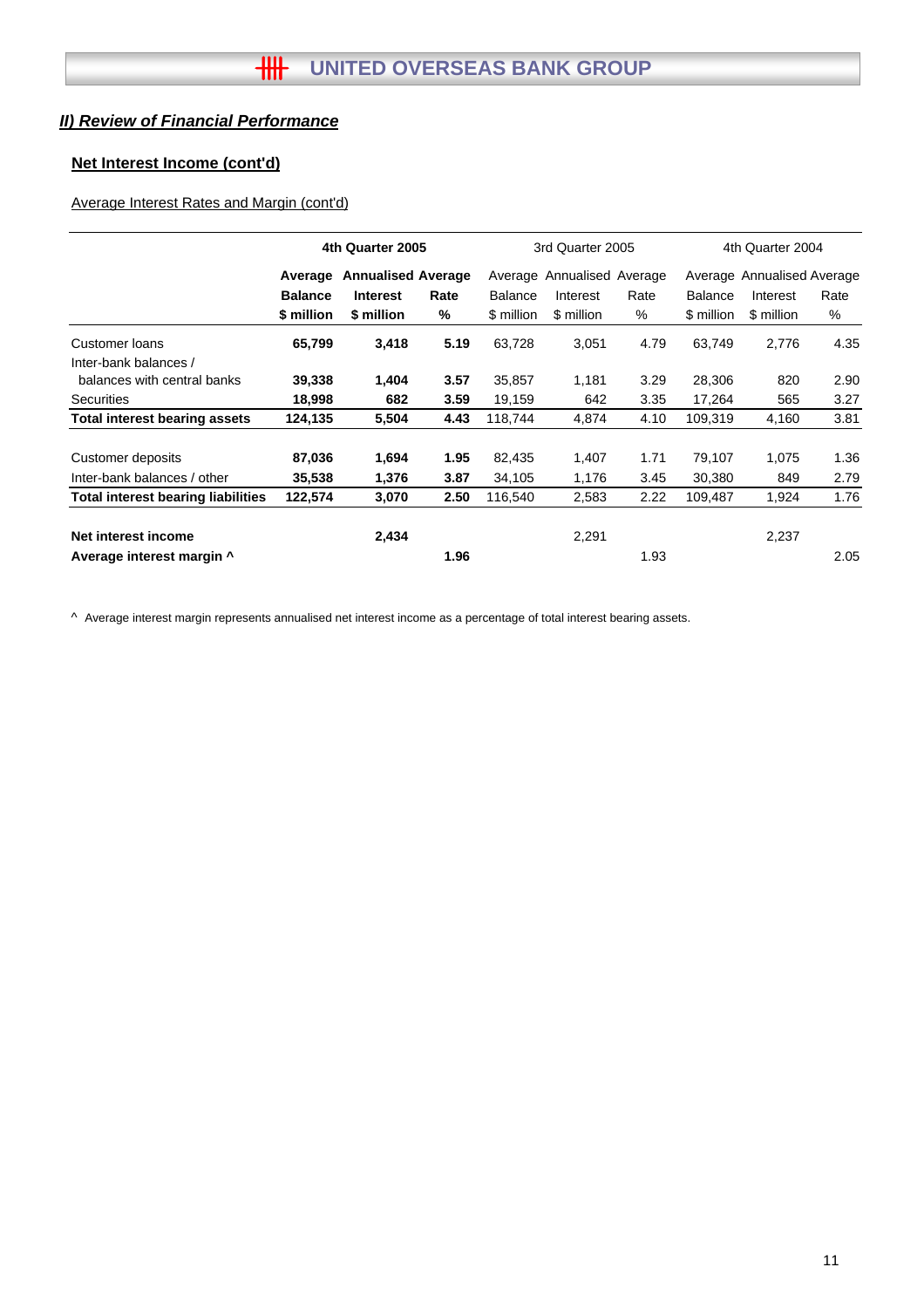# **Non-Interest Income**



Non-interest income of the Group increased 28.1% to \$1,414 million for 2005 compared to \$1,104 million for 2004. The growth was primarily from higher fee and commission income mainly from investment-related and fund management activities, and net gain on trading securities, government securities and derivatives as against losses for 2004. These were partially offset by lower gains on investment securities. The Group's non-interest income for 2005 accounted for 37.6% of total income, up 3.7% points from 33.9% for 2004.

In 4Q05, non-interest income increased 39.1% to \$414 million from \$298 million in 4Q04. The increase was mainly from higher fee and commission income mainly from investmentrelated activities, and net gain on trading securities, government securities and derivatives as against losses in 4Q04. These were partially offset by losses on investment securities as opposed to profit in 4Q04.

**4th Quarter** 3rd Quarter 4th Quarter

#### Composition of Non-Interest Income

|                                                        |            |                     | 4th Quarter | sra Quarter         | 4th Quarter |
|--------------------------------------------------------|------------|---------------------|-------------|---------------------|-------------|
|                                                        | 2005       | 2004                | 2005        | 2005                | 2004        |
|                                                        | \$ million | $\sqrt{\$}$ million | \$ million  | $\sqrt{\$}$ million | \$ million  |
| Fee and commission income                              |            |                     |             |                     |             |
| Credit card                                            | 121        | 109                 | 35          | 30                  | 31          |
| Fund management                                        | 151        | 111                 | 35          | 50                  | 33          |
| Futures broking                                        | 21         | 32                  | 6           | 5                   | 6           |
| Investment-related                                     | 251        | 131                 | 127         | 65                  | 39          |
| Loan-related                                           | 126        | 114                 | 31          | 28                  | 33          |
| Service charges                                        | 62         | 52                  | 19          | 14                  | 16          |
| Trade-related                                          | 145        | 138                 | 40          | 36                  | 40          |
| Other                                                  | 22         | 18                  | 1           | 7                   | 6           |
|                                                        | 900        | 706                 | 293         | 234                 | 204         |
| Dividend and rental income                             | 123        | 108                 | 19          | 27                  | 21          |
| Other operating income<br>Net gain / (loss) from:      |            |                     |             |                     |             |
| - Foreign exchange<br>- Trading securities, government | 130        | 126                 | 49          | 32                  | 48          |
| securities and derivatives                             | 45         | (34)                | 6           | 27                  | (24)        |
| - Investment securities                                | 54         | 82                  | (9)         | (4)                 | 20          |
| - Disposal of assets held for sale                     | 23         |                     | 8           | $0^*$               |             |
| Other income                                           | 140        | 116                 | 47          | 33                  | 29          |
|                                                        | 391        | 290                 | 101         | 88                  | 73          |
| Total non-interest income                              | 1,414      | 1,104               | 414         | 350                 | 298         |
|                                                        |            |                     |             |                     |             |
| Fee and commission income / Total income (%)           | 23.9       | 21.7                | 28.6        | 25.3                | 23.7        |
| Non-interest income / Total income (%)                 | 37.6       | 33.9                | 40.3        | 37.7                | 34.6        |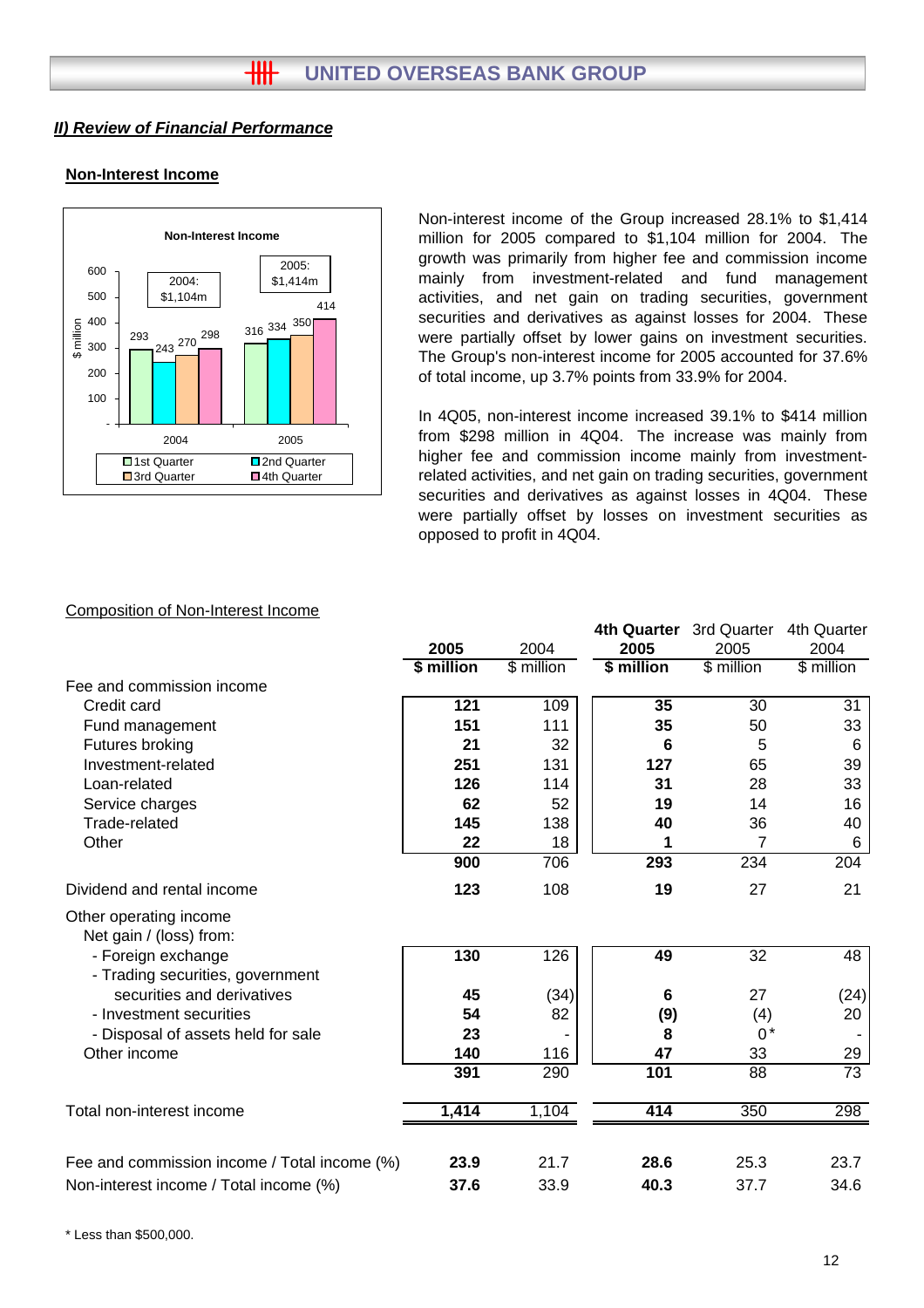# **Operating Expenses**

Total operating expenses increased 16.1% to \$1,424 million for 2005 compared to \$1,227 million for 2004, attributed mainly to the acquisition of BOA. Consequently, the expense-to-income ratio of the Group increased to 37.9% for 2005 from 37.6% for 2004.

In 4Q05, total operating expenses increased 11.0% to \$404 million from \$364 million in 4Q04. Expense-toincome ratio, however, improved to 39.3% in 4Q05 from 42.3% in 4Q04.

|                                              | 2005       | 2004       | <b>4th Quarter</b><br>2005 | 3rd Quarter<br>2005 | 4th Quarter<br>2004 |
|----------------------------------------------|------------|------------|----------------------------|---------------------|---------------------|
|                                              | \$ million | \$ million | \$ million                 | \$ million          | \$ million          |
| Staff costs<br>Other operating expenses      | 684<br>740 | 587<br>639 | 199<br>205                 | 169<br>185          | 171<br>193          |
| Total operating expenses ^                   | 1,424      | 1,227      | 404                        | 353                 | 364                 |
| Expense / Income ratio (%)                   | 37.9       | 37.6       | 39.3                       | 38.1                | 42.3                |
| Total operating expenses included:           |            |            |                            |                     |                     |
| IT-related expenses<br>IT-related expenses / | 222        | 188        | 60                         | 55                  | 56                  |
| Total operating expenses (%)                 | 15.6       | 15.3       | 14.8                       | 15.4                | 15.4                |

^ Total operating expenses included auditors' remuneration of \$3 million (2004: \$3 million).

## **Staff Costs**

Staff costs increased 16.4% to \$684 million for 2005 compared to \$587 million for 2004, largely from wages and salaries due to a higher headcount.

|                                                       | 2005       | 2004       | 2005/<br>2004 |
|-------------------------------------------------------|------------|------------|---------------|
|                                                       | \$ million | \$ million | %             |
| Wages and salaries                                    | 580        | 499        | 16.3          |
| Employer's contribution to defined contribution plans | 48         | 46         | 5.7           |
| Share option expense                                  | 2          | ۰          | <b>NM</b>     |
| Other staff-related costs                             | 53         | 43         | 24.1          |
| Total staff costs                                     | 684        | 587        | 16.4          |
| Manpower (number)                                     | 18,816     | 13,574     | 5,242         |

NM denotes "Not Meaningful".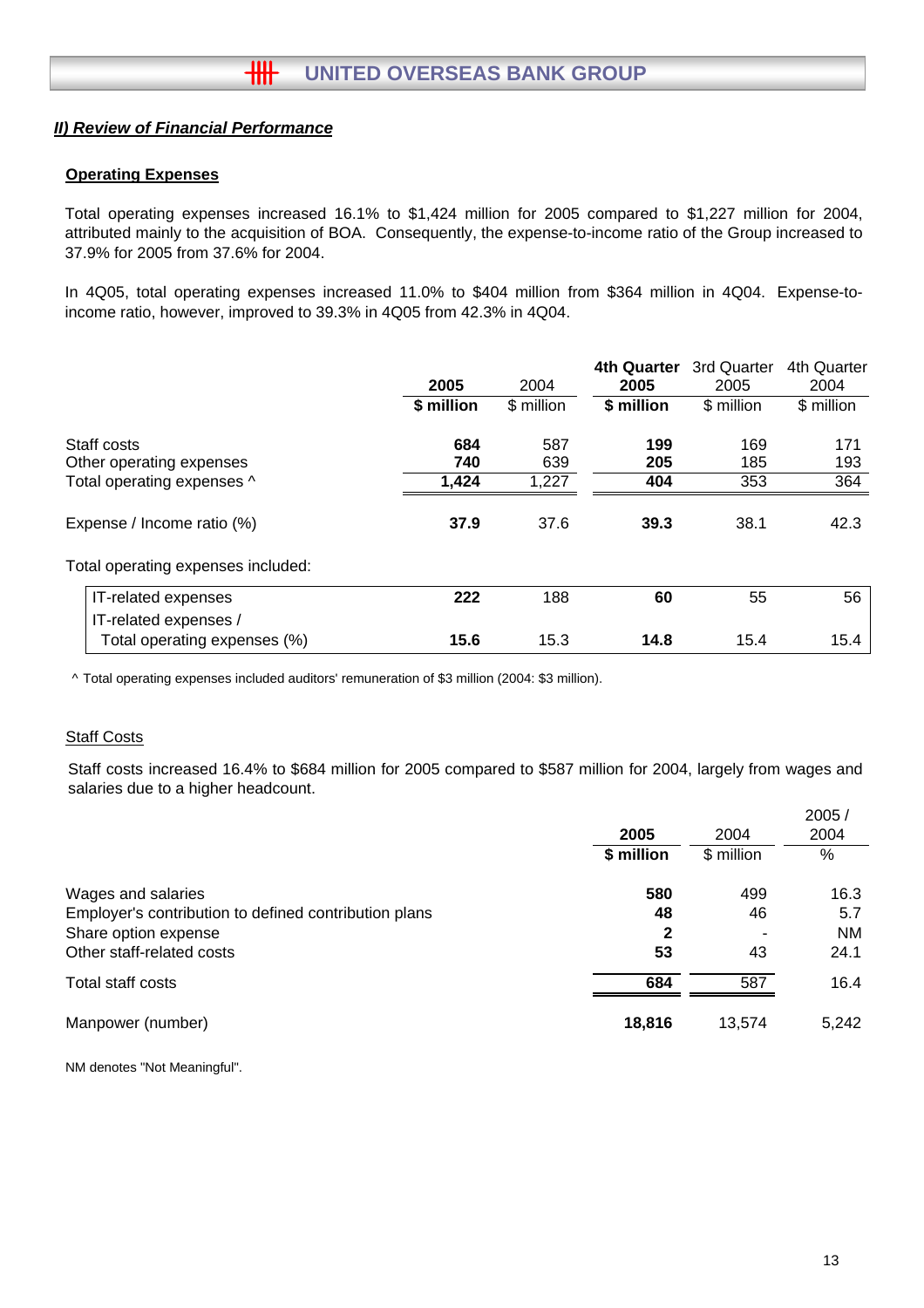## **Operating Expenses (cont'd)**

#### Other Operating Expenses

Other operating expenses increased 15.8% to \$740 million for 2005 from \$639 million for 2004. The increase was mainly from depreciation of fixed assets, rental and maintenance charges, advertising expenses and professional fees.

In 4Q05, other operating expenses increased 5.8% to \$205 million from \$193 million in 4Q04.

|                                             |            |            | <b>4th Quarter</b> | 3rd Quarter | 4th Quarter |
|---------------------------------------------|------------|------------|--------------------|-------------|-------------|
|                                             | 2005       | 2004       | 2005               | 2005        | 2004        |
|                                             | \$ million | \$ million | \$ million         | \$ million  | \$ million  |
| Depreciation                                |            |            |                    |             |             |
| - Land and buildings                        | 27         | 27         |                    | 6           |             |
| - Office equipment, computers, fixtures and |            |            |                    |             |             |
| other fixed assets                          | 113        | 98         | 28                 | 28          | 28          |
|                                             | 140        | 125        | 35                 | 35          | 35          |
| Rental of premises and equipment            | 46         | 37         | 11                 | 12          | 10          |
| Maintenance of premises and other assets    | 65         | 56         | 19                 | 15          | 17          |
| Other expenses                              | 489        | 422        | 139                | 124         | 131         |
| Total other operating expenses              | 740        | 639        | 205                | 185         | 193         |

## **Other Impairment Charges**

Other impairment charges of \$174 million for 2005 was 16.9% lower than the \$209 million for 2004. The decrease was mainly due to lower impairment charges on investment securities and loans, partially offset by lower write-back of collective impairment.

In 4Q05, other impairment charges decreased 34.8% to \$74 million from the \$113 million in 4Q04, mainly due to lower impairment charges on properties, loans and other assets, coupled with the collective impairment charges in 4Q04.

|                                           |            |            | 4th Quarter | 3rd Quarter | 4th Quarter |
|-------------------------------------------|------------|------------|-------------|-------------|-------------|
|                                           | 2005       | 2004       | 2005        | 2005        | 2004        |
|                                           | \$ million | \$ million | \$ million  | \$ million  | \$ million  |
| Individual impairment on loans            |            |            |             |             |             |
| Singapore                                 | 99         | 172        | 48          | (41)        | 33          |
| Regional countries ^                      | 119        | 65         | 23          | 51          | 30          |
| Greater China M                           | (5)        | (5)        | (0)         | 4           | 4           |
| Other                                     | 2          | 4          | (1)         |             | 14          |
|                                           | 215        | 235        | 70          | 16          | 81          |
| Individual impairment on other assets and |            |            |             |             |             |
| provision for contingent liabilities      | 15         | 76         | 4           | 4           | 22          |
| Collective impairment                     | (56)       | (102)      |             |             | 10          |
| Total other impairment charges            | 174        | 209        | 74          | 19          | 113         |
|                                           |            |            |             |             |             |

^ Regional countries comprise Malaysia, Indonesia, the Philippines and Thailand.

^^ Greater China comprises China, Hong Kong S.A.R. and Taiwan.

\* Less than \$500,000.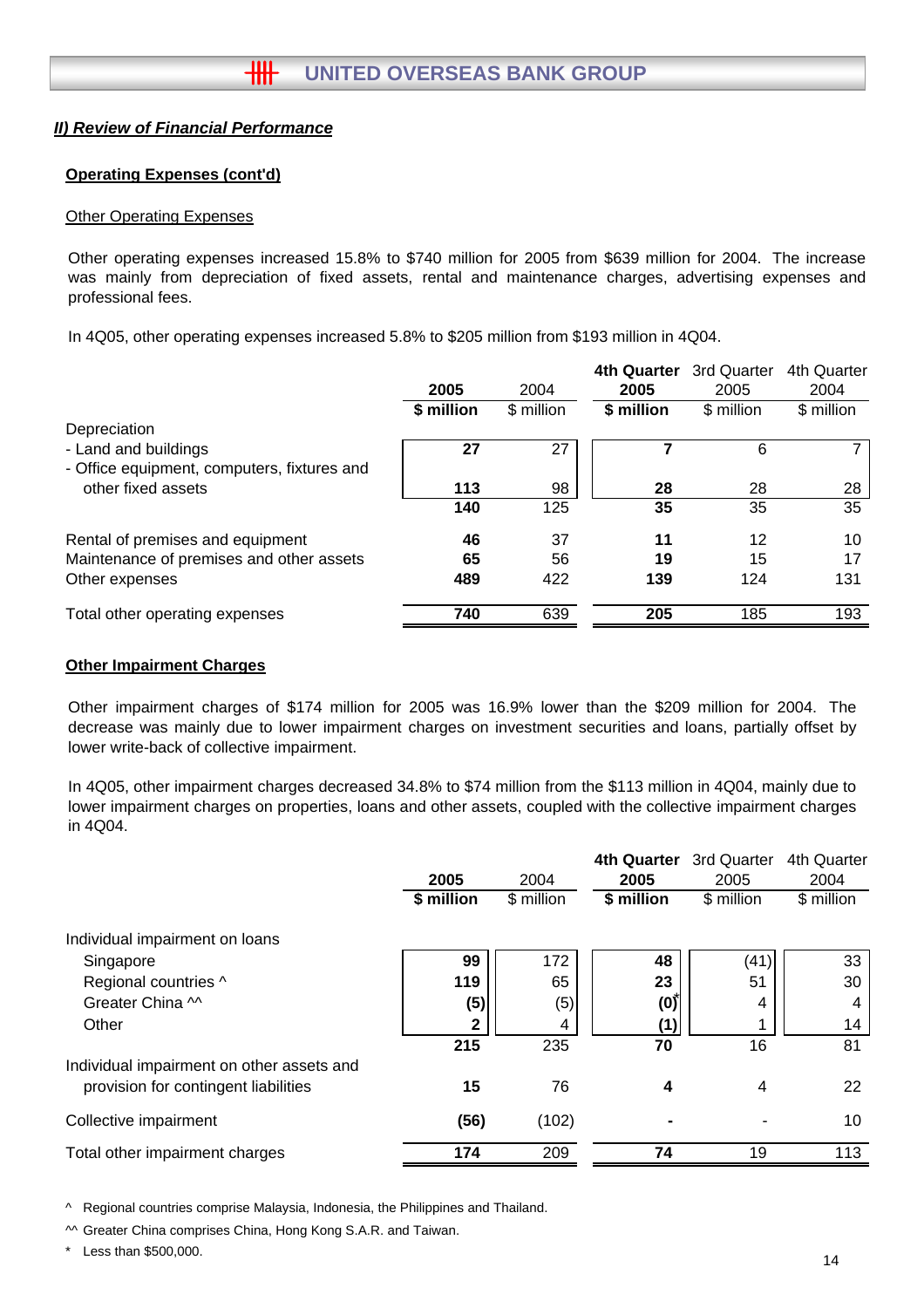#### **NPLs and Cumulative Impairment of the Group**

With the continued effort to improve asset quality, the Group's NPLs were managed down by 28.3% to \$3,931 million as at 31 December 2005 from \$5,484 million as at 31 December 2004. Correspondingly, NPL ratio improved to 5.6% from 8.0% as at 31 December 2004. As at 31 December 2005, 56.7% of Group NPLs was secured by collateral as compared to the 51.0% as at 31 December 2004. Of the total NPLs, \$2,529 million or 64.3% were in the Substandard category.

In line with the lower NPLs, total cumulative impairment decreased 27.1% from \$3,724 million as at 31 December 2004 to \$2,714 million as at 31 December 2005. Total cumulative impairment provided a coverage of 69.0% against total NPLs, compared to 67.9% as at 31 December 2004. Unsecured NPLs as at 31 December 2005 were 159.4% covered by total cumulative impairment, compared to 138.6% as at 31 December 2004.



**31-Dec-05** 31-Dec-04 31-Dec-03 31-Dec-02 31-Dec-01

| <b>NPLs</b>                                          |       |       |       |       | \$ million |
|------------------------------------------------------|-------|-------|-------|-------|------------|
| Substandard                                          | 2,529 | 3,347 | 3,306 | 3,619 | 3,851      |
| Doubtful                                             | 464   | 350   | 396   | 447   | 497        |
| Loss                                                 | 938   | 1,787 | 1,458 | 1,613 | 1,620      |
| <b>Total NPLs</b>                                    | 3,931 | 5,484 | 5,160 | 5,679 | 5,968      |
| Cumulative Impairment                                |       |       |       |       | \$ million |
| Individual impairment                                | 1,444 | 2,354 | 1,910 | 2,079 | 1,899      |
| Collective impairment                                | 1,270 | 1,370 | 1,422 | 1,425 | 1,435      |
| Total cumulative impairment                          | 2,714 | 3,724 | 3,332 | 3,504 | 3,334      |
| Ratios                                               |       |       |       |       | %          |
| NPL ratio*                                           | 5.6   | 8.0   | 8.1   | 9.0   | 9.3        |
| NPLs / Total assets                                  | 2.7   | 4.1   | 4.5   | 5.3   | 5.2        |
| Cumulative impairment / NPLs                         | 69.0  | 67.9  | 64.6  | 61.7  | 55.9       |
| Cumulative impairment / Doubtful & Loss NPLs         | 193.6 | 174.3 | 179.7 | 170.1 | 157.5      |
| Cumulative impairment / Unsecured NPLs               | 159.4 | 138.6 | 141.4 | 138.3 | 136.6      |
| Cumulative impairment ^ / Gross customer loans       | 3.9   | 5.4   | 5.2   | 5.5   | 5.2        |
| Collective impairment / Gross customer loans (net of |       |       |       |       |            |
| individual impairment ^)                             | 1.9   | 2.1   | 2.3   | 2.4   | 2.3        |

\* NPL ratio represents NPLs (excluding debt securities) as a percentage of gross customer loans.

^ Excluding debt securities.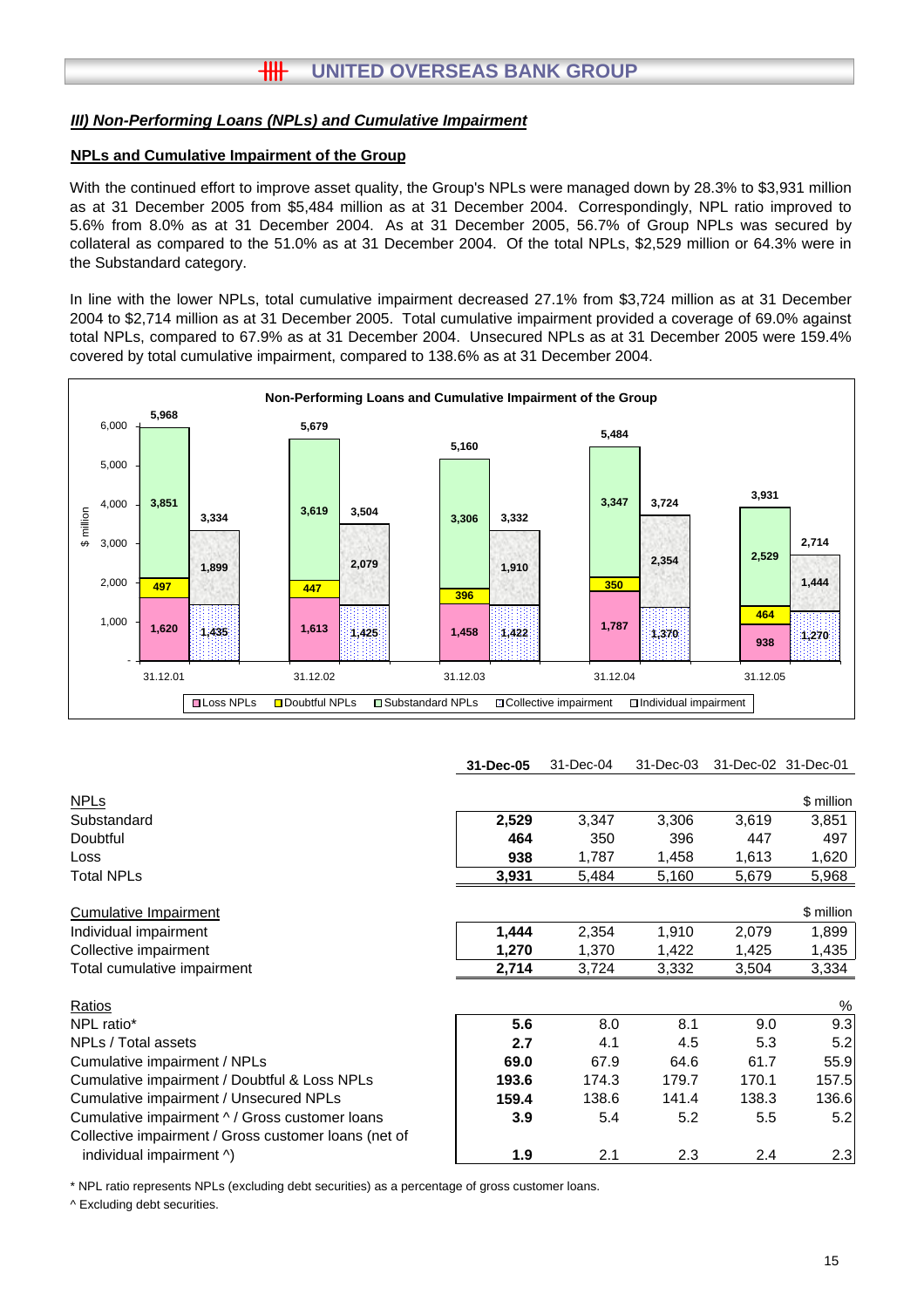# **HH UNITED OVERSEAS BANK GROUP**

#### *III) Non-Performing Loans (NPLs) and Cumulative Impairment*

#### **NPLs and Cumulative Impairment of Regional Countries**

NPLs of Regional Countries declined to \$1,838 million as at 31 December 2005 from \$2,291 million as at 31 December 2004, leading to a lower NPL ratio of 10.6% as at 31 December 2005 from 15.2% as at 31 December 2004.

Total cumulative impairment for Regional Countries as at 31 December 2005 were \$1,236 million compared to \$1,622 million as at 31 December 2004. The total cumulative impairment provided coverage of 67.2% for the total NPLs and 173.8% for the Doubtful and Loss NPLs in the Regional Countries.



|  | 31-Dec-05  31-Dec-04  31-Dec-03  31-Dec-02  31-Dec-01 |  |  |  |
|--|-------------------------------------------------------|--|--|--|
|--|-------------------------------------------------------|--|--|--|

| <b>NPLs</b>                                          |       |       |       |       | \$ million |
|------------------------------------------------------|-------|-------|-------|-------|------------|
|                                                      |       |       |       |       |            |
| Substandard                                          | 1,127 | 1,363 | 811   | 768   | 728        |
| Doubtful                                             | 170   | 117   | 103   | 132   | 210        |
| Loss                                                 | 541   | 811   | 459   | 551   | 652        |
| <b>Total NPLs</b>                                    | 1,838 | 2,291 | 1,373 | 1,451 | 1,590      |
| <b>Cumulative Impairment</b>                         |       |       |       |       | \$ million |
| Individual impairment                                | 813   | 1,119 | 606   | 698   | 687        |
| Collective impairment                                | 423   | 503   | 480   | 480   | 492        |
| Total cumulative impairment                          | 1,236 | 1,622 | 1,086 | 1,178 | 1,179      |
| Ratios                                               |       |       |       |       | %          |
| NPL ratio*                                           | 10.6  | 15.2  | 14.1  | 17.0  | 18.4       |
| Cumulative impairment / NPLs                         | 67.2  | 70.8  | 79.1  | 81.2  | 74.2       |
| Cumulative impairment / Doubtful & Loss NPLs         | 173.8 | 174.8 | 193.2 | 172.5 | 136.8      |
| Cumulative impairment / Unsecured NPLs               | 138.3 | 142.0 | 160.2 | 160.3 | 147.0      |
| Cumulative impairment ^ / Gross customer loans       | 7.1   | 10.7  | 11.1  | 13.8  | 13.7       |
| Collective impairment / Gross customer loans (net of |       |       |       |       |            |
| individual impairment ^)                             | 2.6   | 3.6   | 5.4   | 6.2   | 6.3        |
| NPLs / Gross exposure to the Regional Countries      | 5.7   | 8.3   | 7.3   | 9.9   | 9.5        |

\* NPL ratio represents NPLs (excluding debt securities) as a percentage of gross customer loans.

^ Excluding debt securities.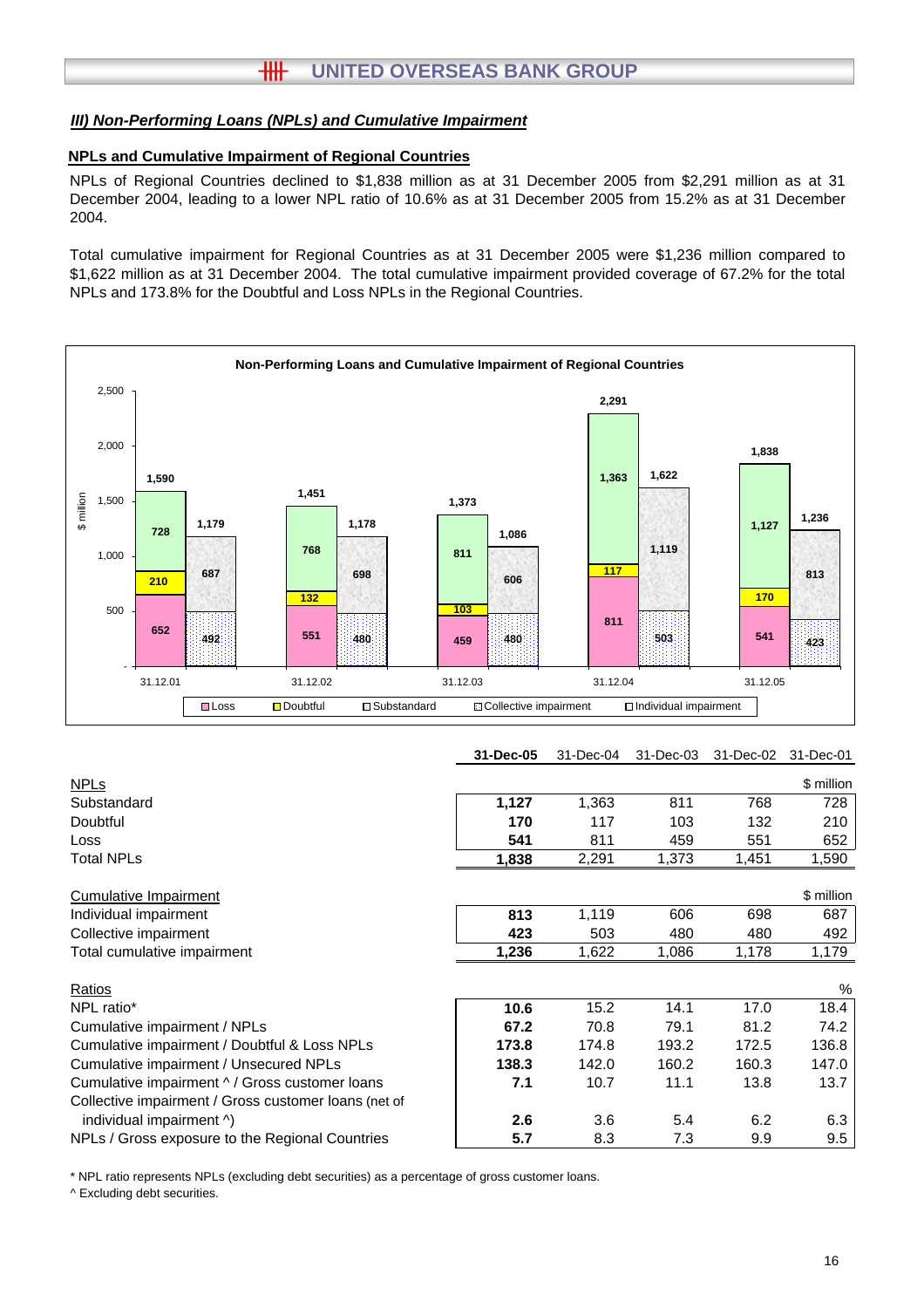# **HH UNITED OVERSEAS BANK GROUP**

#### *III) Non-Performing Loans (NPLs) and Cumulative Impairment*

#### **NPLs and Cumulative Impairment of Greater China**

NPLs of Greater China improved significantly by 60.2% to \$64 million as at 31 December 2005 from \$161 million as at 31 December 2004. Accordingly, NPL ratio was lower at 2.7% compared to 8.0% as at 31 December 2004.

In tandem with the lower NPLs, cumulative impairment for Greater China decreased to \$45 million from the \$77 million as at 31 December 2004. Coverage for Doubtful and Loss NPLs increased from 130.5% to 750.0% over the year.



## **31-Dec-05** 31-Dec-04 31-Dec-03 31-Dec-02 31-Dec-01

| <b>NPLs</b>                                          |       |       |       |       | \$ million       |
|------------------------------------------------------|-------|-------|-------|-------|------------------|
| Substandard                                          | 58    | 102   | 106   | 114   | 219              |
| Doubtful                                             | 5     | 35    | 33    | 36    | 73               |
| Loss                                                 |       | 24    | 22    | 32    | 70               |
| <b>Total NPLs</b>                                    | 64    | 161   | 161   | 182   | 362              |
| Cumulative Impairment                                |       |       |       |       | \$ million       |
| Individual impairment                                | 10    | 52    | 61    | 69    | 128              |
| Collective impairment                                | 35    | 25    | 25    | 30    | 33               |
| Total cumulative impairment                          | 45    | 77    | 86    | 99    | 161              |
| Ratios                                               |       |       |       |       | %                |
| NPL ratio*                                           | 2.7   | 8.0   | 8.2   | 7.3   | 12.4             |
| Cumulative impairment / NPLs                         | 70.3  | 47.8  | 53.4  | 54.4  | 44.5             |
| Cumulative impairment / Doubtful & Loss NPLs         | 750.0 | 130.5 | 156.4 | 145.6 | 112.6            |
| Cumulative impairment ^ / Gross customer loans       | 1.9   | 3.8   | 4.4   | 4.0   | 5.5 <sub>1</sub> |
| Collective impairment / Gross customer loans (net of |       |       |       |       |                  |
| individual impairment ^)                             | 1.5   | 1.3   | 1.3   | 1.2   | 1.2 <sub>1</sub> |
| NPLs / Gross exposure to Greater China               | 0.6   | 1.5   | 1.7   | 2.4   | 5.7              |

\* NPL ratio represents NPLs (excluding debt securities) as a percentage of gross customer loans.

^ Excluding debt securities.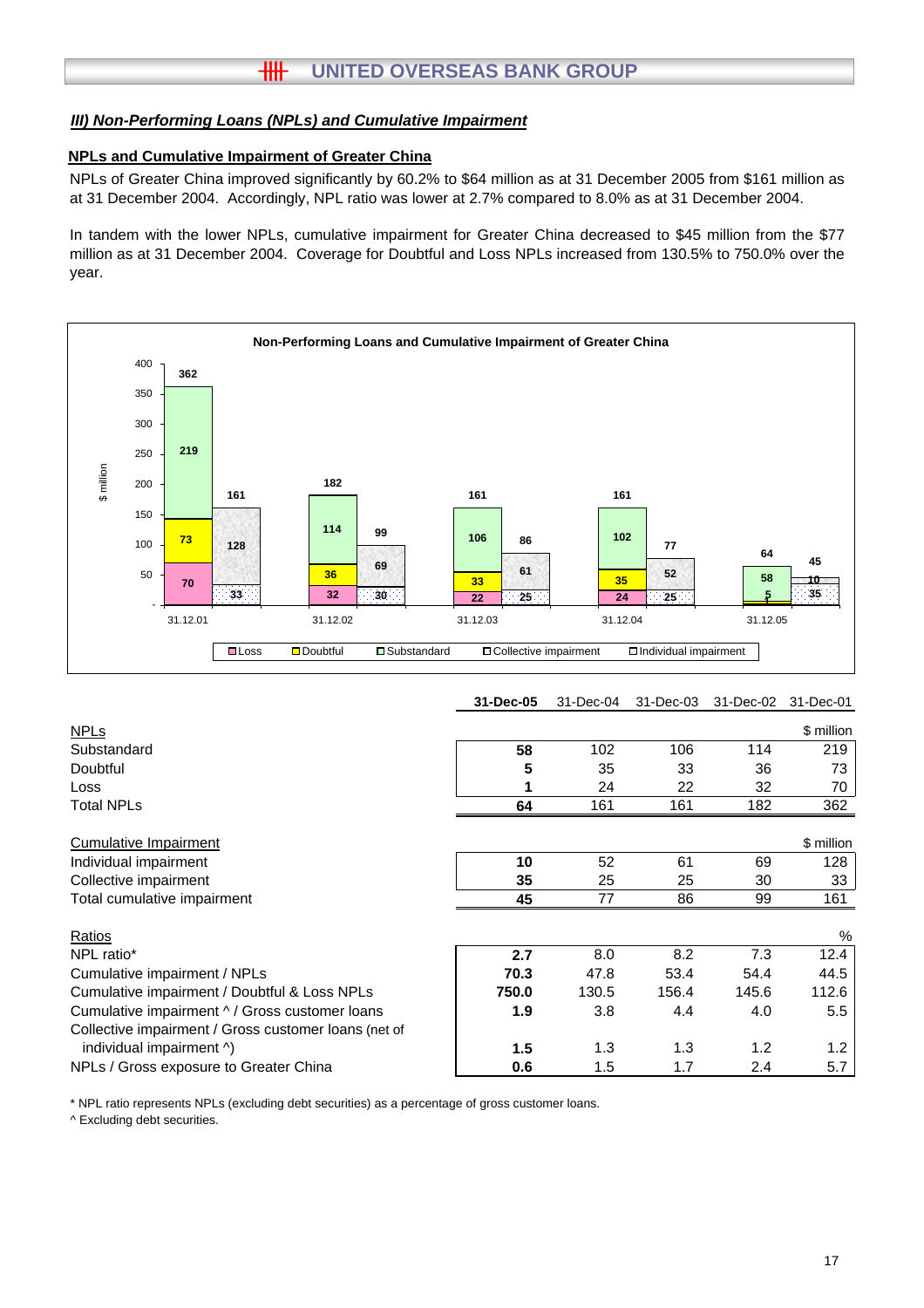# **NPLs by Region**

Singapore's NPLs accounted for 49.7% of the Group's NPLs as at 31 December 2005. It decreased 33.7% to \$1,955 million as at 31 December 2005 from the \$2,949 million as at 31 December 2004.

NPLs of Regional Countries accounted for 46.8% of the Group's NPLs as at 31 December 2005. It reduced 19.8% to \$1,838 million as at 31 December 2005 from \$2,291 million as at 31 December 2004, mainly from Thailand and Malaysia.

|                           |            | 31-Dec-05 |            | 31-Dec-04 |            | 31-Dec-03 |
|---------------------------|------------|-----------|------------|-----------|------------|-----------|
|                           | \$ million | %         | \$ million | %         | \$ million | %         |
| Singapore                 | 1,955      | 49.7      | 2,949      | 53.8      | 3,530      | 68.4      |
| <b>Regional Countries</b> |            |           |            |           |            |           |
| Malaysia                  | 651        | 16.6      | 873        | 15.9      | 930        | 18.0      |
| Indonesia                 | 101        | 2.6       | 88         | 1.6       | 119        | 2.3       |
| Philippines               | 180        | 4.6       | 160        | 2.9       | 184        | 3.6       |
| Thailand                  | 906        | 23.0      | 1,170      | 21.4      | 140        | 2.7       |
|                           | 1,838      | 46.8      | 2,291      | 41.8      | 1,373      | 26.6      |
| Greater China             | 64         | 1.6       | 161        | 2.9       | 161        | 3.1       |
| Other                     | 74         | 1.9       | 83         | $1.5\,$   | 96         | 1.9       |
| <b>Total NPLs</b>         | 3,931      | 100.0     | 5,484      | 100.0     | 5,160      | 100.0     |

## **NPLs by Industry**

As at 31 December 2005, lower NPLs were registered across all the industries compared to those as at 31 December 2004. The major reduction came from professionals and private individuals, manufacturing, and building and construction sectors.

|                                       | 31-Dec-05  |                 | 31-Dec-04  |          | 31-Dec-03  |          |
|---------------------------------------|------------|-----------------|------------|----------|------------|----------|
|                                       |            | As % of         |            | As % of  |            | As % of  |
|                                       |            | <b>Gross</b>    |            | Gross    |            | Gross    |
|                                       | Amount     | <b>Customer</b> | Amount     | Customer | Amount     | Customer |
|                                       | \$ million | Loans           | \$ million | Loans    | \$ million | Loans    |
| Transport, storage and communication  | 79         | 3.2             | 119        | 5.7      | 105        | 5.0      |
| Building and construction             | 566        | 7.1             | 844        | 11.3     | 756        | 10.3     |
| Manufacturing                         | 834        | 10.6            | 1,130      | 14.5     | 745        | 12.7     |
| Non-bank financial institutions       | 528        | 5.2             | 660        | 6.5      | 984        | 9.5      |
| General commerce                      | 769        | 6.7             | 1,006      | 9.2      | 751        | 8.1      |
| Professionals and private individuals | 578        | 5.7             | 897        | 8.8      | 926        | 9.6      |
| Housing loans                         | 390        | 2.3             | 505        | 3.2      | 632        | 4.3      |
| Other                                 | 150        | 4.8             | 244        | 7.1      | 182        | 5.7      |
| Sub-total                             | 3,894      | 5.6             | 5,405      | 8.0      | 5,081      | 8.1      |
| Debt securities                       | 37         |                 | 79         |          | 79         |          |
| <b>Total NPLs</b>                     | 3,931      |                 | 5,484      |          | 5,160      |          |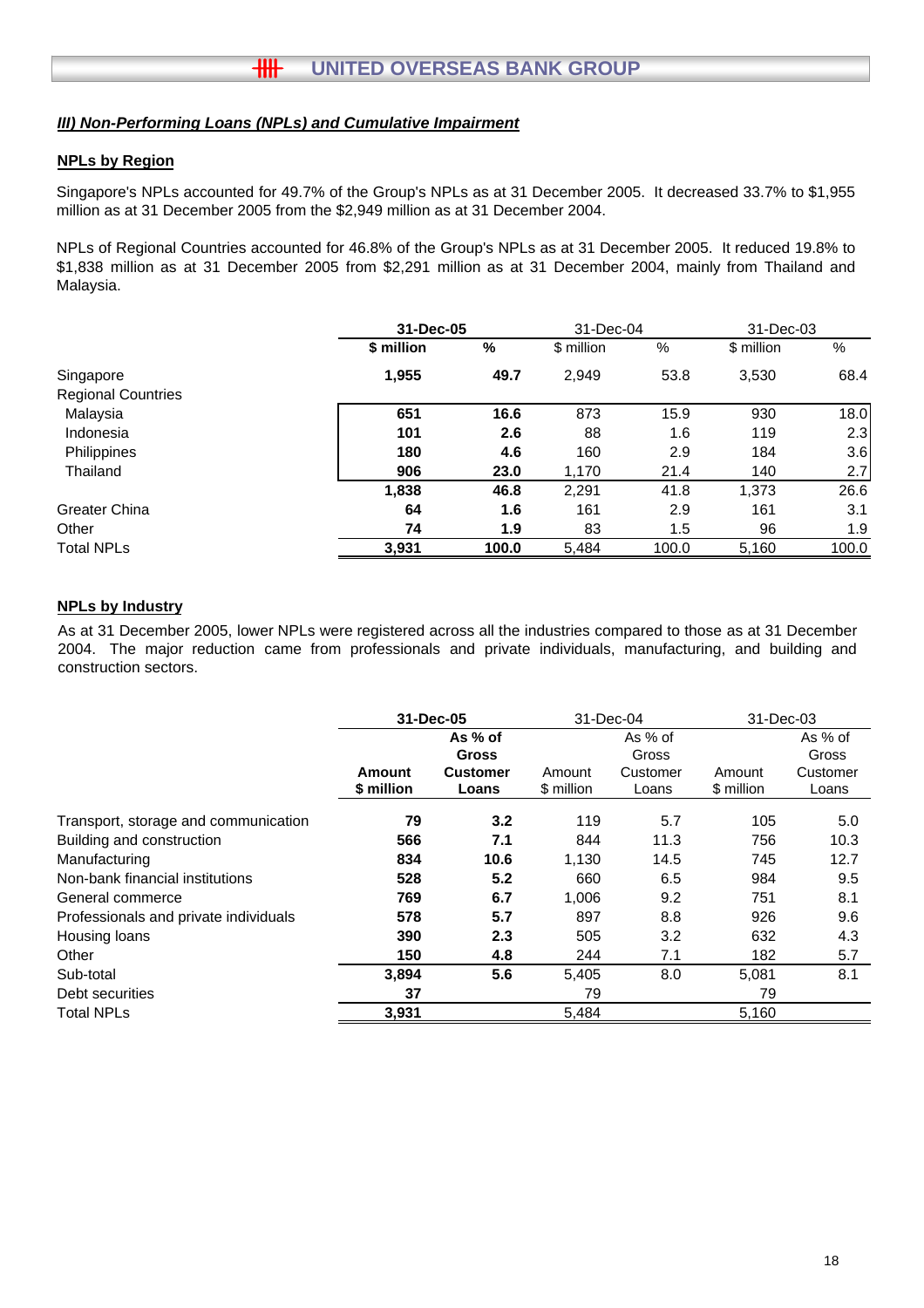# **Individual Impairment by Loan Classification**

Total individual impairment as at 31 December 2005 was \$1,444 million, of which 65.0% was for the Loss accounts.

|                             | 31-Dec-05  |       | 31-Dec-04  |       | 31-Dec-03  |       |
|-----------------------------|------------|-------|------------|-------|------------|-------|
|                             | \$ million | %     | \$ million | %     | \$ million | %     |
| Substandard                 | 165        | 11.4  | 341        | 14.5  | 189        | 9.9   |
| Doubtful                    | 341        | 23.6  | 226        | 9.6   | 263        | 13.8  |
| Loss                        | 938        | 65.0  | 1.787      | 75.9  | 1.458      | 76.3  |
| Total individual impairment | .444       | 100.0 | 2,354      | 100.0 | 1.910      | 100.0 |

## **Individual Impairment by Region**

As at 31 December 2005, individual impairment for Singapore and Regional Countries accounted for 42.2% and 56.3% of the Group's total individual impairment respectively.

|                             | 31-Dec-05         |       | 31-Dec-04  |       | 31-Dec-03  |       |
|-----------------------------|-------------------|-------|------------|-------|------------|-------|
|                             | \$ million        | %     | \$ million | %     | \$ million | %     |
| Singapore                   | 609               | 42.2  | 1,157      | 49.2  | 1,200      | 62.8  |
| <b>Regional Countries</b>   |                   |       |            |       |            |       |
| Malaysia                    | 207               | 14.3  | 331        | 14.0  | 383        | 20.0  |
| Indonesia                   | 55                | 3.8   | 68         | 2.9   | 78         | 4.1   |
| Philippines                 | 70                | 4.9   | 80         | 3.4   | 76         | 4.0   |
| Thailand                    | 481               | 33.3  | 640        | 27.2  | 69         | 3.6   |
|                             | 813               | 56.3  | 1,119      | 47.5  | 606        | 31.7  |
| Greater China               | 10                | 0.7   | 52         | 2.2   | 61         | 3.2   |
| Other                       | $12 \overline{ }$ | 0.8   | 26         | 1.1   | 43         | 2.3   |
| Total individual impairment | 1,444             | 100.0 | 2,354      | 100.0 | 1,910      | 100.0 |

## **Individual Impairment by Industry**

Individual impairment as at 31 December 2005 was mainly for manufacturing and general commerce sectors which accounted for 28.6% and 23.2% of the total individual impairment for loans respectively.

|                                       | 31-Dec-05  |               | 31-Dec-04  |       | 31-Dec-03  |       |
|---------------------------------------|------------|---------------|------------|-------|------------|-------|
|                                       | \$ million | $\frac{0}{0}$ | \$ million | $\%$  | \$ million | %     |
| Transport, storage and communication  | 31         | 2.2           | 56         | 2.4   | 44         | 2.4   |
| Building and construction             | 182        | 12.7          | 337        | 14.6  | 275        | 14.8  |
| Manufacturing                         | 410        | 28.6          | 602        | 26.1  | 352        | 18.9  |
| Non-bank financial institutions       | 151        | 10.5          | 190        | 8.3   | 319        | 17.1  |
| General commerce                      | 332        | 23.2          | 503        | 21.8  | 316        | 16.9  |
| Professionals and private individuals | 214        | 14.9          | 386        | 16.8  | 360        | 19.3  |
| Housing loans                         | 49         | 3.4           | 93         | 4.0   | 98         | 5.3   |
| Other                                 | 64         | 4.5           | 139        | 6.0   | 98         | 5.3   |
| Sub-total                             | 1,433      | 100.0         | 2,306      | 100.0 | 1,862      | 100.0 |
| Debt securities                       | 11         |               | 48         |       | 48         |       |
| Total individual impairment           | 1,444      |               | 2,354      |       | 1,910      |       |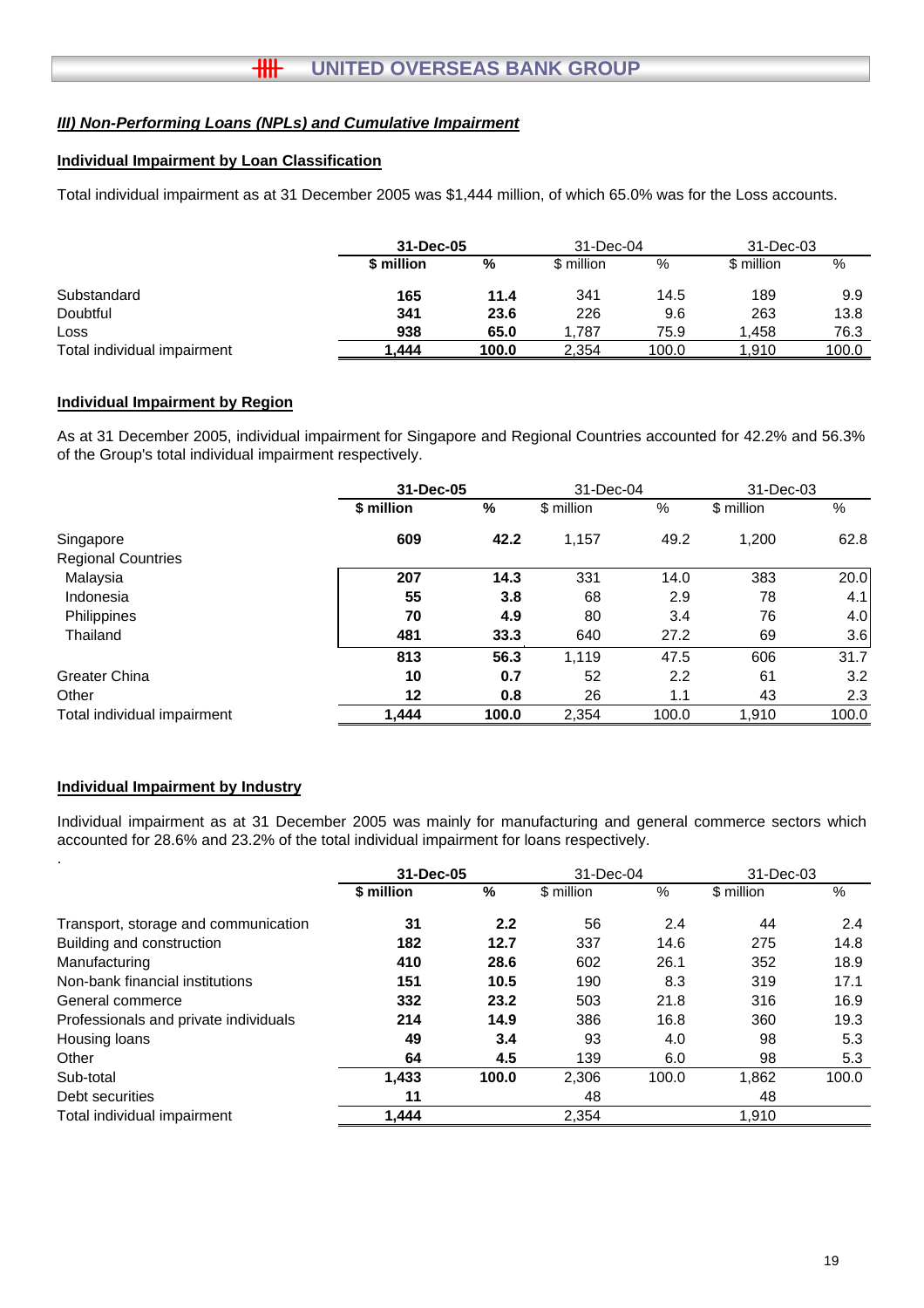# **Restructured Loans**

NPLs restructured during the financial year were as follows:

|                          |                           | 2005                                          |                           | 2004                                   | 2003                      |                                        |  |
|--------------------------|---------------------------|-----------------------------------------------|---------------------------|----------------------------------------|---------------------------|----------------------------------------|--|
|                          | <b>NPLS</b><br>\$ million | <b>Individual</b><br>Impairment<br>\$ million | <b>NPLs</b><br>\$ million | Individual<br>Impairment<br>\$ million | <b>NPLs</b><br>\$ million | Individual<br>Impairment<br>\$ million |  |
| Substandard              | 141                       | 31                                            | 223                       | 22                                     | 196                       | 31                                     |  |
| Doubtful                 |                           |                                               | 49                        | 37                                     |                           |                                        |  |
| Loss                     | 10                        | 10                                            | 30                        | 30                                     | 35                        | 35                                     |  |
| Total restructured loans | 152                       | 42                                            | 302                       | 89                                     | 231                       | 66                                     |  |

## **Ageing of NPLs**

The following table analyses NPLs by period in arrears. When payment of interest or principal of an account is overdue, all outstanding balances of that account are deemed non-current and aged accordingly.

|                   | 31-Dec-05  |       | 31-Dec-04  |       | 31-Dec-03  |       |
|-------------------|------------|-------|------------|-------|------------|-------|
| Ageing (Days)     | \$ million | %     | \$ million | %     | \$ million | %     |
| Current           | 286        | 7.3   | 548        | 10.0  | 670        | 13.0  |
| $\leq 90$         | 380        | 9.6   | 357        | 6.5   | 378        | 7.3   |
| 91 to 180         | 459        | 11.7  | 596        | 10.9  | 464        | 9.0   |
| $\geq 181$        | 2,806      | 71.4  | 3.983      | 72.6  | 3.648      | 70.7  |
| <b>Total NPLs</b> | 3.931      | 100.0 | 5.484      | 100.0 | 5,160      | 100.0 |

## **Secured / Unsecured NPLs**

As at 31 December 2005, 56.7% of the Group's total NPLs was secured by collateral compared to the 51.0% as at 31 December 2004.

|                   |            | 31-Dec-05 |            | 31-Dec-04 |            | 31-Dec-03 |
|-------------------|------------|-----------|------------|-----------|------------|-----------|
|                   | \$ million | %         | \$ million | %         | \$ million | %         |
| Secured           | 2,228      | 56.7      | 2,797      | 51.0      | 2,804      | 54.3      |
| Unsecured         | 1.703      | 43.3      | 2.687      | 49.0      | 2.356      | 45.7      |
| <b>Total NPLs</b> | 3.931      | 100.0     | 5.484      | 100.0     | 5.160      | 100.0     |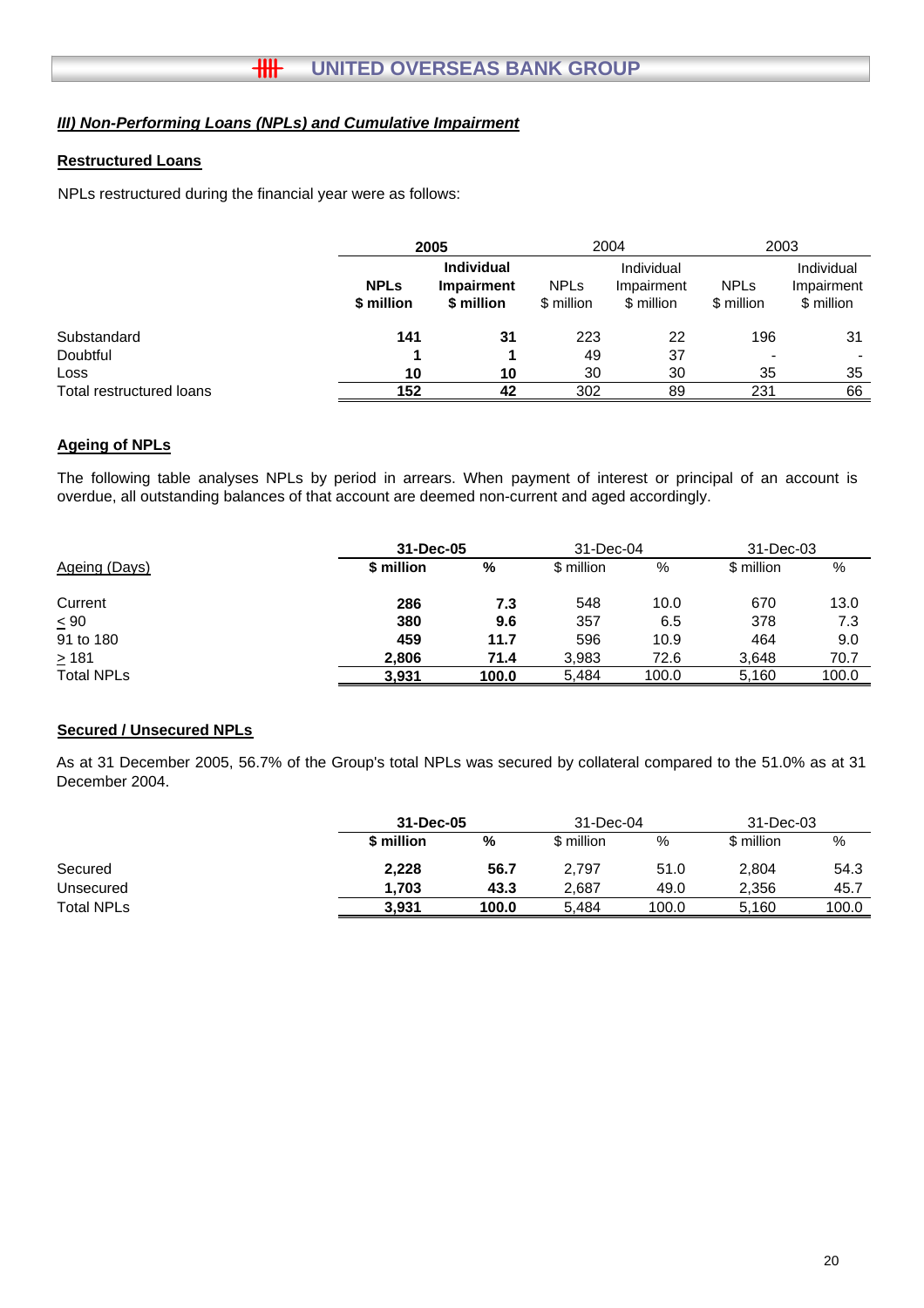# **Collateral**

The Group's NPLs are predominantly secured by properties. Other types of collateral include marketable securities such as listed stocks and shares, cash and deposits, and bankers' standby letters of credit.

Secured NPLs of the Group analysed by country of risk and collateral type are as follows:

|                           |                   | <b>Secured NPLs</b>                    |                                    |              |              |                                                           |  |
|---------------------------|-------------------|----------------------------------------|------------------------------------|--------------|--------------|-----------------------------------------------------------|--|
| 31-Dec-05                 | <b>Properties</b> | <b>Marketable</b><br><b>Securities</b> | <b>Cash and</b><br><b>Deposits</b> | <b>Other</b> | <b>Total</b> | <b>Secured</b><br>NPL <sub>s</sub> /<br><b>Total NPLs</b> |  |
|                           | \$ million        | \$ million                             | \$ million                         | \$ million   | \$ million   | %                                                         |  |
| Singapore                 | 1,139             | 13                                     | 16                                 | 12           | 1,180        | 60.4                                                      |  |
| <b>Regional Countries</b> | 841               | 47                                     | 6                                  | 50           | 944          | 51.4                                                      |  |
| <b>Greater China</b>      | 42                |                                        |                                    |              | 42           | 65.6                                                      |  |
| Other                     | 61                |                                        |                                    |              | 62           | 83.8                                                      |  |
| <b>Total secured NPLs</b> | 2,083             | 61                                     | 22                                 | 62           | 2,228        | 56.7                                                      |  |
|                           |                   |                                        |                                    |              |              |                                                           |  |
|                           |                   |                                        | <b>Secured NPLs</b>                |              |              |                                                           |  |
|                           |                   | Marketable                             | Cash and                           |              |              | Secured<br>NPL <sub>s</sub> /                             |  |
| 31-Dec-04                 | Properties        | <b>Securities</b>                      | Deposits                           | Other        | Total        | <b>Total NPLs</b>                                         |  |
|                           | \$ million        | \$ million                             | \$ million                         | \$ million   | \$ million   | $\%$                                                      |  |
| Singapore                 | 1,442             | 21                                     | 19                                 | 36           | 1,518        | 51.5                                                      |  |
| <b>Regional Countries</b> | 1,008             | 84                                     | 15                                 | 42           | 1,149        | 50.2                                                      |  |
| Greater China             | 84                |                                        |                                    |              | 84           | 52.2                                                      |  |

|                           |            |                                 | <b>Secured NPLs</b>      |            |            |                                                    |
|---------------------------|------------|---------------------------------|--------------------------|------------|------------|----------------------------------------------------|
| 31-Dec-03                 | Properties | Marketable<br><b>Securities</b> | Cash and<br>Deposits     | Other      | Total      | Secured<br>NPL <sub>s</sub> /<br><b>Total NPLs</b> |
|                           | \$ million | \$ million                      | \$ million               | \$ million | \$ million | %                                                  |
| Singapore                 | 1,883      | 51                              | 16                       | 78         | 2,028      | 57.5                                               |
| <b>Regional Countries</b> | 579        | 66                              | 9                        | 41         | 695        | 50.6                                               |
| Greater China             | 44         | 1                               | 2                        |            | 47         | 29.2                                               |
| Other                     | 30         | 3                               | $\overline{\phantom{0}}$ |            | 34         | 35.4                                               |
| <b>Total secured NPLs</b> | 2,536      | 121                             | 27                       | 120        | 2,804      | 54.3                                               |

Other 45 1 - - 46 55.4 Total secured NPLs **2,579** 106 34 78 2,797 51.0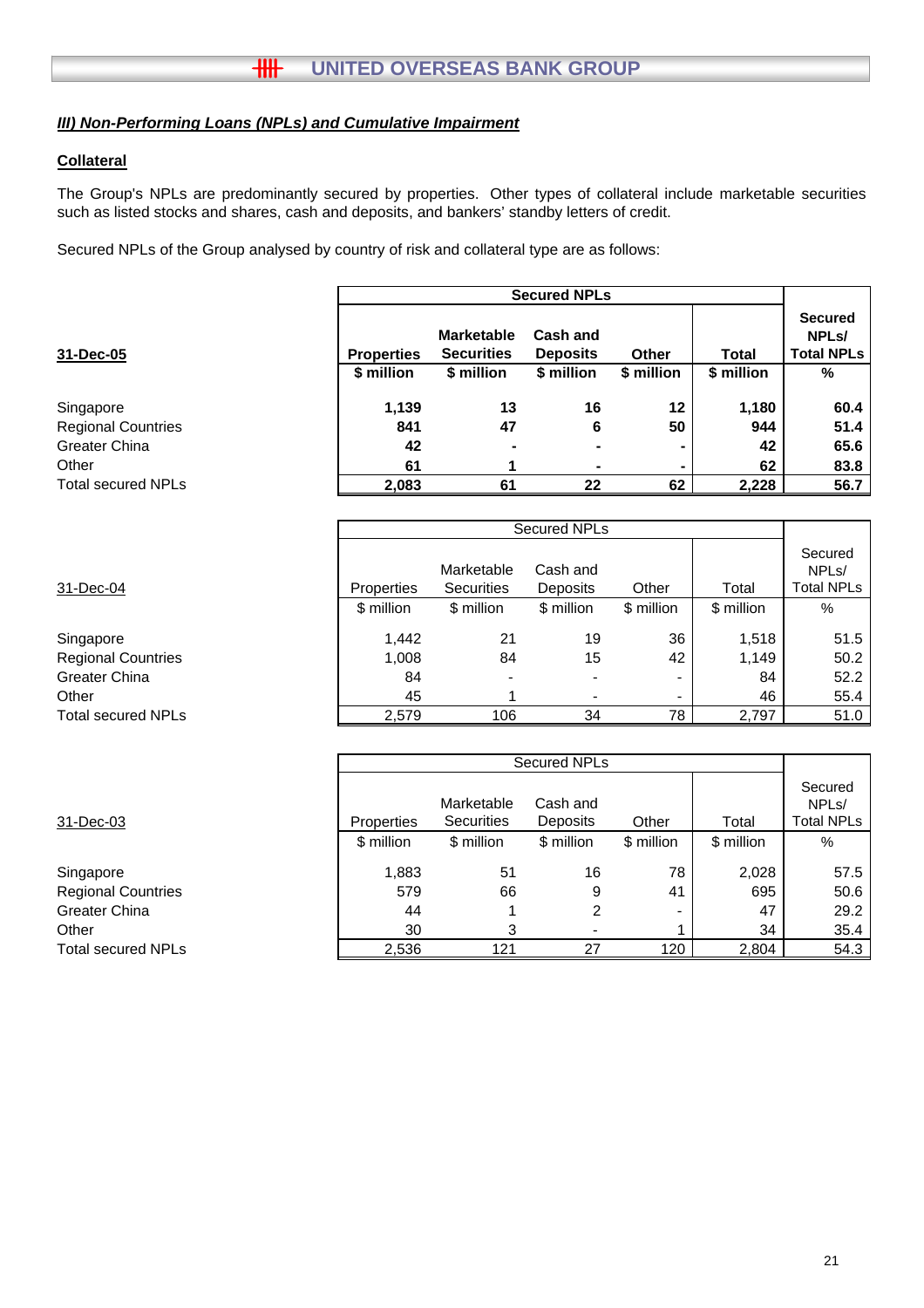#### **Business Segments**

The Group's businesses are organised into five segments based on the types of products and services that it provides. These segments are Individual Financial Services, Institutional Financial Services, Global Treasury, Asset Management and Other.

#### **Individual Financial Services**

Individual Financial Services segment covers Personal Financial Services and Private Banking. Personal Financial Services serves individual customers, including the wealthy and affluent privilege banking customers. The principal products and services for personal customers include deposits, loans, investments, and credit and debit cards. Personal Financial Services also sells and distributes a range of life assurance products. For the more affluent customers, Privilege Banking provides an extensive range of financial services, including wealth management and trust services. Private Banking provides an elevated level of personal service and confidential consultation to the sophisticated investors and high networth individuals.

The increase in segment profit by 8.9% to \$548 million in 2005 was mainly due to higher fees from structured deposits, unit trusts and credit cards, apart from stronger net interest income.

#### **Institutional Financial Services**

Institutional Financial Services segment encompasses Commercial Credit, Corporate Banking, Corporate Finance and Capital Markets. Commercial Credit serves the small and medium-sized enterprises. Corporate Banking serves the middle market and large local corporate groups, including non-bank financial institutions. Both Commercial Credit and Corporate Banking provide customers with a broad range of products and services that include current accounts, deposits, lending, asset finance, trade finance, structured finance, cash management and cross-border payments. Corporate Finance serves corporations with services that include initial public offerings, rights issues, and corporate advisory services. Capital Markets specialises in providing solution-based structures to meet clients' financing requirements, as well as in the issue of debt and quasi-debt securities and loan syndications.

Segment profit showed a growth of 30.7% to \$1,034 million in 2005. The increase was largely due to stronger income from capital markets and trade-related activities.

## **Global Treasury**

Global Treasury segment provides a comprehensive range of treasury products and services, including foreign exchange, money market, fixed income, derivatives, margin trading, futures broking, a full range of gold products, as well as an array of structured products. It is a dominant player in Singapore dollar treasury instruments as well as a provider of banknote services in the region.

Global Treasury's profit grew 36.3% to \$308 million in 2005. The better performance was mainly attributed to higher gains from interest rate management and overseas treasury centres, as well as higher fees from structured product sales and corporate treasury advisory services.

#### **Asset Management**

Asset Management segment comprises asset management, venture capital management and proprietary investment activities. Segment profit of \$125 million in 2005 was 11.3% lower than that in 2004 largely due to higher impairment charges, partly offset by higher fee income resulting from an increase in assets under management.

#### **Other**

Other segment includes property-related activities, insurance businesses and the management of capital funds. The segment profit of \$196 million in 2005 was 8.4% lower than that in 2004, mainly due to higher expenses incurred for Thailand integration and hubbing projects.

Note: "Profit" in the above analysis refers to "Segment profit before amortisation / impairment of intangible assets".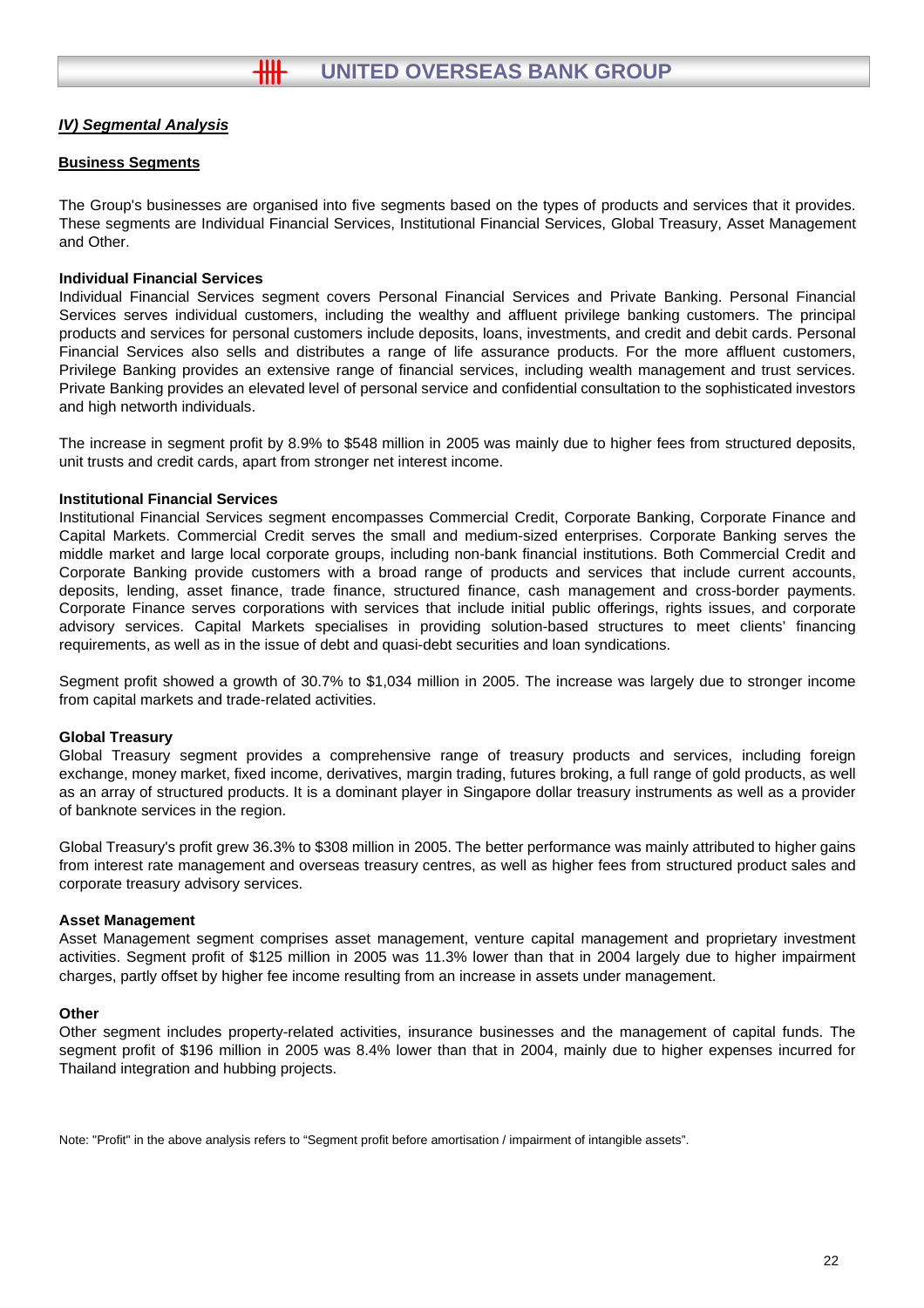# **Business Segments (cont'd)**

|                                                                                                                                                               |                                                   |                                                             |                           |                                   |                    | \$ million                                              |
|---------------------------------------------------------------------------------------------------------------------------------------------------------------|---------------------------------------------------|-------------------------------------------------------------|---------------------------|-----------------------------------|--------------------|---------------------------------------------------------|
| 31-Dec-05                                                                                                                                                     | Individual<br><b>Financial</b><br><b>Services</b> | <b>Institutional</b><br><b>Financial</b><br><b>Services</b> | Global<br><b>Treasury</b> | <b>Asset</b><br><b>Management</b> | Other              | <b>Total</b>                                            |
| Income before operating expenses                                                                                                                              | 1,202                                             | 1,589                                                       | 480                       | 222                               | 268                | 3,761                                                   |
| Less: Segment operating expenses                                                                                                                              | 557                                               | 421                                                         | 171                       | 88                                | 139                | 1,376                                                   |
| Less: Other impairment charges                                                                                                                                | 97                                                | 134                                                         | 1                         | 9                                 | (67)               | 174                                                     |
| Segment profit before amortisation /<br>impairment of intangible assets                                                                                       | 548                                               | 1,034                                                       | 308                       | 125                               | 196                | 2,211                                                   |
| Less: Impairment of goodwill                                                                                                                                  |                                                   |                                                             |                           |                                   | 58                 | 58                                                      |
| Less: Amortisation of other intangible<br>assets                                                                                                              | 1                                                 | 1                                                           |                           |                                   |                    | $\mathbf{2}$                                            |
| Segment profit before tax                                                                                                                                     | 547                                               | 1,033                                                       | 308                       | 125                               | 138                | 2,151                                                   |
| Unallocated corporate expenses<br>Operating profit after amortisation<br>and impairment charges                                                               |                                                   |                                                             |                           |                                   |                    | (47)<br>2,104                                           |
| Share of profit of associates                                                                                                                                 |                                                   |                                                             |                           |                                   |                    | 100                                                     |
| Profit before tax                                                                                                                                             |                                                   |                                                             |                           |                                   |                    | 2,204                                                   |
| Tax and minority interests                                                                                                                                    |                                                   |                                                             |                           |                                   |                    | (495)                                                   |
| Profit attributable to Bank's<br>equity holders                                                                                                               |                                                   |                                                             |                           |                                   |                    | 1,709                                                   |
| Segment assets<br>Assets held for sale<br>Intangible assets<br>- Goodwill<br>- Other<br>Investment in associates<br>Unallocated assets<br><b>Total assets</b> | 26,926<br>1,168<br>27                             | 43,263<br>2,272<br>58                                       | 61,053<br>398             | 1,072<br>267                      | 6,802<br>606<br>80 | 139,116<br>606<br>4,185<br>85<br>1,000<br>81<br>145,073 |
| Segment liabilities<br>Unallocated liabilities                                                                                                                | 49,625                                            | 37,452                                                      | 35,431                    | 80                                | 6,599              | 129,187<br>666                                          |
| <b>Total liabilities</b>                                                                                                                                      |                                                   |                                                             |                           |                                   |                    | 129,853                                                 |
| Other information:                                                                                                                                            |                                                   |                                                             |                           |                                   |                    |                                                         |
| Gross customer loans                                                                                                                                          | 26,841                                            | 43,005                                                      |                           |                                   |                    | 69,846                                                  |
| NPLs <sup>@</sup>                                                                                                                                             | 968                                               | 2,926                                                       |                           |                                   |                    | 3,894                                                   |
| Individual impairment <sup>@</sup>                                                                                                                            | 263                                               | 1,170                                                       |                           |                                   |                    | 1,433                                                   |
| Non-trading securities (gross)<br>- Government and debt securities<br>- Equity securities                                                                     |                                                   | 760<br>14                                                   | 12,750<br>90              | 124<br>663                        | 4,180<br>375       | 17,814<br>1,142                                         |
| Intangible assets acquired                                                                                                                                    | 66                                                | 347                                                         | 55                        | $\mathbf 2$                       | 1                  | 471                                                     |
| Capital expenditure                                                                                                                                           | 47                                                | 50                                                          | 7                         | 1                                 | 4                  | 109                                                     |
| Depreciation of fixed assets                                                                                                                                  | 46                                                | 53                                                          | 10                        | 1                                 | 30                 | 140                                                     |
|                                                                                                                                                               |                                                   |                                                             |                           |                                   |                    |                                                         |

<sup>@</sup> Excluding debt securities.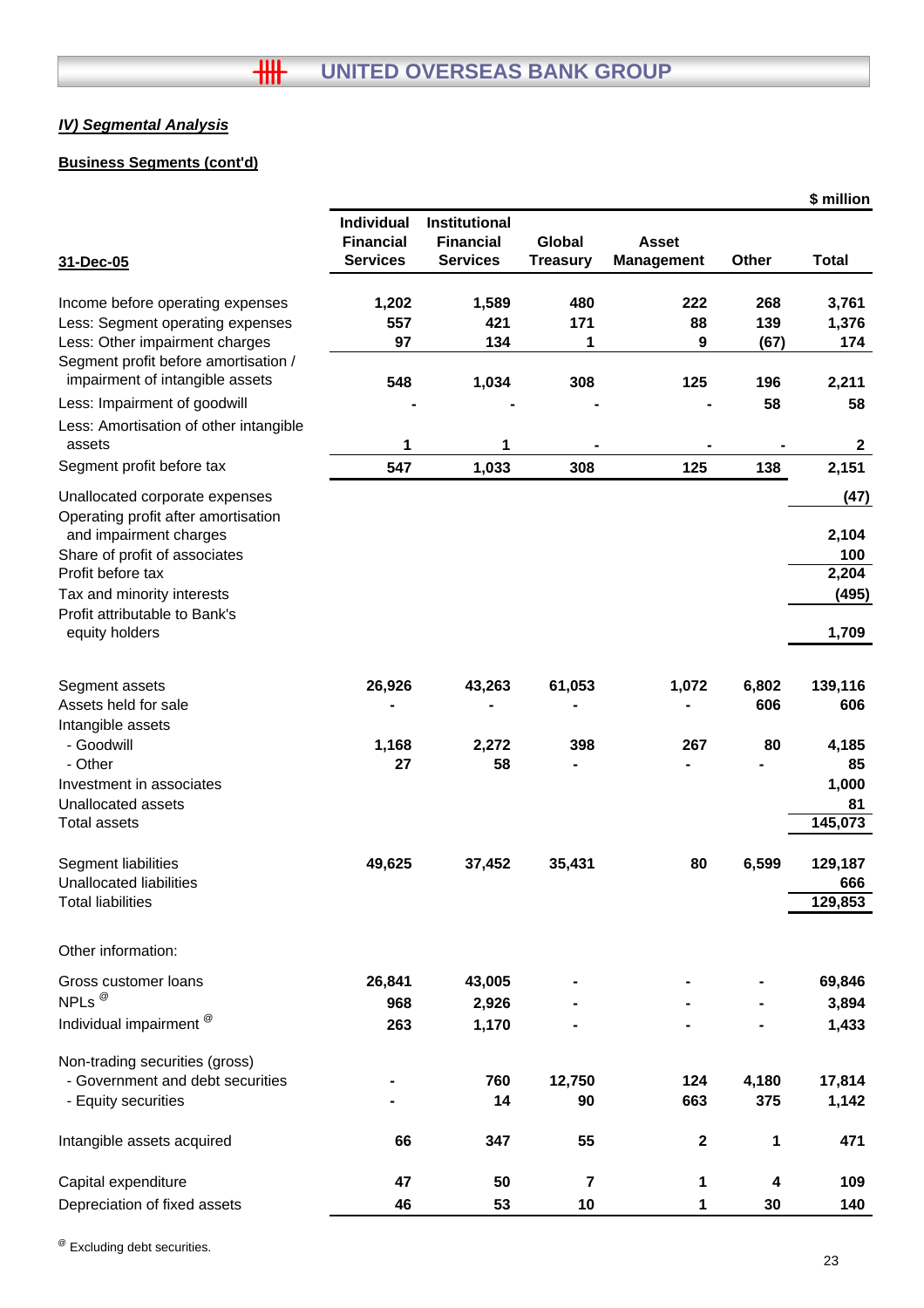# **Business Segments (cont'd)**

|                                                                               |                                     |                                        |                    |                     |       | \$ million     |
|-------------------------------------------------------------------------------|-------------------------------------|----------------------------------------|--------------------|---------------------|-------|----------------|
| 31-Dec-04                                                                     | Individual<br>Financial<br>Services | Institutional<br>Financial<br>Services | Global<br>Treasury | Asset<br>Management | Other | Total          |
| Income before operating expenses                                              | 1,090                               | 1,328                                  | 395                | 193                 | 253   | 3,259          |
| Less: Segment operating expenses                                              | 497                                 | 368                                    | 165                | 69                  | 76    | 1,175          |
| Less: Other impairment charges                                                | 90                                  | 169                                    | 4                  | (17)                | (37)  | 209            |
| Segment profit before amortisation /<br>impairment of intangible assets       | 503                                 | 791                                    | 226                | 141                 | 214   | 1,875          |
| Unallocated corporate expenses                                                |                                     |                                        |                    |                     |       | (51)           |
| Intangible assets amortised / impaired<br>Operating profit after amortisation |                                     |                                        |                    |                     |       | 1,824<br>(214) |
| and impairment charges                                                        |                                     |                                        |                    |                     |       | 1,610          |
| Share of profit of associates                                                 |                                     |                                        |                    |                     |       | 307            |
| Profit before tax                                                             |                                     |                                        |                    |                     |       | 1,917          |
| Tax and minority interests                                                    |                                     |                                        |                    |                     |       | (465)          |
| Profit attributable to Bank's<br>equity holders                               |                                     |                                        |                    |                     |       | 1,452          |
| Segment assets                                                                | 25,908                              | 41,942                                 | 55,245             | 872                 | 5,251 | 129,218        |
| Intangible assets                                                             |                                     |                                        |                    |                     |       | 3,876          |
| Investment in associates                                                      |                                     |                                        |                    |                     |       | 1,702          |
| Unallocated assets                                                            |                                     |                                        |                    |                     |       | 83             |
| Total assets                                                                  |                                     |                                        |                    |                     |       | 134,879        |
| Segment liabilities                                                           | 46,061                              | 34,842                                 | 33,861             | 66                  | 5,870 | 120,700        |
| <b>Unallocated liabilities</b>                                                |                                     |                                        |                    |                     |       | 592            |
| <b>Total liabilities</b>                                                      |                                     |                                        |                    |                     |       | 121,292        |
| Other information:                                                            |                                     |                                        |                    |                     |       |                |
| Gross customer loans                                                          | 26,031                              | 41,946                                 |                    |                     |       | 67,977         |
| NPLs <sup>@</sup>                                                             | 1,402                               | 4,003                                  |                    |                     |       | 5,405          |
| Individual impairment <sup>@</sup>                                            | 479                                 | 1,827                                  |                    |                     |       | 2,306          |
| Non-trading securities (gross)                                                |                                     |                                        |                    |                     |       |                |
| - Government and debt securities                                              |                                     | 1,285                                  | 11,061             | 143                 | 2,633 | 15,122         |
| - Equity securities                                                           |                                     | 29                                     | 112                | 486                 | 838   | 1,465          |
| Capital expenditure                                                           | 41                                  | 32                                     | 10                 | $\overline{2}$      | 13    | 98             |
| Depreciation of fixed assets                                                  | 38                                  | 34                                     | 14                 | $\overline{2}$      | 37    | 125            |

@ Excluding debt securities.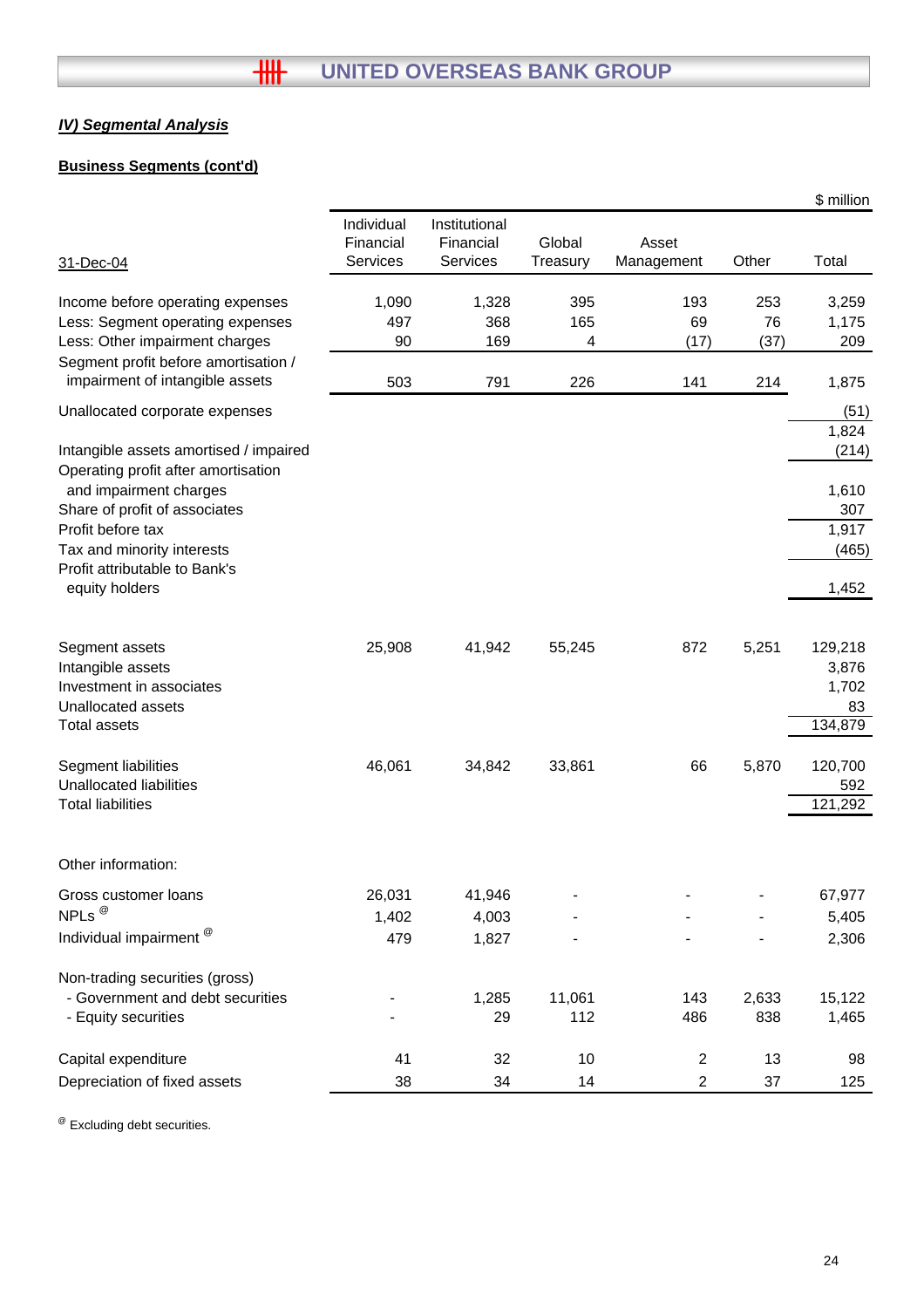# **Geographical Segments**

The following geographical segment information is based on the location where the transactions and assets are booked which approximates that based on the location of the customers and assets. The information is stated after elimination of inter-segment transactions.

### Income before Operating Expenses

|                                           |            |            | 4th Quarter | 3rd Quarter | 4th Quarter |
|-------------------------------------------|------------|------------|-------------|-------------|-------------|
|                                           | 2005       | 2004       | 2005        | 2005        | 2004        |
|                                           | \$ million | \$ million | \$ million  | \$ million  | \$ million  |
| Singapore (including Asian Currency Unit) | 2.540      | 2.332      | 712         | 614         | 561         |
| <b>Other ASEAN countries</b>              | 872        | 624        | 229         | 230         | 209         |
| Other Asia-Pacific countries              | 166        | 178        | 44          | 35          | 51          |
| Rest of the world                         | 183        | 125        | 43          | 48          | 39          |
| Total                                     | 3.761      | 3.259      | 1.028       | 927         | 860         |

# Profit before Tax

|            |            | <b>4th Quarter</b> | 3rd Quarter | 4th Quarter |
|------------|------------|--------------------|-------------|-------------|
| 2005       | 2004       | 2005               | 2005        | 2004        |
| \$ million | \$ million | \$ million         | \$ million  | \$ million  |
| 1,756      | 1,680      | 461                | 452         | 441         |
| 266        | 278        | 65                 | 66          | 101         |
| 108        | 95         | 21                 | 30          | 12          |
| 134        | 78         | 26                 | 37          | 14          |
| 2.264      | 2.131      | 573                | 585         | 568         |
| (60)       | (214)      | (2)                |             | (59)        |
| 2,204      | 1,917      | 571                | 585         | 509         |
|            |            |                    |             |             |

# Total Assets

|                                           | 31-Dec-05  |               | 31-Dec-04  |       |
|-------------------------------------------|------------|---------------|------------|-------|
|                                           | \$ million | $\frac{0}{0}$ | \$ million | %     |
| Singapore (including Asian Currency Unit) | 90.710     | 64.4          | 84.688     | 64.6  |
| Other ASEAN countries                     | 25,869     | 18.4          | 23,387     | 17.9  |
| Other Asia-Pacific countries              | 16.255     | 11.5          | 15.740     | 12.0  |
| Rest of the world                         | 7.969      | 5.7           | 7.188      | 5.5   |
|                                           | 140,803    | 100.0         | 131,003    | 100.0 |
| Intangible assets                         | 4,270      |               | 3,876      |       |
| Total                                     | 145,073    |               | 134.879    |       |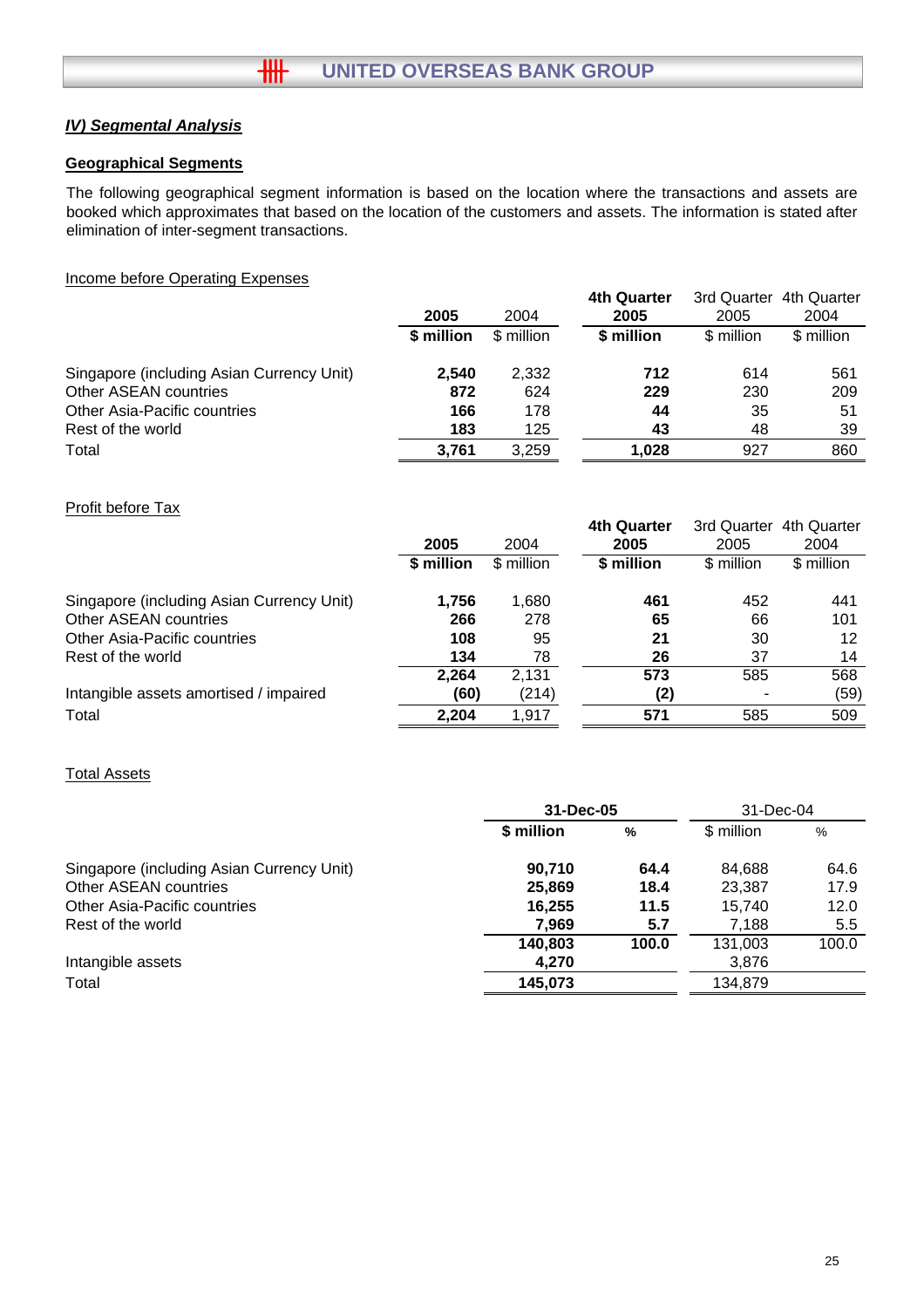# **Total Assets**

Total assets as at 31 December 2005 were \$145,073 million, representing a growth of 7.6% over the \$134,879 million as at 31 December 2004, mainly attributed to higher placements and balances with banks and agents, customer loans and securities.

|                                                  | 31-Dec-05  | 31-Dec-04 |            |       |
|--------------------------------------------------|------------|-----------|------------|-------|
| Assets Mix                                       | \$ million | %         | \$ million | $\%$  |
| Cash, balances and placements with central banks | 11.925     | 8.2       | 11.653     | 8.6   |
| Securities *                                     | 20,332     | 14.0      | 18.795     | 13.9  |
| Placements and balances with banks and agents    | 31,346     | 21.6      | 26.726     | 19.8  |
| Customer loans                                   | 67,142     | 46.3      | 64,300     | 47.7  |
| Intangible assets                                | 4.270      | 3.0       | 3.876      | 2.9   |
| Other                                            | 10.058     | 6.9       | 9.529      | 7.1   |
| Total assets                                     | 145.073    | 100.0     | 134.879    | 100.0 |
|                                                  |            |           |            |       |

## **Securities \***

Total securities as at 31 December 2005 amounted to \$20,332 million, representing an increase of 8.2% over the \$18,795 million as at 31 December 2004. The growth was mainly from increased holdings in debt securities issued by banks.

|                          | 31-Dec-05<br>\$ million | 31-Dec-04<br>\$ million |
|--------------------------|-------------------------|-------------------------|
| <b>Total Securities</b>  |                         |                         |
| Trading                  | 1.592                   | 2,469                   |
| Non-trading              | 18,956                  | 16,587                  |
| Provision for impairment | (216)                   | (260)                   |
|                          | 18,740                  | 16,326                  |
| Total securities (net)   | 20,332                  | 18,795                  |

| Non-trading Securities Analysed by | 31-Dec-05  |       |            | 31-Dec-04 |  |
|------------------------------------|------------|-------|------------|-----------|--|
| <b>Issuer Type</b>                 | \$ million | %     | \$ million | %         |  |
| Government                         | 8,618      | 45.5  | 7.720      | 46.5      |  |
| Public sector                      | 49         | 0.2   | 51         | 0.3       |  |
| <b>Bank</b>                        | 5.327      | 28.1  | 3.605      | 21.7      |  |
| Corporate                          | 4,620      | 24.4  | 4,955      | 29.9      |  |
| Other                              | 343        | 1.8   | 256        | 1.6       |  |
| Non-trading securities (gross)     | 18.956     | 100.0 | 16.587     | 100.0     |  |

| Non-trading Securities Analysed by   | 31-Dec-05  |       | 31-Dec-04  |       |
|--------------------------------------|------------|-------|------------|-------|
| Industry                             | \$ million | %     | \$ million | $\%$  |
| Transport, storage and communication | 561        | 3.0   | 395        | 2.4   |
| Building and construction            | 760        | 4.0   | 434        | 2.6   |
| Manufacturing                        | 431        | 2.3   | 588        | 3.6   |
| <b>Financial institutions</b>        | 6,795      | 35.8  | 5.133      | 30.9  |
| General commerce                     | 173        | 0.9   | 800        | 4.8   |
| Government                           | 8,618      | 45.5  | 7.720      | 46.5  |
| Other                                | 1,619      | 8.5   | 1,517      | 9.2   |
| Non-trading securities (gross)       | 18.956     | 100.0 | 16.587     | 100.0 |

\* Comprising government, trading and investment securities.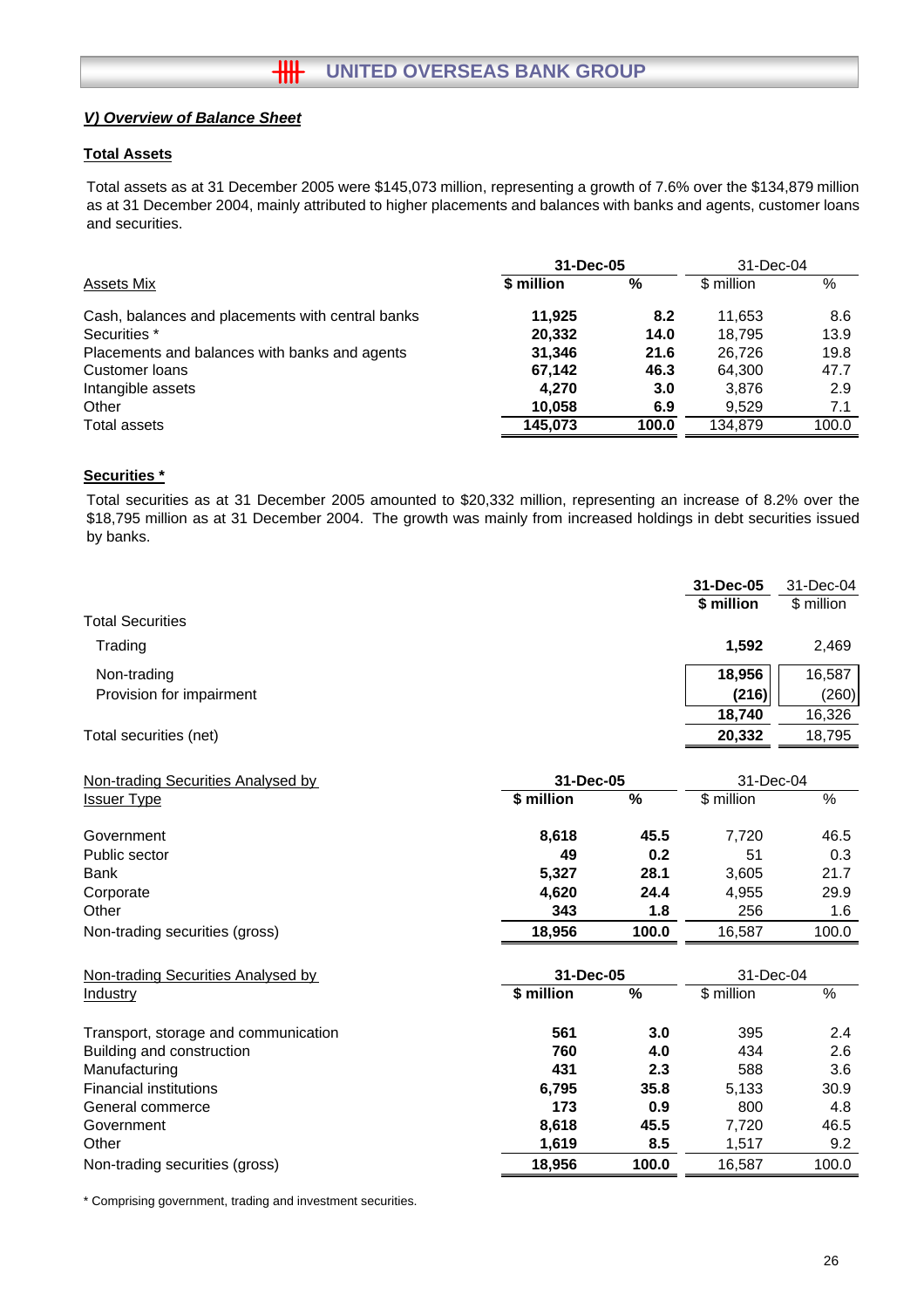#### **Customer Loans**

Net loans and advances to customers increased \$2,842 million or 4.4% to \$67,142 million as at 31 December 2005 from the \$64,300 million as at 31 December 2004.

| \$ million<br>$\frac{1}{2}$<br>\$ million<br>$\frac{0}{6}$<br><b>Product Group</b><br>16,632<br>23.8<br>23.4<br>Housing loans<br>15,875<br>Term loans<br>39,658<br>56.8<br>56.4<br>38,371<br>4,808<br>6.9<br>4,503<br>Trade financing<br>6.6<br>12.5<br>Overdrafts<br>8,747<br>9,228<br>13.6<br>100.0<br>67,977<br>100.0<br>Total gross customer loans<br>69,846<br>Individual impairment<br>(2,306)<br>(1, 433)<br>(1, 370)<br>Collective impairment<br>(1, 270)<br>67,142<br>Total net customer loans<br>64,300<br><b>Gross Customer Loans Analysed by</b><br>31-Dec-05<br>31-Dec-04<br>\$ million<br>$\frac{0}{6}$<br>\$ million<br>$\frac{0}{6}$<br>Industry<br>2,104<br>Transport, storage and communication<br>2,447<br>3.5<br>3.1<br>7,477<br>Building and construction<br>8,010<br>11.5<br>11.0<br>11.3<br>Manufacturing<br>7,870<br>7,796<br>11.5<br>Non-bank financial institutions<br>14.4<br>10,205<br>10,061<br>15.0<br>16.4<br>General commerce<br>11,483<br>10,908<br>16.0<br>10,209<br>14.6<br>Professionals and private individuals<br>10,155<br>14.9<br>23.4<br>Housing loans<br>16,632<br>23.8<br>15,875<br>4.5<br>Other<br>3,133<br>5.1<br>3,457<br>69,846<br>100.0<br>67,977<br>100.0<br>Total gross customer loans<br><b>Gross Customer Loans Analysed by</b><br>31-Dec-05<br>31-Dec-04<br>\$ million<br>$\overline{\frac{9}{6}}$<br>\$ million<br><b>Currency and Fixed / Variable Rates</b><br>%<br><b>Fixed Rate</b><br>Singapore dollar<br>12.0<br>6,236<br>8.9<br>8,146<br>US dollar<br>1,988<br>2.9<br>1,529<br>2.2<br>255<br>0.4<br>255<br>0.4<br>Malaysian ringgit<br>21<br>47<br>Hong Kong dollar<br>0.1<br>Thai baht<br>3,191<br>4.6<br>2,652<br>3.9<br>Other<br>761<br>1.1<br>524<br>0.8<br>19.4<br>12,452<br>17.9<br>13,153<br>Total fixed rate gross customer loans<br>Variable Rate<br>33,442<br>47.9<br>32,103<br>47.2<br>Singapore dollar<br>US dollar<br>11.2<br>7,241<br>10.7<br>7,816<br>Malaysian ringgit<br>9.7<br>6,789<br>6,318<br>9.3<br>977<br>1.4<br>1.2<br>Hong Kong dollar<br>848 | <b>Customer Loans Analysed by</b> | 31-Dec-05 |  | 31-Dec-04 |  |
|-------------------------------------------------------------------------------------------------------------------------------------------------------------------------------------------------------------------------------------------------------------------------------------------------------------------------------------------------------------------------------------------------------------------------------------------------------------------------------------------------------------------------------------------------------------------------------------------------------------------------------------------------------------------------------------------------------------------------------------------------------------------------------------------------------------------------------------------------------------------------------------------------------------------------------------------------------------------------------------------------------------------------------------------------------------------------------------------------------------------------------------------------------------------------------------------------------------------------------------------------------------------------------------------------------------------------------------------------------------------------------------------------------------------------------------------------------------------------------------------------------------------------------------------------------------------------------------------------------------------------------------------------------------------------------------------------------------------------------------------------------------------------------------------------------------------------------------------------------------------------------------------------------------------------------------------------------------------------------------------------------------------------------------|-----------------------------------|-----------|--|-----------|--|
|                                                                                                                                                                                                                                                                                                                                                                                                                                                                                                                                                                                                                                                                                                                                                                                                                                                                                                                                                                                                                                                                                                                                                                                                                                                                                                                                                                                                                                                                                                                                                                                                                                                                                                                                                                                                                                                                                                                                                                                                                                     |                                   |           |  |           |  |
|                                                                                                                                                                                                                                                                                                                                                                                                                                                                                                                                                                                                                                                                                                                                                                                                                                                                                                                                                                                                                                                                                                                                                                                                                                                                                                                                                                                                                                                                                                                                                                                                                                                                                                                                                                                                                                                                                                                                                                                                                                     |                                   |           |  |           |  |
|                                                                                                                                                                                                                                                                                                                                                                                                                                                                                                                                                                                                                                                                                                                                                                                                                                                                                                                                                                                                                                                                                                                                                                                                                                                                                                                                                                                                                                                                                                                                                                                                                                                                                                                                                                                                                                                                                                                                                                                                                                     |                                   |           |  |           |  |
|                                                                                                                                                                                                                                                                                                                                                                                                                                                                                                                                                                                                                                                                                                                                                                                                                                                                                                                                                                                                                                                                                                                                                                                                                                                                                                                                                                                                                                                                                                                                                                                                                                                                                                                                                                                                                                                                                                                                                                                                                                     |                                   |           |  |           |  |
|                                                                                                                                                                                                                                                                                                                                                                                                                                                                                                                                                                                                                                                                                                                                                                                                                                                                                                                                                                                                                                                                                                                                                                                                                                                                                                                                                                                                                                                                                                                                                                                                                                                                                                                                                                                                                                                                                                                                                                                                                                     |                                   |           |  |           |  |
|                                                                                                                                                                                                                                                                                                                                                                                                                                                                                                                                                                                                                                                                                                                                                                                                                                                                                                                                                                                                                                                                                                                                                                                                                                                                                                                                                                                                                                                                                                                                                                                                                                                                                                                                                                                                                                                                                                                                                                                                                                     |                                   |           |  |           |  |
|                                                                                                                                                                                                                                                                                                                                                                                                                                                                                                                                                                                                                                                                                                                                                                                                                                                                                                                                                                                                                                                                                                                                                                                                                                                                                                                                                                                                                                                                                                                                                                                                                                                                                                                                                                                                                                                                                                                                                                                                                                     |                                   |           |  |           |  |
|                                                                                                                                                                                                                                                                                                                                                                                                                                                                                                                                                                                                                                                                                                                                                                                                                                                                                                                                                                                                                                                                                                                                                                                                                                                                                                                                                                                                                                                                                                                                                                                                                                                                                                                                                                                                                                                                                                                                                                                                                                     |                                   |           |  |           |  |
|                                                                                                                                                                                                                                                                                                                                                                                                                                                                                                                                                                                                                                                                                                                                                                                                                                                                                                                                                                                                                                                                                                                                                                                                                                                                                                                                                                                                                                                                                                                                                                                                                                                                                                                                                                                                                                                                                                                                                                                                                                     |                                   |           |  |           |  |
|                                                                                                                                                                                                                                                                                                                                                                                                                                                                                                                                                                                                                                                                                                                                                                                                                                                                                                                                                                                                                                                                                                                                                                                                                                                                                                                                                                                                                                                                                                                                                                                                                                                                                                                                                                                                                                                                                                                                                                                                                                     |                                   |           |  |           |  |
|                                                                                                                                                                                                                                                                                                                                                                                                                                                                                                                                                                                                                                                                                                                                                                                                                                                                                                                                                                                                                                                                                                                                                                                                                                                                                                                                                                                                                                                                                                                                                                                                                                                                                                                                                                                                                                                                                                                                                                                                                                     |                                   |           |  |           |  |
|                                                                                                                                                                                                                                                                                                                                                                                                                                                                                                                                                                                                                                                                                                                                                                                                                                                                                                                                                                                                                                                                                                                                                                                                                                                                                                                                                                                                                                                                                                                                                                                                                                                                                                                                                                                                                                                                                                                                                                                                                                     |                                   |           |  |           |  |
|                                                                                                                                                                                                                                                                                                                                                                                                                                                                                                                                                                                                                                                                                                                                                                                                                                                                                                                                                                                                                                                                                                                                                                                                                                                                                                                                                                                                                                                                                                                                                                                                                                                                                                                                                                                                                                                                                                                                                                                                                                     |                                   |           |  |           |  |
|                                                                                                                                                                                                                                                                                                                                                                                                                                                                                                                                                                                                                                                                                                                                                                                                                                                                                                                                                                                                                                                                                                                                                                                                                                                                                                                                                                                                                                                                                                                                                                                                                                                                                                                                                                                                                                                                                                                                                                                                                                     |                                   |           |  |           |  |
|                                                                                                                                                                                                                                                                                                                                                                                                                                                                                                                                                                                                                                                                                                                                                                                                                                                                                                                                                                                                                                                                                                                                                                                                                                                                                                                                                                                                                                                                                                                                                                                                                                                                                                                                                                                                                                                                                                                                                                                                                                     |                                   |           |  |           |  |
|                                                                                                                                                                                                                                                                                                                                                                                                                                                                                                                                                                                                                                                                                                                                                                                                                                                                                                                                                                                                                                                                                                                                                                                                                                                                                                                                                                                                                                                                                                                                                                                                                                                                                                                                                                                                                                                                                                                                                                                                                                     |                                   |           |  |           |  |
|                                                                                                                                                                                                                                                                                                                                                                                                                                                                                                                                                                                                                                                                                                                                                                                                                                                                                                                                                                                                                                                                                                                                                                                                                                                                                                                                                                                                                                                                                                                                                                                                                                                                                                                                                                                                                                                                                                                                                                                                                                     |                                   |           |  |           |  |
|                                                                                                                                                                                                                                                                                                                                                                                                                                                                                                                                                                                                                                                                                                                                                                                                                                                                                                                                                                                                                                                                                                                                                                                                                                                                                                                                                                                                                                                                                                                                                                                                                                                                                                                                                                                                                                                                                                                                                                                                                                     |                                   |           |  |           |  |
|                                                                                                                                                                                                                                                                                                                                                                                                                                                                                                                                                                                                                                                                                                                                                                                                                                                                                                                                                                                                                                                                                                                                                                                                                                                                                                                                                                                                                                                                                                                                                                                                                                                                                                                                                                                                                                                                                                                                                                                                                                     |                                   |           |  |           |  |
|                                                                                                                                                                                                                                                                                                                                                                                                                                                                                                                                                                                                                                                                                                                                                                                                                                                                                                                                                                                                                                                                                                                                                                                                                                                                                                                                                                                                                                                                                                                                                                                                                                                                                                                                                                                                                                                                                                                                                                                                                                     |                                   |           |  |           |  |
|                                                                                                                                                                                                                                                                                                                                                                                                                                                                                                                                                                                                                                                                                                                                                                                                                                                                                                                                                                                                                                                                                                                                                                                                                                                                                                                                                                                                                                                                                                                                                                                                                                                                                                                                                                                                                                                                                                                                                                                                                                     |                                   |           |  |           |  |
|                                                                                                                                                                                                                                                                                                                                                                                                                                                                                                                                                                                                                                                                                                                                                                                                                                                                                                                                                                                                                                                                                                                                                                                                                                                                                                                                                                                                                                                                                                                                                                                                                                                                                                                                                                                                                                                                                                                                                                                                                                     |                                   |           |  |           |  |
|                                                                                                                                                                                                                                                                                                                                                                                                                                                                                                                                                                                                                                                                                                                                                                                                                                                                                                                                                                                                                                                                                                                                                                                                                                                                                                                                                                                                                                                                                                                                                                                                                                                                                                                                                                                                                                                                                                                                                                                                                                     |                                   |           |  |           |  |
|                                                                                                                                                                                                                                                                                                                                                                                                                                                                                                                                                                                                                                                                                                                                                                                                                                                                                                                                                                                                                                                                                                                                                                                                                                                                                                                                                                                                                                                                                                                                                                                                                                                                                                                                                                                                                                                                                                                                                                                                                                     |                                   |           |  |           |  |
|                                                                                                                                                                                                                                                                                                                                                                                                                                                                                                                                                                                                                                                                                                                                                                                                                                                                                                                                                                                                                                                                                                                                                                                                                                                                                                                                                                                                                                                                                                                                                                                                                                                                                                                                                                                                                                                                                                                                                                                                                                     |                                   |           |  |           |  |
|                                                                                                                                                                                                                                                                                                                                                                                                                                                                                                                                                                                                                                                                                                                                                                                                                                                                                                                                                                                                                                                                                                                                                                                                                                                                                                                                                                                                                                                                                                                                                                                                                                                                                                                                                                                                                                                                                                                                                                                                                                     |                                   |           |  |           |  |
|                                                                                                                                                                                                                                                                                                                                                                                                                                                                                                                                                                                                                                                                                                                                                                                                                                                                                                                                                                                                                                                                                                                                                                                                                                                                                                                                                                                                                                                                                                                                                                                                                                                                                                                                                                                                                                                                                                                                                                                                                                     |                                   |           |  |           |  |
|                                                                                                                                                                                                                                                                                                                                                                                                                                                                                                                                                                                                                                                                                                                                                                                                                                                                                                                                                                                                                                                                                                                                                                                                                                                                                                                                                                                                                                                                                                                                                                                                                                                                                                                                                                                                                                                                                                                                                                                                                                     |                                   |           |  |           |  |
|                                                                                                                                                                                                                                                                                                                                                                                                                                                                                                                                                                                                                                                                                                                                                                                                                                                                                                                                                                                                                                                                                                                                                                                                                                                                                                                                                                                                                                                                                                                                                                                                                                                                                                                                                                                                                                                                                                                                                                                                                                     |                                   |           |  |           |  |
|                                                                                                                                                                                                                                                                                                                                                                                                                                                                                                                                                                                                                                                                                                                                                                                                                                                                                                                                                                                                                                                                                                                                                                                                                                                                                                                                                                                                                                                                                                                                                                                                                                                                                                                                                                                                                                                                                                                                                                                                                                     |                                   |           |  |           |  |
|                                                                                                                                                                                                                                                                                                                                                                                                                                                                                                                                                                                                                                                                                                                                                                                                                                                                                                                                                                                                                                                                                                                                                                                                                                                                                                                                                                                                                                                                                                                                                                                                                                                                                                                                                                                                                                                                                                                                                                                                                                     |                                   |           |  |           |  |
|                                                                                                                                                                                                                                                                                                                                                                                                                                                                                                                                                                                                                                                                                                                                                                                                                                                                                                                                                                                                                                                                                                                                                                                                                                                                                                                                                                                                                                                                                                                                                                                                                                                                                                                                                                                                                                                                                                                                                                                                                                     |                                   |           |  |           |  |
|                                                                                                                                                                                                                                                                                                                                                                                                                                                                                                                                                                                                                                                                                                                                                                                                                                                                                                                                                                                                                                                                                                                                                                                                                                                                                                                                                                                                                                                                                                                                                                                                                                                                                                                                                                                                                                                                                                                                                                                                                                     |                                   |           |  |           |  |
|                                                                                                                                                                                                                                                                                                                                                                                                                                                                                                                                                                                                                                                                                                                                                                                                                                                                                                                                                                                                                                                                                                                                                                                                                                                                                                                                                                                                                                                                                                                                                                                                                                                                                                                                                                                                                                                                                                                                                                                                                                     |                                   |           |  |           |  |
|                                                                                                                                                                                                                                                                                                                                                                                                                                                                                                                                                                                                                                                                                                                                                                                                                                                                                                                                                                                                                                                                                                                                                                                                                                                                                                                                                                                                                                                                                                                                                                                                                                                                                                                                                                                                                                                                                                                                                                                                                                     |                                   |           |  |           |  |
|                                                                                                                                                                                                                                                                                                                                                                                                                                                                                                                                                                                                                                                                                                                                                                                                                                                                                                                                                                                                                                                                                                                                                                                                                                                                                                                                                                                                                                                                                                                                                                                                                                                                                                                                                                                                                                                                                                                                                                                                                                     |                                   |           |  |           |  |

Thai baht **4.3 3,035** 5.6 3,822 Other **7.6 5,334** 6.6 4,492 Total variable rate gross customer loans<br> **82.1** 54,824 80.6

| Total gross customer loans | 69.846 | 100.0 | Q77<br>67.97 | 100.0 |
|----------------------------|--------|-------|--------------|-------|
|                            |        |       |              |       |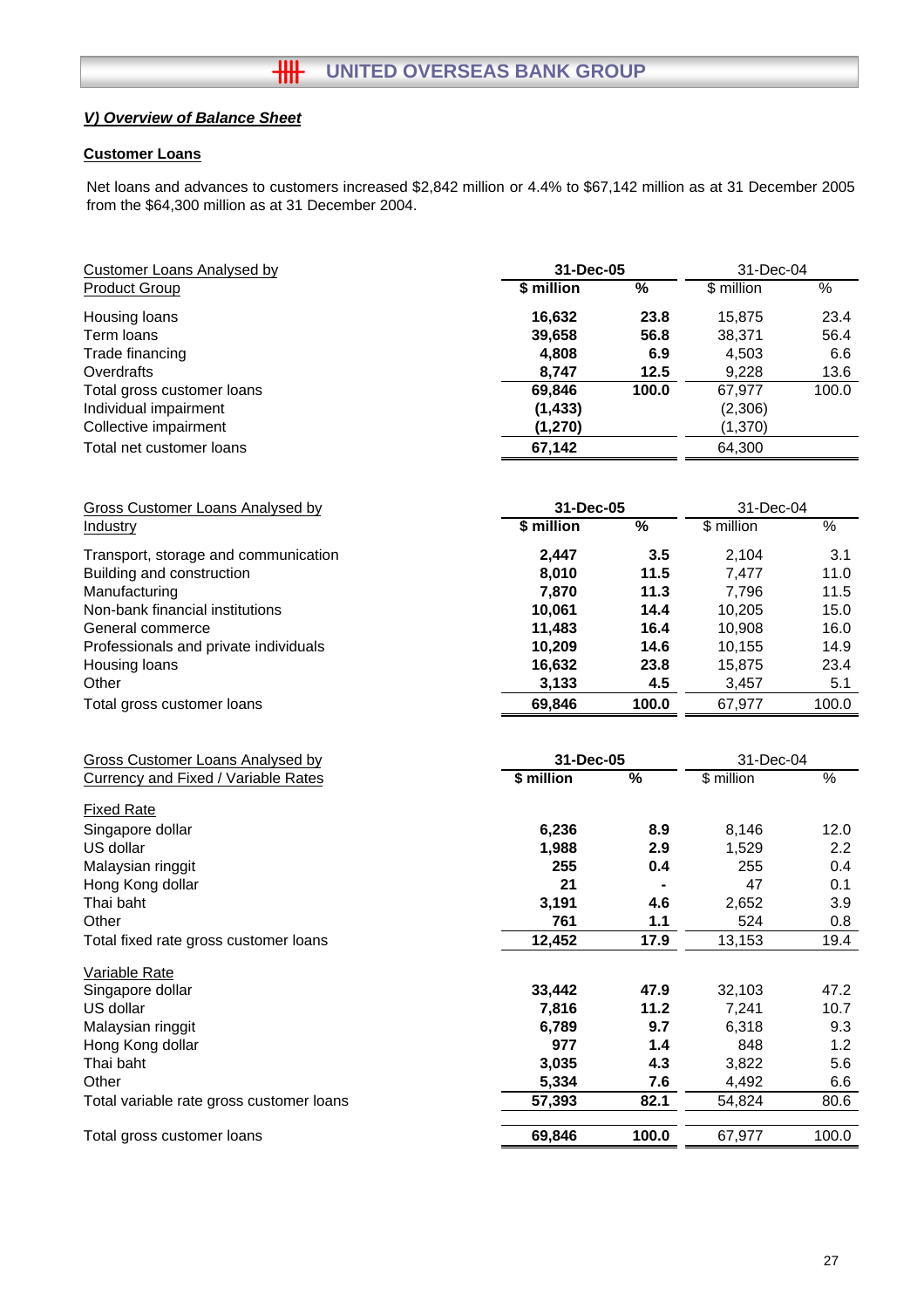# **Customer Loans (cont'd)**

| Gross Customer Loans Analysed by | 31-Dec-05  |       |            | 31-Dec-04 |  |
|----------------------------------|------------|-------|------------|-----------|--|
| <b>Remaining Maturity</b>        | \$ million | %     | \$ million | $\%$      |  |
| Within 1 year                    | 34.235     | 49.0  | 33.566     | 49.4      |  |
| Over 1 year but within 3 years   | 8.572      | 12.3  | 9.293      | 13.7      |  |
| Over 3 years but within 5 years  | 6,788      | 9.7   | 5,898      | 8.6       |  |
| Over 5 years                     | 20.250     | 29.0  | 19.220     | 28.3      |  |
| Total gross customer loans       | 69.846     | 100.0 | 67.977     | 100.0     |  |

# **Deposits**

Total deposits of \$114,958 million as at 31 December 2005 increased 7.2% over the \$107,213 million as at 31 December 2004, contributed mainly by higher customer deposits.

As at 31 December 2005, customer deposits accounted for 74.4% of total deposits and the loans-to-deposits ratio was 78.5%.

|                                      | 31-Dec-05  | 31-Dec-04 |            |       |
|--------------------------------------|------------|-----------|------------|-------|
| Deposits Analysed by Product Group   | \$ million | %         | \$ million | %     |
| Banker deposits<br>Customer deposits | 29.456     | 25.6      | 28.194     | 26.3  |
| Fixed rate deposits                  | 54.947     | 47.8      | 50,933     | 47.5  |
| Current, savings and other deposits  | 30,556     | 26.6      | 28,086     | 26.2  |
|                                      | 85.503     | 74.4      | 79.019     | 73.7  |
| Total deposits                       | 114.958    | 100.0     | 107.213    | 100.0 |
| Loans / Deposits ratio * (%)         |            | 78.5      |            | 81.4  |

|                                         | 31-Dec-05  | 31-Dec-04 |            |       |  |
|-----------------------------------------|------------|-----------|------------|-------|--|
| Deposits Analysed by Remaining Maturity | \$ million | %         | \$ million | %     |  |
| Within 1 year                           | 111.985    | 97.4      | 104.729    | 97.7  |  |
| Over 1 year but within 3 years          | 1.117      | 1.0       | 1.412      | 1.3   |  |
| Over 3 years but within 5 years         | 816        | 0.7       | 903        | 0.8   |  |
| Over 5 years                            | 1.041      | 0.9       | 169        | 0.2   |  |
| Total deposits                          | 114.958    | 100.0     | 107.213    | 100.0 |  |

\* "Loans" refers to net customer loans while "Deposits" refers to customer deposits.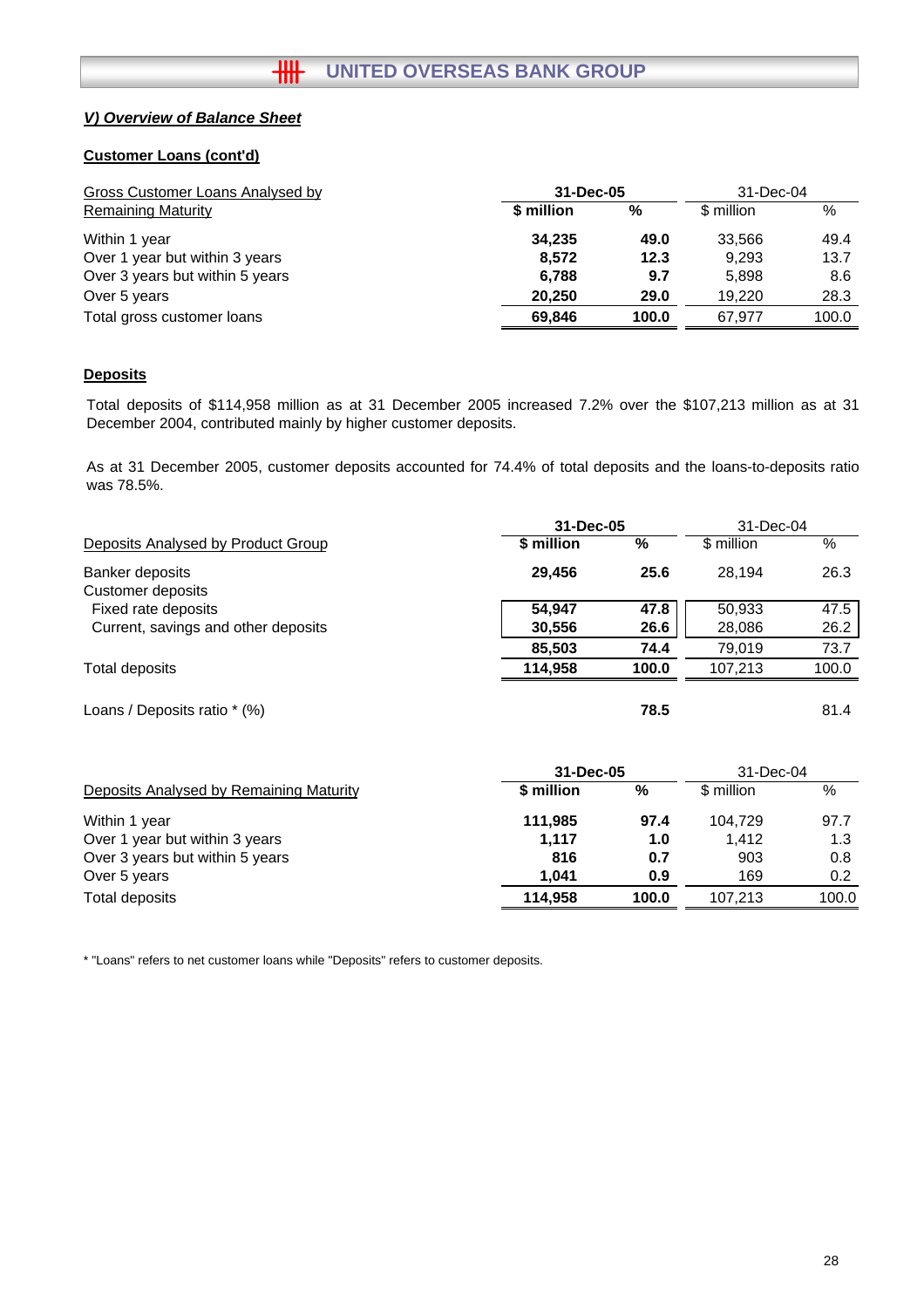### **Debts Issued**

|     |                                                                                          | 31-Dec-05  | 31-Dec-04   |
|-----|------------------------------------------------------------------------------------------|------------|-------------|
|     |                                                                                          | \$ million | $$$ million |
| (a) | <b>Subordinated Notes</b>                                                                |            |             |
|     | S\$1.3 billion 4.95% subordinated notes due 2016<br>(i)<br>callable with step-up in 2011 | 1,300      | 1,300       |
|     | S\$1 billion 4.100% subordinated notes due 2019<br>(ii)<br>callable with step-up in 2014 | 998        | 998         |
|     | (iii) US\$1 billion 4.50% subordinated notes due 2013                                    | 1,663      | 1,633       |
|     | (iv) US\$1 billion 5.375% subordinated notes due 2019<br>callable with step-up in 2014   | 1,662      | 1,633       |
|     | (v) THB2 billion subordinated debentures due 2008                                        | 81         | 84          |
|     | (vi) IDR300 billion 13.25% subordinated bonds due 2014                                   | 50         |             |
|     | Unamortised expenses relating to issue of subordinated notes                             | (13)       | (14)        |
|     | Total, at amortised cost                                                                 | 5,741      | 5,634       |
|     | Fair value hedge adjustments                                                             | (124)      |             |
|     |                                                                                          | 5,617      | 5,634       |
| (b) | S\$276,250,000 zero coupon exchangeable notes due 2006                                   | 61         |             |
| (c) | <b>Asset Backed Commercial Paper ("ABCP")</b>                                            |            |             |
|     | S\$ ABCP, at amortised cost<br>(i)                                                       | 554        | 724         |
|     | US\$ ABCP, at amortised cost<br>(ii)                                                     | 285        | 201         |
|     |                                                                                          | 839        | 925         |
| (d) | Other                                                                                    | 592        | 530         |
|     | Total debts issued                                                                       | 7,108      | 7,089       |
|     |                                                                                          |            |             |

- (a) (i) The S\$1.3 billion 4.95% subordinated notes were issued by the Bank at par on 30 August 2001 and mature on 30 September 2016. The notes may be redeemed at par at the option of the Bank, in whole but not in part, on 30 September 2011 or at any interest payment date in the event of certain changes in the tax laws of Singapore, subject to the prior approval of the Monetary Authority of Singapore and certain other conditions. Interest is payable semi-annually at 4.95% per annum up to and including 29 September 2011. From and including 30 September 2011, interest is payable semi-annually at a fixed rate equal to the fiveyear Singapore Dollar Interest Rate Swap (Offer Rate) as at 30 September 2011 plus 2.25% per annum.
	- (ii) The S\$1 billion 4.100% subordinated notes were issued by the Bank at 99.755% on 24 August 2004 and mature on 3 September 2019. The notes may be redeemed at par at the option of the Bank, in whole but not in part, on 3 September 2014 or at any interest payment date in the event of certain changes in the tax laws of Singapore, subject to the prior approval of the Monetary Authority of Singapore and certain other conditions. Interest is payable semi-annually at 4.100% per annum beginning 3 March 2005. From and including 3 September 2014, interest is payable semi-annually at a fixed rate per annum equal to the fiveyear Singapore Dollar Interest Rate Swap (Offer Rate) plus 1.680%.
	- (iii) The US\$1 billion 4.50% subordinated notes were issued by the Bank at 99.96% on 30 June 2003 and mature on 2 July 2013. The notes may be redeemed at par at the option of the Bank, in whole, on notice, in the event of certain changes in the tax laws of Singapore, subject to the approval of the Monetary Authority of Singapore and certain other conditions. Interest is payable semi-annually at 4.50% per annum beginning 2 January 2004.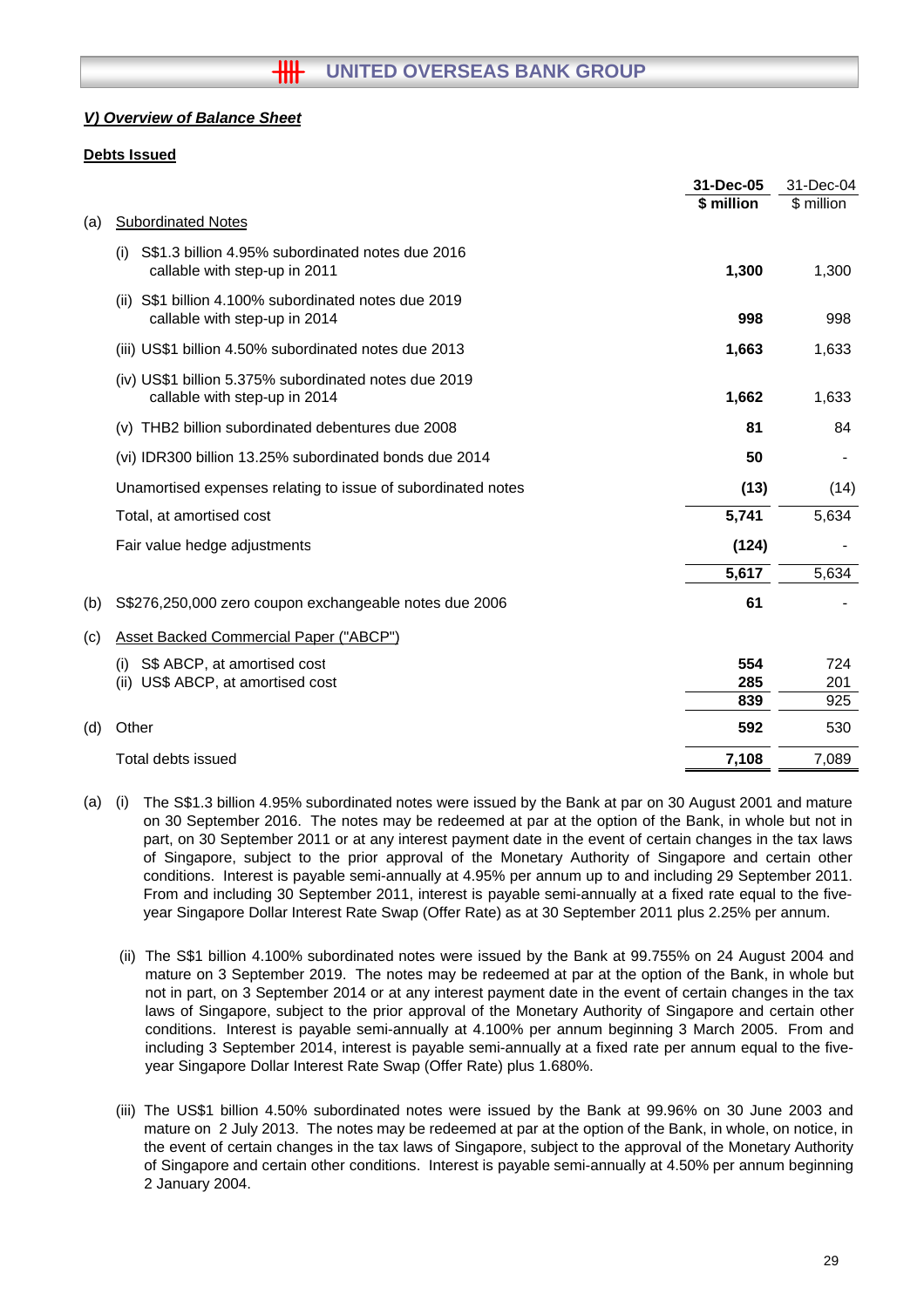#### **Debts Issued (cont'd)**

(iv) The US\$1 billion 5.375% subordinated notes were issued by the Bank at 99.929% on 24 August 2004 and mature on 3 September 2019. The notes may be redeemed at par at the option of the Bank, in whole but not in part, on 3 September 2014 or at any interest payment date in the event of certain changes in the tax laws of Singapore, subject to the prior approval of the Monetary Authority of Singapore and certain other conditions. Interest is payable semi-annually at 5.375% per annum beginning 3 March 2005. From and including 3 September 2014, interest is payable semi-annually at a floating rate per annum equal to the sixmonth LIBOR plus 1.666%.

The S\$ and US\$ subordinated notes issued by the Bank are unsecured obligations. All other liabilities of the Bank outstanding at the balance sheet date rank senior to all the S\$ and US\$ subordinated notes. The above S\$ and US\$ subordinated notes qualifies for upper tier 2 capital.

Expenses incurred in connection with the issue of the subordinated notes are, where material, capitalised and amortised over 10 years from the date of issue of the subordinated notes.

The Bank has entered into interest rate swaps to hedge the interest rate risks of certain subordinated notes with fixed coupon rates and applied fair value hedge accounting in accordance with FRS39. Fair value changes attributable to interest rate risk is adjusted to the carrying amount of the subordinated notes with the corresponding entry to profit and loss account. Fair value changes on the interest rate swaps are recognised in the profit and loss account.

- (v) The THB2 billion subordinated debentures were issued by UOBT at par on 15 August 2001 and mature on 15 August 2008. Interest is payable quarterly at a floating rate calculated based on the average of the deposit rate of one year of four major banks in Thailand and UOBT, plus 2.50% per annum with a minimum guaranteed rate of 6.50% per annum. Average interest rate of the debentures for the financial year was 6.50% (2004: 6.50%).
- (vi) The IDR300 billion 13.25% subordinated bonds were issued by Bank Buana on 14 July 2004 and mature on 14 July 2014. The bonds may be redeemed at par at the option of Bank Buana on the fifth anniversary from issuance date with the approval of Bank Indonesia. The bonds may also be purchased and held by Bank Buana for future trading after its first anniversary date. Interest is payable quarterly at 13.25% per annum until its fifth anniversary from the issuance date and at 22.05% per annum from the sixth year until the maturity.
- (b) The S\$276,250,000 zero coupon exchangeable notes were issued at par by the Bank on 12 April 2005. The notes are direct, unsubordinated and unsecured obligations of the Bank and rank *pari passu* without any preference amongst themselves. The notes are exchangeable in whole by the noteholders into cash, or if the Bank elects, in whole or in part, into 121,696,035 ordinary shares of \$1 each in UOL. Unless the notes have been exchanged or redeemed or purchased and cancelled, they will be redeemed by the Bank on 12 January 2006 at 101.13% of their principal amount.

During the financial year, notices were served by the noteholders to redeem S\$273,250,000 of the notes, of which, S\$214,950,000 and S\$58,300,000 were exchanged into UOL shares during the financial year and in January 2006 respectively. The remaining notes of S\$3,000,000 were redeemed in cash on 12 January 2006 at 101.13%.

(c) The ABCP were issued in relation to a \$1 billion ABCP programme carried out by Archer 1 Limited, a special purpose entity ("SPE"). The ABCP have maturity of less than one year, and are secured by a first floating charge on all assets of the SPE.

Interest rates of the S\$ ABCP and US\$ ABCP as at 31 December 2005 range from 2.27% to 3.36% (31 December 2004: 1.25% to 1.60%) per annum and 4.06% to 4.54% (31 December 2004: 2.00% to 2.48%) per annum respectively.

The holders of the ABCP are entitled to receive payment comprising both the principal and interest as contracted in the ABCP but only to the extent that there are available resources in the SPE to meet those payments. The holders of the ABCP have no recourse to the Group.

(d) Other debts issued comprise equity linked notes, interest rate linked notes, credit linked notes and other structured notes.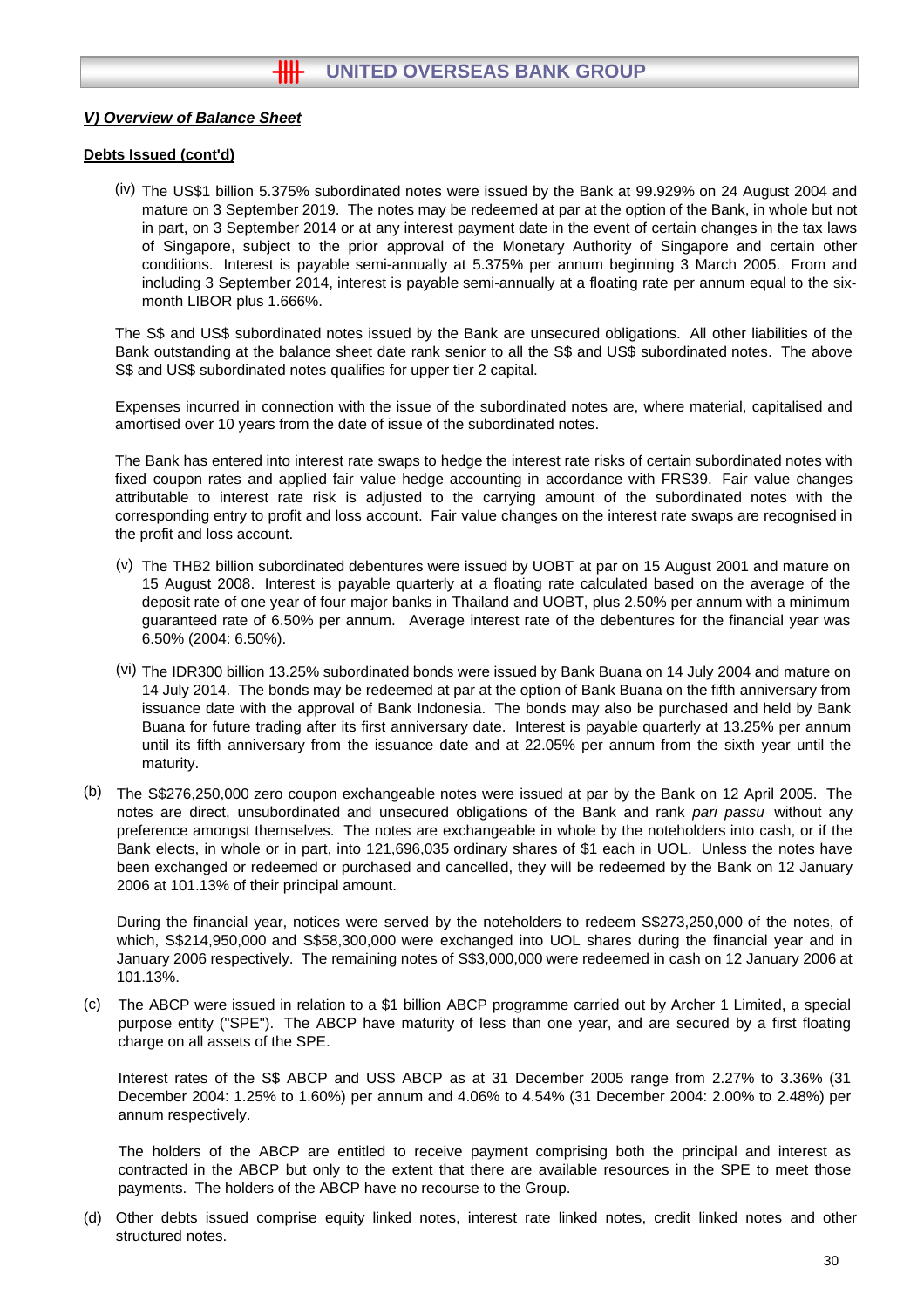## **Shareholders' Equity**

Shareholders' equity as at 31 December 2005 was \$14,929 million, representing an increase of 11.1% over the \$13,439 million as at 31 December 2004, mainly from the issuance of US\$500 million SPV-A preference shares and profit for the financial year.

The US\$500 million non-cumulative non-convertible guaranteed SPV-A preference shares of US\$0.01 each with liquidation preference of US\$100,000 per share were issued on 13 December 2005 by the Bank via its wholly-owned subsidiary, UOB Cayman I Limited. The entire proceeds were used by the subsidiary to subscribe for the US\$500 million subordinated note issued by the Bank. Dividends on the shares are payable at the sole discretion of the Bank semi-annually at an annual rate of 5.796% of the liquidation preference from 15 March 2006 to and including 15 March 2016. After 15 March 2016, dividends are payable quarterly at a floating rate per annum equal to the threemonth LIBOR plus 1.745%.

As at 31 December 2005, the Group's unrealised revaluation surplus on properties and securities was \$1,564 million which was not incorporated into the financial statements.

|                                                    | 31-Dec-05  | 31-Dec-04  |
|----------------------------------------------------|------------|------------|
|                                                    | \$ million | \$ million |
| Shareholders' equity                               | 14.929     | 13,439     |
| Add: Unrealised revaluation surplus                |            |            |
| - Properties                                       | 1,212      | 1,098      |
| - Securities                                       | 352        | 464        |
|                                                    | 1,564      | 1,562      |
| Shareholders' equity including revaluation surplus | 16.493     | 15,001     |
|                                                    |            |            |
| Net asset value (NAV) per share (\$)               | 9.71       | 8.75       |
| Revaluation surplus per share (\$)                 | 1.02       | 1.02       |
| Revalued NAV per share (\$)                        | 10.73      | 9.77       |

#### **Contingent Liabilities**

In the normal course of business, the Group conducts businesses involving acceptances, guarantees, performance bonds and indemnities. The majority of these facilities are reimbursable by the corresponding obligations of the customers.

Contingent liabilities of \$11,475 million as at 31 December 2005 were 14.7% higher than the \$10,001 million reported as at 31 December 2004. The increase was primarily from trade-related contingencies, direct credit substitutes and transaction-related contingencies.

|                                   | 31-Dec-05  | 31-Dec-04  |
|-----------------------------------|------------|------------|
|                                   | \$ million | \$ million |
| Direct credit substitutes         | 6.136      | 5.635      |
| Transaction-related contingencies | 2.506      | 2,156      |
| Trade-related contingencies       | 2.649      | 2.027      |
| Other contingent liabilities      | 185        | 183        |
| Total contingent liabilities      | 11.475     | 10.001     |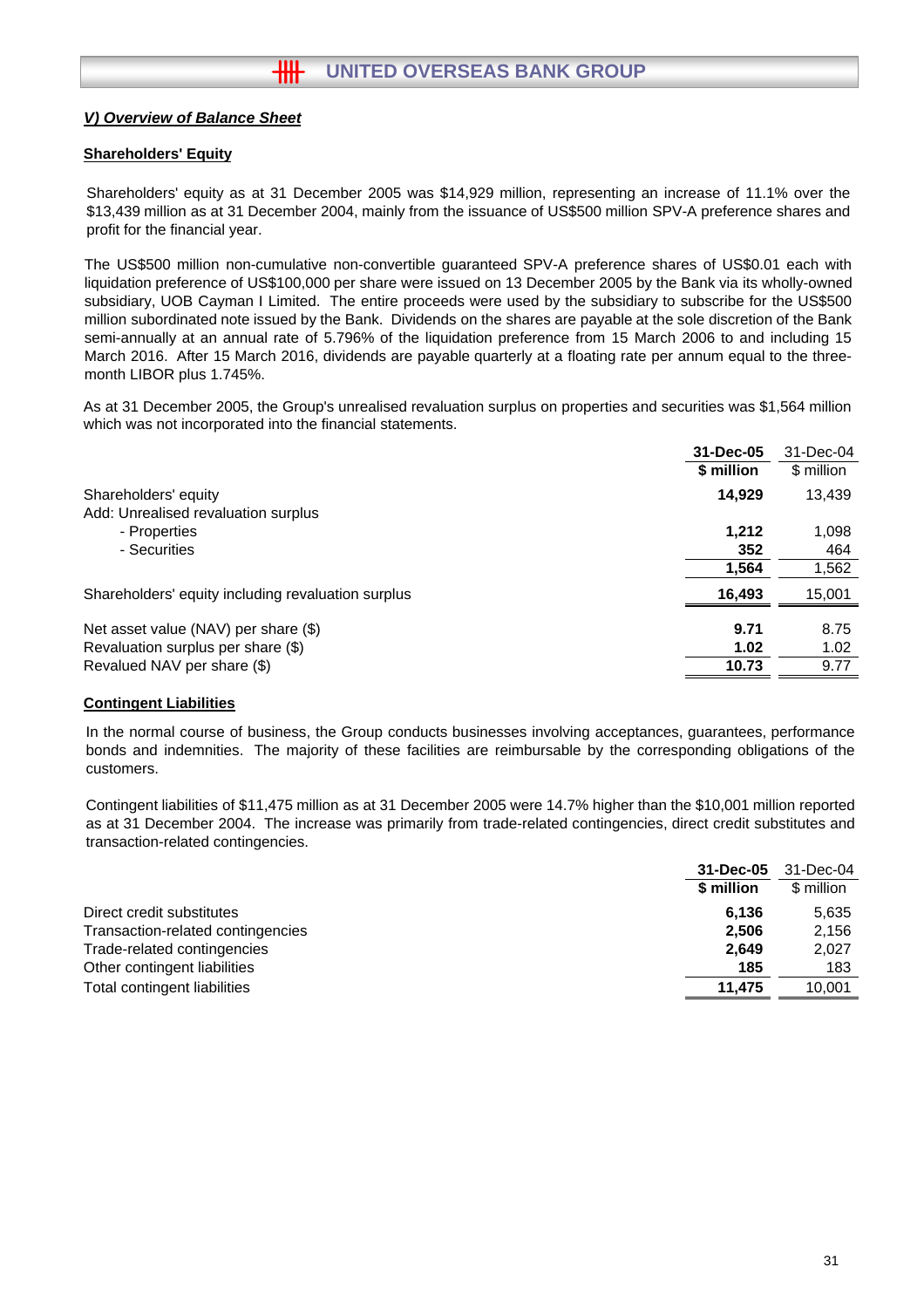#### **Financial Derivatives**

Financial derivatives are instruments whose values change in response to the change in prices / rates ( such as foreign exchange rate, interest rate, security price and credit spread) of the underlying instruments. They include forwards, swaps, futures and options.

The table below shows the Group's financial derivatives at the balance sheet date. The contract / notional amount represents the volume of the outstanding transactions while the positive / negative fair value indicates the fair value of the financial derivatives at the balance sheet date. These amounts do not necessarily represent the future cash flows and the amounts at risk of the derivatives.

The total contract / notional amount of financial derivatives as at 31 December 2005 was \$590,802 million, representing an increase of 112.5% compared to the \$278,086 million as at 31 December 2004. The increase was primarily from interest rate swaps and foreign exchange swaps.

|                                              | 31-Dec-05       |                 |                 | 31-Dec-04  |            |            |  |
|----------------------------------------------|-----------------|-----------------|-----------------|------------|------------|------------|--|
|                                              | Contract /      | <b>Positive</b> | <b>Negative</b> | Contract / | Positive   | Negative   |  |
|                                              | <b>Notional</b> | Fair            | Fair            | Notional   | Fair       | Fair       |  |
|                                              | <b>Amount</b>   | Value           | Value           | Amount     | Value      | Value      |  |
|                                              | \$ million      | \$ million      | \$ million      | \$ million | \$ million | \$ million |  |
| Foreign exchange contracts                   |                 |                 |                 |            |            |            |  |
| Forwards                                     | 8,251           | 224             | 51              | 9,694      | 302        | 151        |  |
| Swaps                                        | 226,503         | 1,605           | 1,587           | 117,501    | 1,926      | 1,994      |  |
| Options purchased                            | 3,633           | 31              |                 | 5,107      | 89         |            |  |
| Options written                              | 2,492           |                 | 27              | 5,173      |            | 88         |  |
| Interest rate contracts                      |                 |                 |                 |            |            |            |  |
| Forwards                                     | 6,078           | $\mathbf{2}$    | 4               | 19,931     | 9          | 9          |  |
| Swaps                                        | 326,345         | 1,620           | 1,933           | 108,787    | 704        | 860        |  |
| <b>Futures</b>                               | 10,085          | 7               | 7               | 9,011      | 8          | 12         |  |
| Options purchased                            | 1,287           | 8               |                 | 489        | 7          |            |  |
| Options written                              | 1,082           |                 | 8               | 409        |            | 6          |  |
| Equity-related contracts                     |                 |                 |                 |            |            |            |  |
| Swaps                                        | 1,503           | 65              | 63              | 233        | 11         | 11         |  |
| <b>Futures</b>                               |                 |                 |                 | 15         |            | 1          |  |
| Options purchased                            | 932             | 52              |                 | 563        | 53         |            |  |
| Options written                              | 964             |                 | 59              | 541        |            | 53         |  |
| Credit-related contracts                     |                 |                 |                 |            |            |            |  |
| Swaps                                        | 1,361           | 7               | 1               | 384        | 3          |            |  |
| Precious metal contracts                     |                 |                 |                 |            |            |            |  |
| Forwards                                     | 216             | 7               | 36              | 211        | 5          | 13         |  |
| Swaps                                        | 71              | 12              | 1               | 36         | 1          |            |  |
| <b>Total financial derivatives</b>           | 590,802         | 3,641           | 3,776           | 278,086    | 3,118      | 3,198      |  |
| Less: Financial derivatives accounted        |                 |                 |                 |            |            |            |  |
| for on accrual basis                         |                 |                 |                 |            | 233        | 495        |  |
| Financial derivatives measured at fair value |                 | 3,641           | 3,776           |            | 2,885      | 2,703      |  |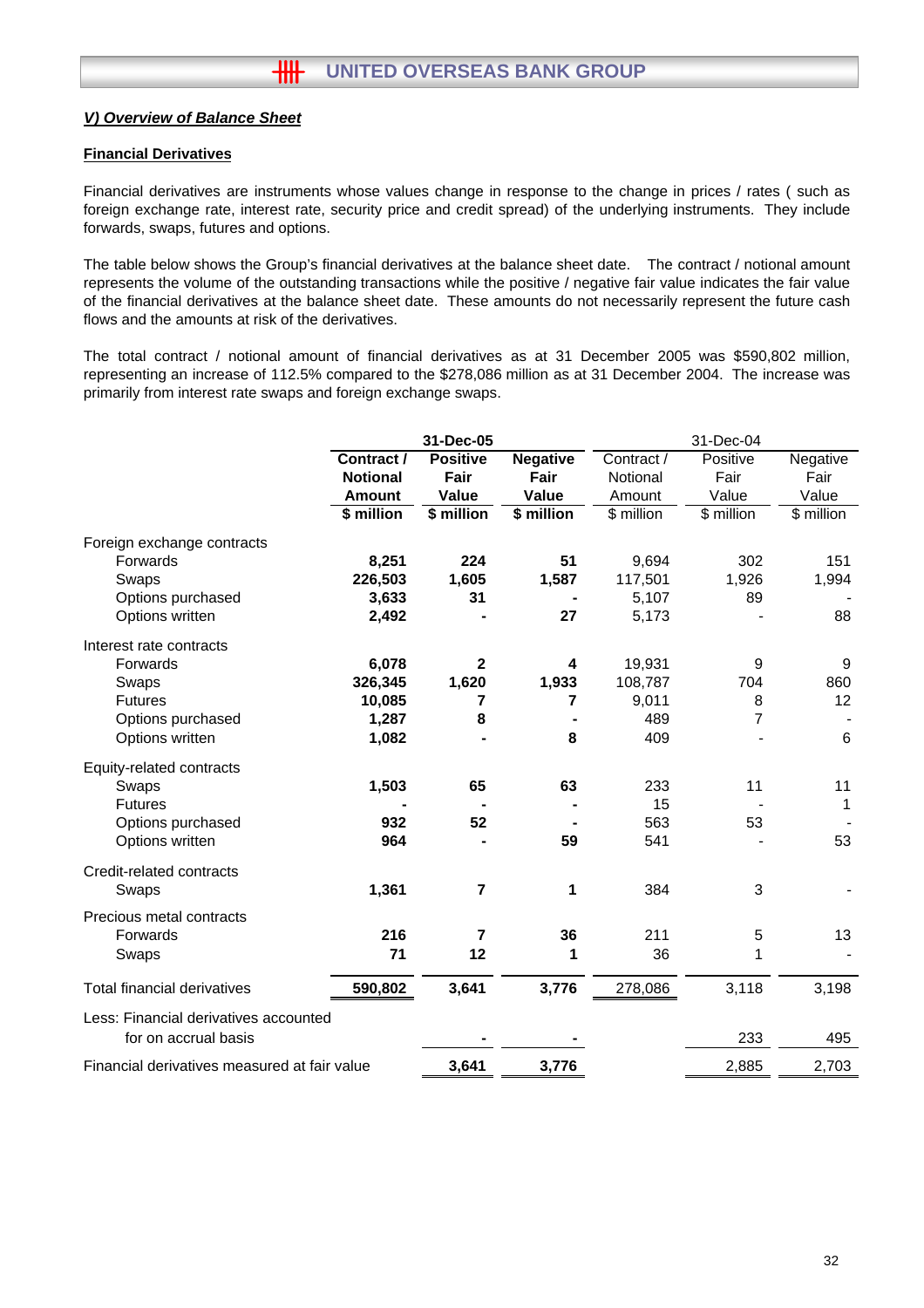# **Commitments**

As at 31 December 2005, the Group's total commitments of \$42,545 million were 8.3% higher than the \$39,276 million as at 31 December 2004. The increase was primarily from undrawn credit facilities and spot / forward contracts.

|                             | 31-Dec-05  | 31-Dec-04  |
|-----------------------------|------------|------------|
|                             | \$ million | \$ million |
| Undrawn credit facilities   | 40.768     | 38,560     |
| Spot / forward contracts    | 1,539      | 502        |
| Capital commitments         | 36         | 28         |
| Operating lease commitments | 59         | 54         |
| Other                       | 142        | 133        |
| Total commitments           | 42.545     | 39.276     |
|                             |            |            |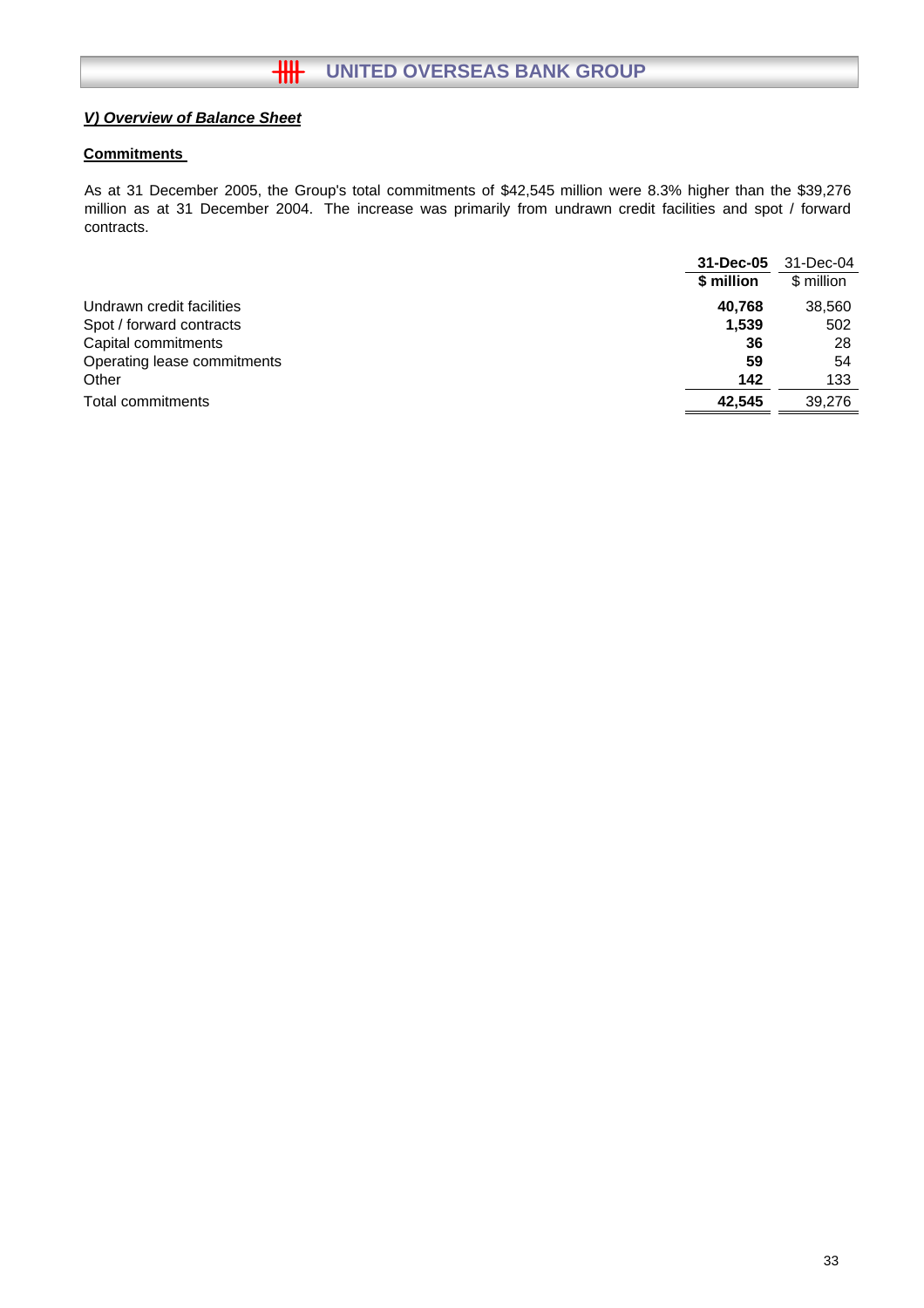# *VI) Capital Adequacy Ratios*

卌

The Group's capital management policy is to maintain a strong capital position to support its growth, both organically and through acquisitions.

As at 31 December 2005, the Group's total Capital Adequacy Ratio ("CAR") of 16.1% was 6.1% points above the minimum of 10% set by Monetary Authority of Singapore ("MAS"). It was 0.5% point higher than the total CAR of 15.6% as at 31 December 2004, mainly attributed to profit for the financial year and the issuance of the US\$500 million SPV-A preference shares which qualifies for tier 1 capital, partly offset by higher risk-weighted assets as a result of the consolidation of Bank Buana and increase in placements with banks and financial derivatives.

The Group's tier 1 CAR of 11.0% as at 31 December 2005 was the same as that as at 31 December 2004, and 4.0% points higher than the minimum of 7% set by MAS.

|                                                 | 31-Dec-05<br>\$ million | 31-Dec-04<br>\$ million |
|-------------------------------------------------|-------------------------|-------------------------|
| <b>Capital</b>                                  |                         |                         |
| Tier 1 Capital                                  |                         |                         |
| Share capital                                   | 1,538                   | 1,536                   |
| Subsidiary preference shares                    | 832                     |                         |
| Disclosed reserves / other                      | 12,393                  | 11,910                  |
| Deduction of intangible assets                  | (4, 284)                | (4,008)                 |
|                                                 | 10,479                  | 9,438                   |
| <b>Upper Tier 2 Capital</b>                     |                         |                         |
| Cumulative collective impairment / other        | 1,171                   | 1,079                   |
| Subordinated notes                              | 5,486                   | 5,550                   |
|                                                 | 6,657                   | 6,629                   |
| Deductions from Tier 1 and Upper Tier 2 Capital | (1, 816)                | (2,623)                 |
| <b>Total capital</b>                            | 15,320                  | 13,444                  |
|                                                 |                         |                         |
| Risk-weighted assets (including market risk)    | 95,285                  | 85,966                  |
| <b>Capital adequacy ratios</b>                  |                         |                         |
| Tier 1 capital                                  | 11.0%                   | 11.0%                   |
| Total capital                                   | 16.1%                   | 15.6%                   |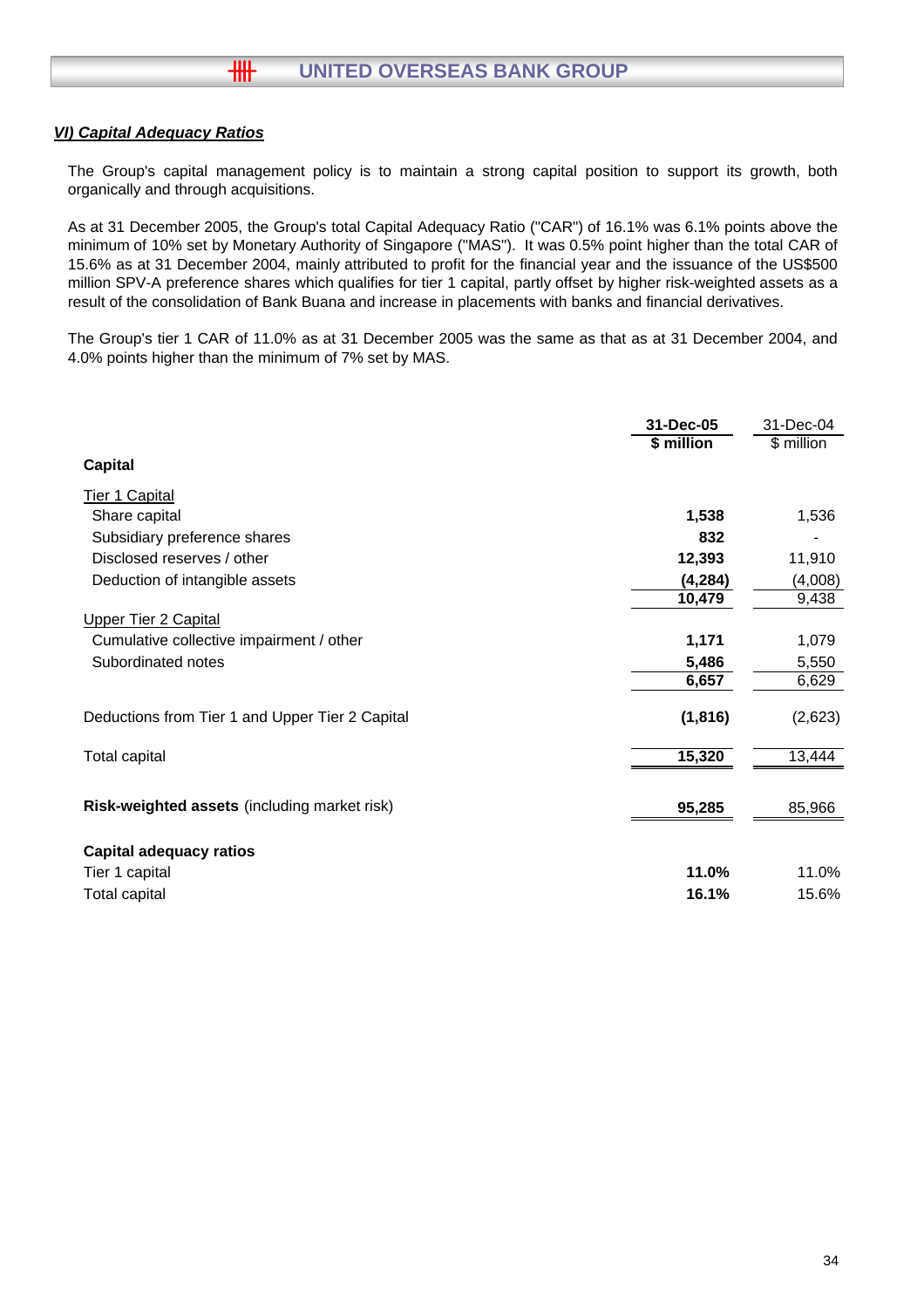#### $H$ **UNITED OVERSEAS BANK GROUP**

# *VII) Exposure by Country of Operations*

The Group's total direct net exposure to the countries outside Singapore where it has a presence amounted to \$54.8 billion or 37.8% of Group assets as at 31 December 2005. This represented an increase of 11.6% over the \$49.1 billion as at 31 December 2004, attributed mainly to the acquisition of Bank Buana.

#### **Exposure to countries outside Singapore (where UOB Group has a presence)**

|                      |                     |             |                   |                         |              |                                                                  | \$ million          |                                  |                                  |
|----------------------|---------------------|-------------|-------------------|-------------------------|--------------|------------------------------------------------------------------|---------------------|----------------------------------|----------------------------------|
|                      |                     | Loans to    |                   |                         |              | Less: Loans to                                                   | <b>Net Exposure</b> |                                  |                                  |
|                      | Non-<br><b>Bank</b> | <b>Bank</b> | <b>Government</b> | Investments             | <b>Total</b> | / Investments in<br><b>Subsidiaries &amp;</b><br><b>Branches</b> | <b>Total</b>        | $%$ of<br>Group<br><b>Assets</b> | Contingent<br><b>Liabilities</b> |
| <b>Malaysia</b>      |                     |             |                   |                         |              |                                                                  |                     |                                  |                                  |
| 31-Dec-05            | 7,584               | 6,099       | 3,274             | 1,210                   | 18,167       | 2,363                                                            | 15,804              | 10.9                             | 1,117                            |
| 31-Dec-04            | 7,051               | 5,014       | 3,377             | 1,009                   | 16,451       | 2,137                                                            | 14,314              | 10.6                             | 1,066                            |
| 31-Dec-03            | 6,624               | 4,307       | 3,353             | 742                     | 15,026       | 2,296                                                            | 12,730              | 11.2                             | 1,067                            |
| Indonesia            |                     |             |                   |                         |              |                                                                  |                     |                                  |                                  |
| 31-Dec-05            | 2,519               | 319         | 716               | 747                     | 4,301        | 598                                                              | 3,703               | 2.5                              | 310                              |
| 31-Dec-04            | 448                 | 127         | 234               | 260                     | 1,069        | 109                                                              | 960                 | 0.7                              | 240                              |
| 31-Dec-03            | 491                 | 48          | 165               | 79                      | 783          | 50                                                               | 733                 | 0.7                              | 132                              |
| <b>Philippines</b>   |                     |             |                   |                         |              |                                                                  |                     |                                  |                                  |
| 31-Dec-05            | 202                 | 29          | 44                | $\bf 2$                 | 277          | 29                                                               | 248                 | 0.2                              | 24                               |
| 31-Dec-04            | 197                 | 59          | 217               | $\overline{\mathbf{c}}$ | 475          | 50                                                               | 425                 | 0.3                              | 46                               |
| 31-Dec-03            | 241                 | 53          | 221               | 12                      | 527          | 41                                                               | 486                 | 0.4                              | 60                               |
| <b>Thailand</b>      |                     |             |                   |                         |              |                                                                  |                     |                                  |                                  |
| 31-Dec-05            | 6,455               | 213         | 473               | 2,296                   | 9,437        | 2,326                                                            | 7,111               | 4.9                              | 918                              |
| 31-Dec-04            | 6,565               | 165         | 1,094             | 1,694                   | 9,518        | 1,580                                                            | 7,938               | 5.9                              | 993                              |
| 31-Dec-03            | 1,642               | 112         | 527               | 240                     | 2,521        | 156                                                              | 2,365               | 2.1                              | 332                              |
| <b>Greater China</b> |                     |             |                   |                         |              |                                                                  |                     |                                  |                                  |
| 31-Dec-05            | 2,392               | 5,971       | 1,396             | 679                     | 10,438       | 1,750                                                            | 8,688               | 6.0                              | 723                              |
| 31-Dec-04            | 2,017               | 7,007       | 1,384             | 439                     | 10,847       | 3,907                                                            | 6,940               | 5.1                              | 571                              |
| 31-Dec-03            | 1,968               | 5,943       | 1,038             | 352                     | 9,301        | 3,340                                                            | 5,961               | 5.2                              | 639                              |
| <b>OECD</b>          |                     |             |                   |                         |              |                                                                  |                     |                                  |                                  |
| 31-Dec-05            | 4,397               | 9,645       | 1,861             | 4,386                   | 20,289       | 1,473                                                            | 18,816              | 13.0                             | 1,210                            |
| 31-Dec-04            | 4,915               | 8,580       | 3,017             | 2,697                   | 19,209       | 943                                                              | 18,266              | 13.6                             | 1,015                            |
| 31-Dec-03            | 5,535               | 6,180       | 3,655             | 1,338                   | 16,708       | 2,076                                                            | 14,632              | 12.9                             | 1,084                            |
| Other                |                     |             |                   |                         |              |                                                                  |                     |                                  |                                  |
| 31-Dec-05            | 299                 | 182         | 47                |                         | 528          | 103                                                              | 425                 | 0.3                              | 134                              |
| 31-Dec-04            | 195                 | 121         | 19                | 5                       | 340          | 68                                                               | 272                 | 0.2                              | 74                               |
| 31-Dec-03            | 166                 | 53          | 17                | $\mathbf{1}$            | 237          | 12                                                               | 225                 | 0.2                              | 65                               |
| <b>Grand Total</b>   |                     |             |                   |                         |              |                                                                  |                     |                                  |                                  |
| 31-Dec-05            | 23,848              | 22,458      | 7,811             | 9,320                   | 63,437       | 8,642                                                            | 54,795              | 37.8                             | 4,436                            |
| 31-Dec-04            | 21,388              | 21,073      | 9,342             | 6,106                   | 57,909       | 8,794                                                            | 49,115              | 36.4                             | 4,005                            |
| 31-Dec-03            | 16,667              | 16,696      | 8,976             | 2,764                   | 45,103       | 7,971                                                            | 37,132              | 32.7                             | 3,379                            |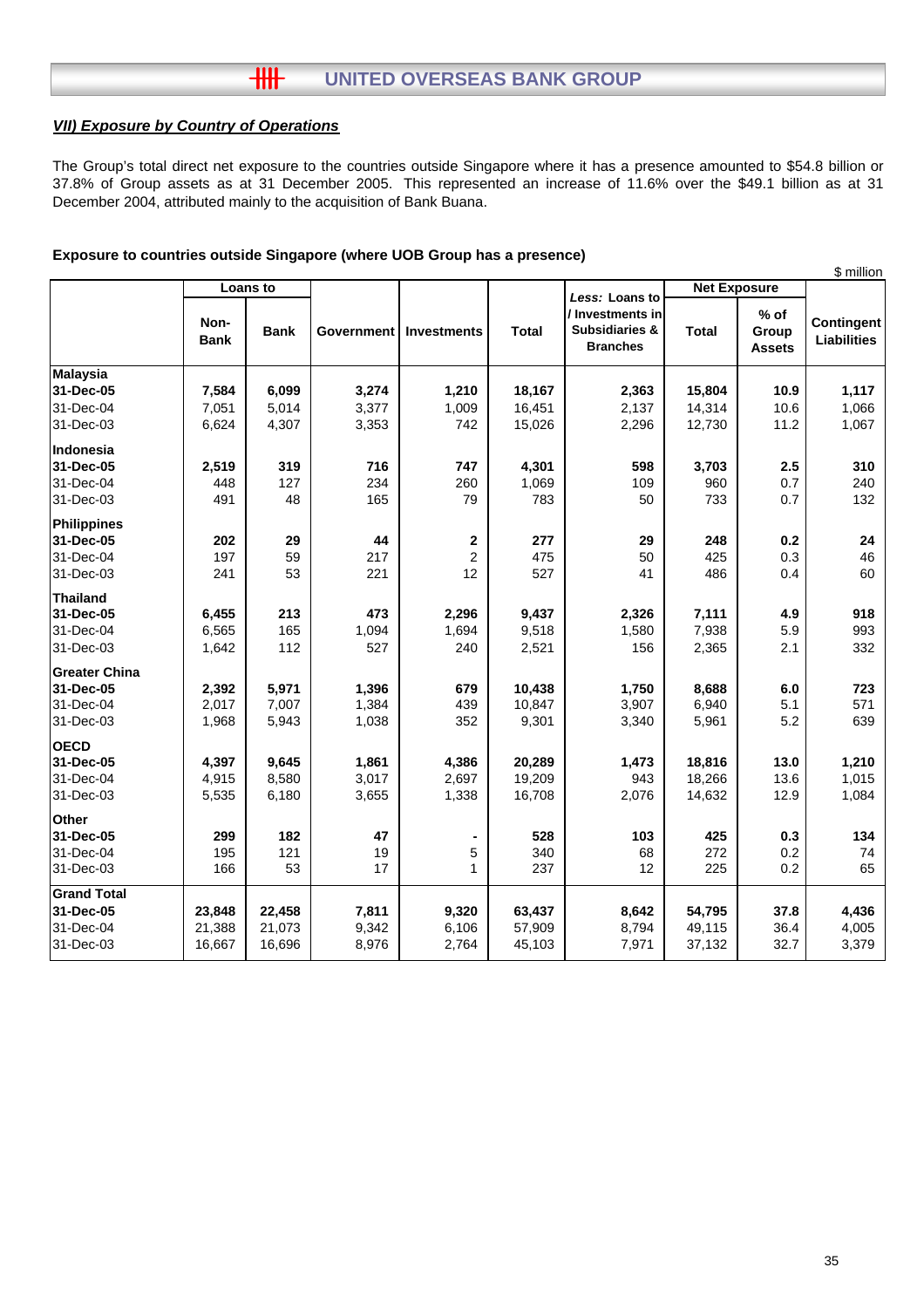# **HH** UNITED OVERSEAS BANK GROUP

# *VII) Exposure by Country of Operations*

At the country level, direct net exposure to Malaysia where the Group has a long-standing presence, remained the largest at \$15.8 billion or 10.9% of Group assets, followed by Thailand at \$7.1 billion and United States at \$5.2 billion.

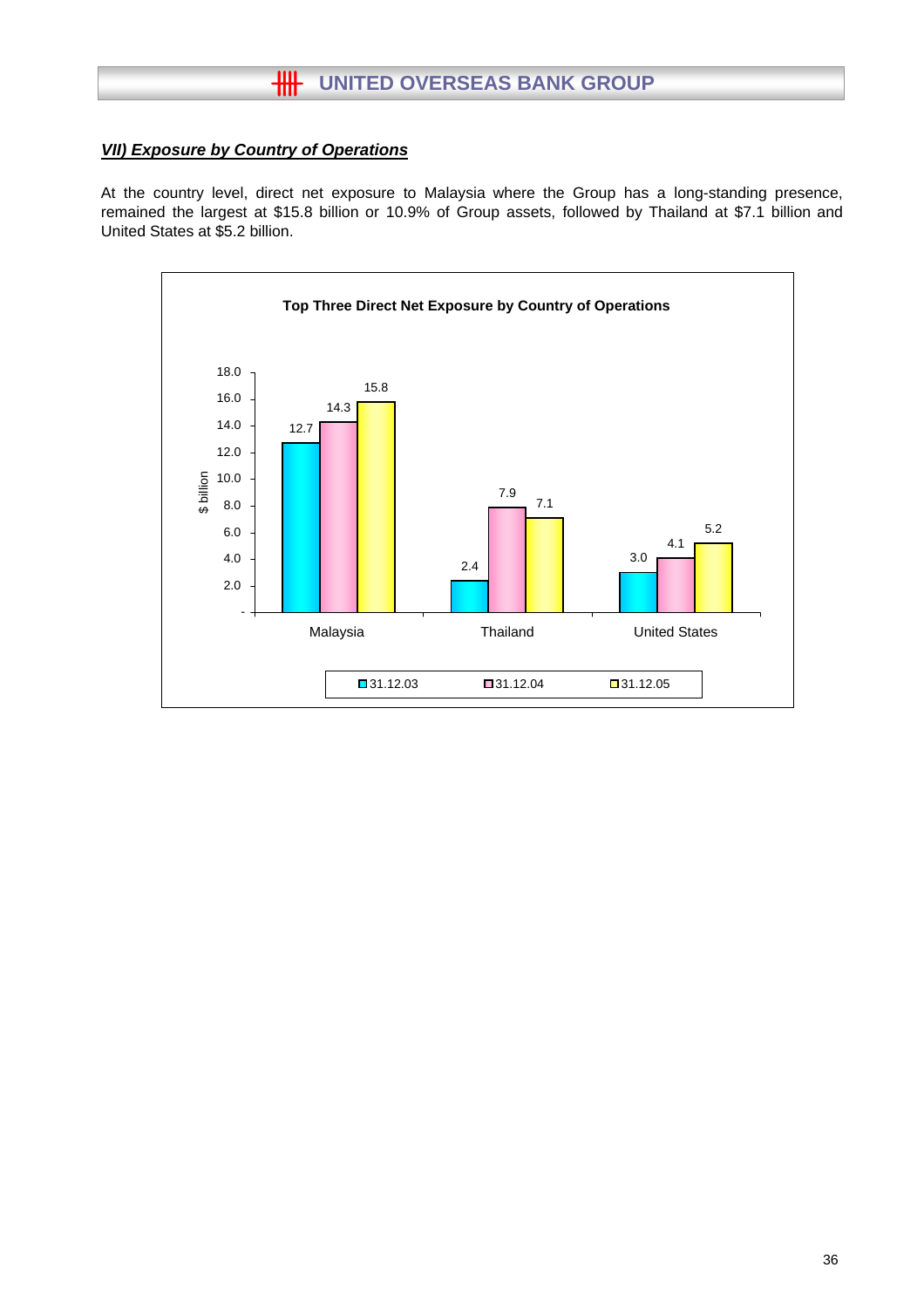# **CONSOLIDATED PROFIT AND LOSS ACCOUNT**

|                                                                | 4th<br>Quarter<br>2005<br>\$ million | 3rd<br>Quarter<br>2005<br>\$ million | 2nd<br>Quarter<br>2005<br>\$ million | 1st<br>Quarter<br>2005<br>\$ million | <b>Full</b><br>Year<br>2005<br>\$ million | Full<br>Year<br>2004<br>\$ million |
|----------------------------------------------------------------|--------------------------------------|--------------------------------------|--------------------------------------|--------------------------------------|-------------------------------------------|------------------------------------|
| Interest income<br>Less: Interest expense                      | 1,387<br>774                         | 1,229<br>651                         | 1,169<br>596                         | 1,096<br>514                         | 4,882<br>2,534                            | 3,661<br>1,506                     |
| Net interest income                                            | 614                                  | 578                                  | 574                                  | 583                                  | 2,348                                     | 2,155                              |
| Dividend income<br>Fee and commission income                   | 4<br>293                             | 11<br>234                            | 42<br>186                            | 3<br>186                             | 60<br>900                                 | 43<br>706                          |
| Rental income                                                  | 16                                   | 16                                   | 16                                   | 16                                   | 64                                        | 65                                 |
| Other operating income<br>Total non-interest income            | 101<br>414                           | 88<br>350                            | 90<br>334                            | 112<br>316                           | 391<br>1,414                              | 290<br>1,104                       |
| Income before operating expenses                               | 1,028                                | 927                                  | 908                                  | 899                                  | 3,761                                     | 3,259                              |
| Less:<br>Staff costs                                           | 199                                  | 169                                  | 163                                  | 153                                  | 684                                       | 587                                |
| Other operating expenses<br>Total operating expenses           | 205<br>404                           | 185<br>353                           | 185<br>347                           | 166<br>319                           | 740<br>1,424                              | 639<br>1,227                       |
| Operating profit before amortisation and<br>impairment charges | 623                                  | 574                                  | 560                                  | 580                                  | 2,337                                     | 2,032                              |
| Less: Intangible assets amortised / impaired                   | $\mathbf 2$                          |                                      | 56                                   | 2                                    | 60                                        | 214                                |
| Less: Other impairment charges                                 | 74                                   | 19                                   | 14                                   | 66                                   | 174                                       | 209                                |
| Operating profit after amortisation and<br>impairment charges  | 548                                  | 555                                  | 489                                  | 512                                  | 2,104                                     | 1,610                              |
| Share of profit of associates                                  | 23                                   | 31                                   | 32                                   | 14                                   | 100                                       | 307                                |
| Profit before tax                                              | 571                                  | 585                                  | 522                                  | 526                                  | 2,204                                     | 1,917                              |
| Less: Tax                                                      | 134                                  | 116                                  | 106                                  | 117                                  | 472                                       | 450                                |
| Profit for the financial period                                | 437                                  | 470                                  | 416                                  | 409                                  | 1,731                                     | 1,466                              |
| Attributable to:                                               |                                      |                                      |                                      |                                      |                                           |                                    |
| Equity holders of the Bank<br>Minority interests               | 432                                  | 463<br>$\overline{7}$                | 409<br>$\overline{7}$                | 406                                  | 1,709                                     | 1,452                              |
|                                                                | 5<br>437                             | 470                                  | 416                                  | 4<br>409                             | 22<br>1,731                               | 15<br>1,466                        |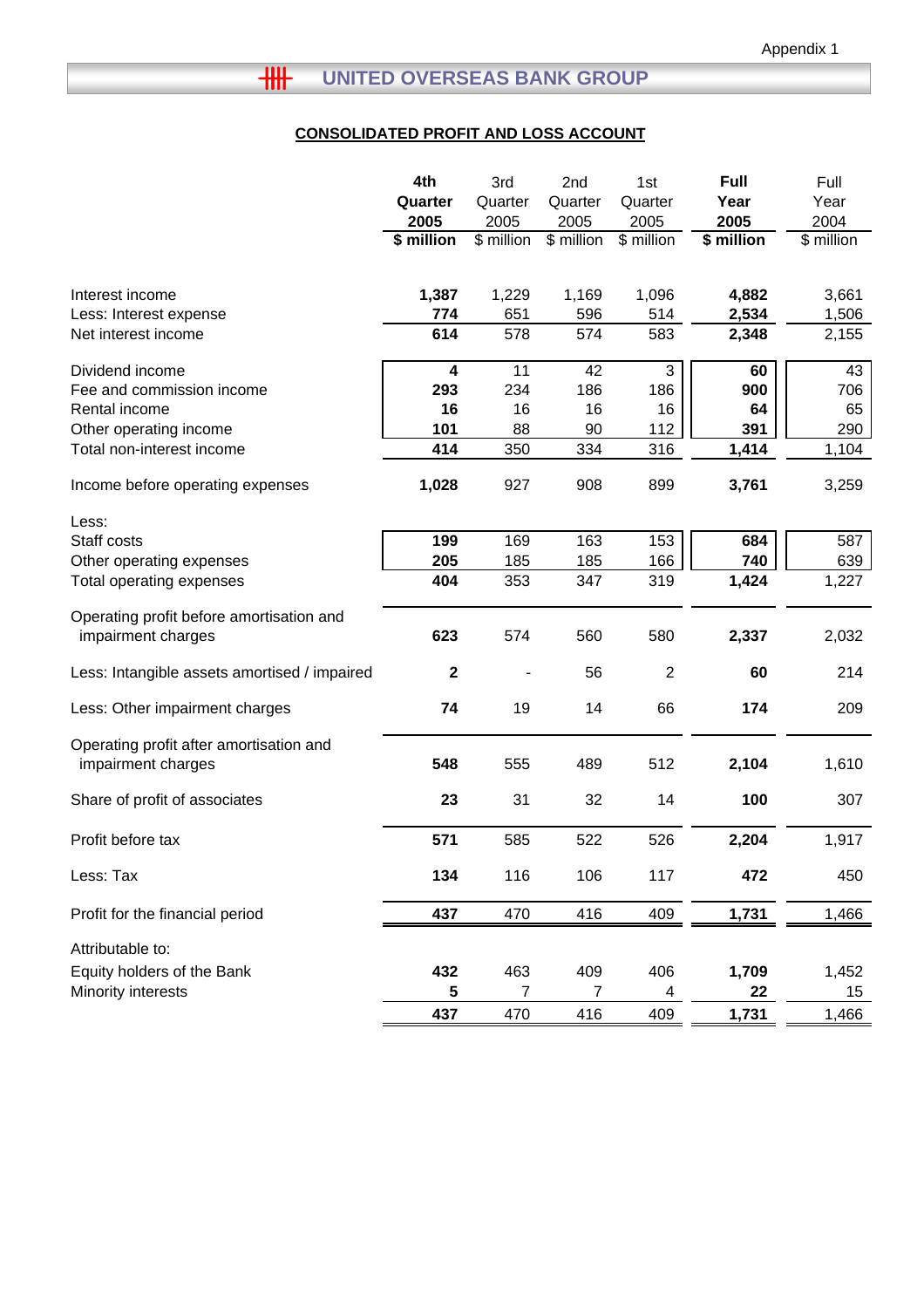# **THE UNITED OVERSEAS BANK GROUP**

# **CONSOLIDATED BALANCE SHEET**

|                                                                                                | 31-Dec-05  | 30-Sep-05  | 30-Jun-05  | 31-Mar-05  | 31-Dec-04  |
|------------------------------------------------------------------------------------------------|------------|------------|------------|------------|------------|
|                                                                                                | \$ million | \$ million | \$ million | \$ million | \$ million |
| <b>Equity</b>                                                                                  |            |            |            |            |            |
| Share capital                                                                                  | 1,538      | 1,538      | 1,538      | 1,537      | 1,536      |
| Subsidiary preference shares                                                                   | 832        |            |            |            |            |
| Capital reserves                                                                               | 4,360      | 4,398      | 4,404      | 4,405      | 4,250      |
| Statutory reserves                                                                             | 3,020      | 2,922      | 2,922      | 2,922      | 2,922      |
| Revenue reserves                                                                               | 4,963      | 4,667      | 4,451      | 4,859      | 4,607      |
| Share of reserves of associates                                                                | 217        | 210        | 202        | 213        | 123        |
| Equity attributable to equity holders of the Bank                                              | 14,929     | 13,735     | 13,517     | 13,935     | 13,439     |
| Minority interests                                                                             | 291        | 118        | 161        | 168        | 148        |
| <b>Total equity</b>                                                                            | 15,220     | 13,852     | 13,678     | 14,103     | 13,587     |
| <b>Liabilities</b>                                                                             |            |            |            |            |            |
| Deposits and balances of banks and agents                                                      | 29,456     | 27,949     | 28,415     | 26,639     | 28,194     |
| Deposits of non-bank customers                                                                 | 85,503     | 83,341     | 80,475     | 80,069     | 79,019     |
| Total deposits and balances                                                                    | 114,958    | 111,290    | 108,890    | 106,707    | 107,213    |
| Bills and drafts payable                                                                       | 303        | 294        | 486        | 331        | 256        |
| Other liabilities                                                                              | 7,483      | 7,011      | 6,385      | 5,920      | 6,733      |
| Debts issued                                                                                   | 7,108      | 7,346      | 7,417      | 7,005      | 7,089      |
| <b>Total liabilities</b>                                                                       | 129,853    | 125,940    | 123,179    | 119,963    | 121,292    |
| <b>Total equity and liabilities</b>                                                            | 145,073    | 139,792    | 136,856    | 134,066    | 134,879    |
|                                                                                                |            |            |            |            |            |
| <b>Assets</b>                                                                                  |            |            |            |            |            |
| Cash, balances and placements with central banks                                               | 11,925     | 11,059     | 12,417     | 11,878     | 11,653     |
| Singapore Government treasury bills and securities *                                           | 7,456      | 7,671      | 7,039      | 7,252      | 7,772      |
| Other government treasury bills and securities *                                               | 2,129      | 2,339      | 2,003      | 1,854      | 1,975      |
| <b>Trading securities</b>                                                                      | 625        | 464        | 408        | 299        | 439        |
| Placements and balances with banks and agents *<br>Loans and advances including trade bills to | 31,346     | 29,281     | 26,965     | 26,297     | 26,726     |
| non-bank customers *                                                                           | 67,142     | 65,739     | 64,623     | 64,106     | 64,300     |
| Other assets                                                                                   | 6,579      | 6,269      | 5,560      | 4,724      | 5,964      |
| Assets held for sale                                                                           | 606        | 817        | 819        | 1,149      |            |
| Investment securities                                                                          | 10,122     | 9,112      | 10,069     | 9,495      | 8,609      |
| Investment in associates                                                                       | 1,000      | 1,348      | 1,313      | 1,296      | 1,702      |
| Fixed assets                                                                                   | 1,872      | 1,797      | 1,817      | 1,839      | 1,862      |
| Intangible assets                                                                              | 4,270      | 3,896      | 3,822      | 3,877      | 3,876      |
| <b>Total assets</b>                                                                            | 145,073    | 139,792    | 136,856    | 134,066    | 134,879    |
| <b>Off-Balance Sheet Items</b>                                                                 |            |            |            |            |            |
| Contingent liabilities                                                                         | 11,475     | 11,071     | 10,650     | 9,884      | 10,001     |
| <b>Financial derivatives</b>                                                                   | 590,802    | 629,169    | 555,901    | 431,984    | 278,086    |
| Commitments                                                                                    | 42,545     | 43,811     | 41,556     | 42,103     | 39,276     |
|                                                                                                |            |            |            |            |            |

\* Including amount pledged under repurchase agreements.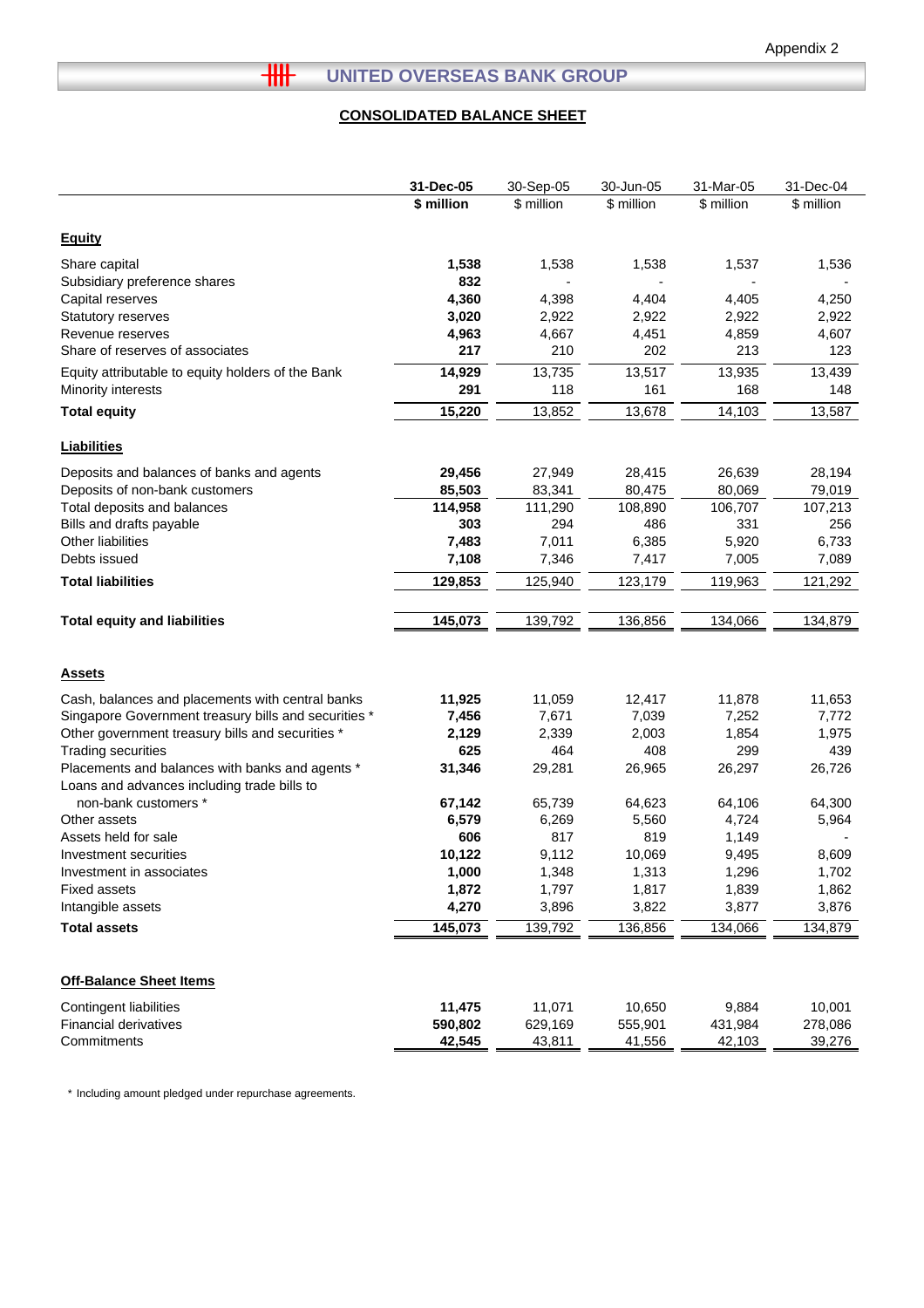# **THE UNITED OVERSEAS BANK GROUP**

# **CONSOLIDATED STATEMENT OF CHANGES IN EQUITY**

|                                                                                         | <b>Equity Attributable to Equity Holders of the Bank</b> |                                                  |                            |                                     |                            |                                              |              |                              |                 |
|-----------------------------------------------------------------------------------------|----------------------------------------------------------|--------------------------------------------------|----------------------------|-------------------------------------|----------------------------|----------------------------------------------|--------------|------------------------------|-----------------|
|                                                                                         | <b>Share</b><br>Capital                                  | <b>Subsidiary</b><br>Preference<br><b>Shares</b> | Capital<br><b>Reserves</b> | <b>Statutory</b><br><b>Reserves</b> | Revenue<br><b>Reserves</b> | Share of<br>Reserves of<br><b>Associates</b> | Total        | <b>Minority</b><br>Interests | Total<br>Equity |
|                                                                                         | \$ million                                               | \$ million                                       | \$ million                 | \$ million                          | \$ million                 | \$ million                                   | \$ million   | \$ million                   | $$$ million     |
| Balance at 1 January 2005                                                               |                                                          |                                                  |                            |                                     |                            |                                              |              |                              |                 |
| As previously reported                                                                  | 1,536                                                    | $\overline{\phantom{0}}$                         | 4,250                      | 2,922                               | 4,607                      | 123                                          | 13,439       | 148                          | 13,587          |
| <b>Adjustments due to FRS39</b>                                                         |                                                          |                                                  | 169                        |                                     | (206)                      |                                              | (37)         | 8                            | (29)            |
| As restated                                                                             | 1,536                                                    | L.                                               | 4,419                      | 2,922                               | 4,401                      | 123                                          | 13,402       | 156                          | 13,558          |
| <b>Currency translation adjustments</b>                                                 |                                                          |                                                  | (16)                       |                                     |                            |                                              | (16)         | (3)                          | (19)            |
| Available-for-sale assets<br>Net change in fair value<br>Transferred to profit and loss |                                                          |                                                  | (7)                        |                                     |                            |                                              | (7)          | (1)                          | (7)             |
| account on disposal /<br>impairment                                                     |                                                          |                                                  | (69)                       |                                     |                            |                                              | (69)         | $\mathbf{0}^*$               | (68)            |
| Share of associates' reserves                                                           |                                                          |                                                  | 18                         |                                     |                            | 135                                          | 152          |                              | 152             |
| <b>Transfer to revenue reserves</b><br>upon disposal / liquidation<br>of associates     |                                                          |                                                  |                            |                                     | 42                         | (42)                                         |              |                              | ٠               |
| Other adjustments                                                                       |                                                          |                                                  | (3)                        |                                     | (5)                        |                                              | (8)          | $\boldsymbol{0}^*$           | (8)             |
|                                                                                         |                                                          |                                                  |                            |                                     |                            |                                              |              |                              |                 |
| Total gains / (losses) recognised<br>directly in equity                                 | $\blacksquare$                                           | $\blacksquare$                                   | (76)                       | $\blacksquare$                      | 36                         | 93                                           | 53           | $\overline{3}$               | 50              |
| Profit for the financial year                                                           |                                                          |                                                  |                            |                                     | 1,709                      |                                              | 1,709        | 22                           | 1,731           |
| Total recognised gains / (losses)<br>for the financial year                             |                                                          |                                                  | (76)                       |                                     | 1,745                      | 93                                           | 1,762        | 19                           | 1,782           |
| Transfer from / (to) revenue<br>reserves                                                |                                                          | $\overline{\phantom{0}}$                         | (3)                        | 98                                  | (95)                       |                                              |              |                              |                 |
| Change in minority interests                                                            |                                                          |                                                  |                            | $\blacksquare$                      | $\blacksquare$             |                                              |              | 119                          | 119             |
| <b>Dividends</b>                                                                        |                                                          |                                                  |                            |                                     | (1,089)                    |                                              | (1,089)      | (4)                          | (1,093)         |
| Grant of share options under<br>share option scheme                                     | $\overline{\phantom{a}}$                                 |                                                  | 2                          |                                     |                            |                                              | $\mathbf{2}$ |                              | 2               |
| Issue of shares under share<br>option scheme                                            | 2                                                        | $\blacksquare$                                   | 18                         |                                     |                            |                                              | 20           |                              | 20              |
| Issue of subsidiary preference<br>shares                                                | -                                                        | 832                                              |                            |                                     |                            |                                              | 832          |                              | 832             |
| Balance at 31 December 2005                                                             | 1,538                                                    | 832                                              | 4,360                      | 3,020                               | 4,963                      | 217                                          | 14,929       | 291                          | 15,220          |
|                                                                                         |                                                          |                                                  |                            |                                     |                            |                                              |              |                              |                 |

\* Less than \$500,000.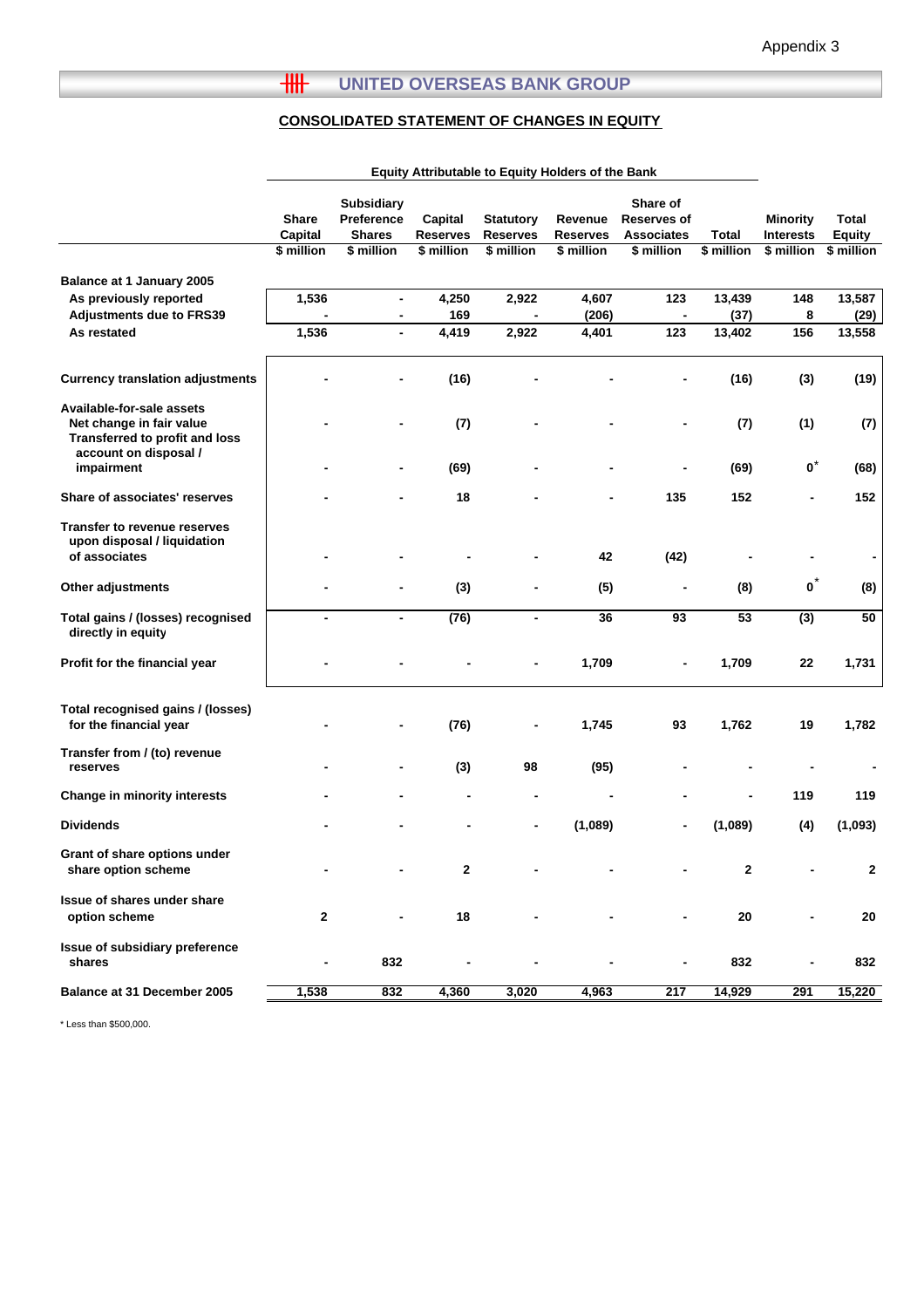# **HH UNITED OVERSEAS BANK GROUP**

# CONSOLIDATED STATEMENT OF CHANGES IN EQUITY

|                                                                              | Equity Attributable to Equity Holders of the Bank |                                   |                                     |                                   |                                                      |                     |                                             |                               |
|------------------------------------------------------------------------------|---------------------------------------------------|-----------------------------------|-------------------------------------|-----------------------------------|------------------------------------------------------|---------------------|---------------------------------------------|-------------------------------|
|                                                                              | Share<br>Capital<br>\$ million                    | Capital<br>Reserves<br>\$ million | Statutory<br>Reserves<br>\$ million | Revenue<br>Reserves<br>\$ million | Share of<br>Reserves of<br>Associates<br>$$$ million | Total<br>\$ million | Minority<br>Interests<br>$\sqrt{\$$ million | Total<br>Equity<br>\$ million |
| Balance at 1 January 2004                                                    | 1,572                                             | 4,242                             | 2,860                               | 4,465                             | 143                                                  | 13,282              | 155                                         | 13,437                        |
| Currency translation adjustments                                             |                                                   | (37)                              |                                     |                                   |                                                      | (37)                | $(0)^{*}$                                   | (37)                          |
| Share of associates' reserves                                                |                                                   |                                   |                                     |                                   | (19)                                                 | (19)                |                                             | (19)                          |
| Transfer to revenue reserves<br>upon disposal / liquidation<br>of associates |                                                   |                                   |                                     | $\mathbf{1}$                      | (1)                                                  |                     |                                             |                               |
| Other adjustments                                                            |                                                   | 3                                 |                                     |                                   |                                                      | 3                   | $0^*$                                       | 3                             |
| Total gains / (losses) recognised<br>directly in equity                      |                                                   | (34)                              |                                     | 1                                 | (20)                                                 | (53)                | $(0)*$                                      | (53)                          |
| Profit for the financial year                                                |                                                   |                                   |                                     | 1,452                             |                                                      | 1,452               | 15                                          | 1,466                         |
| Total recognised gains / (losses)<br>for the financial year                  |                                                   | (34)                              |                                     | 1,453                             | (20)                                                 | 1,399               | 15                                          | 1,414                         |
| Transfer from / (to) revenue reserves                                        |                                                   | (6)                               | 62                                  | (57)                              |                                                      |                     |                                             |                               |
| Change in minority interests                                                 |                                                   |                                   |                                     |                                   |                                                      |                     | (18)                                        | (18)                          |
| <b>Dividends</b>                                                             |                                                   |                                   | $\blacksquare$                      | (755)                             |                                                      | (755)               | (3)                                         | (758)                         |
| Share buy-back                                                               | (36)                                              | 36                                | $\overline{\phantom{a}}$            | (500)                             |                                                      | (500)               |                                             | (500)                         |
| Issue of shares under share<br>option scheme                                 | $\mathbf{1}$                                      | 11                                |                                     |                                   |                                                      | 12                  |                                             | 12                            |
| Balance at 31 December 2004                                                  | 1,536                                             | 4,250                             | 2,922                               | 4,607                             | 123                                                  | 13,439              | 148                                         | 13,587                        |

\* Less than \$500,000.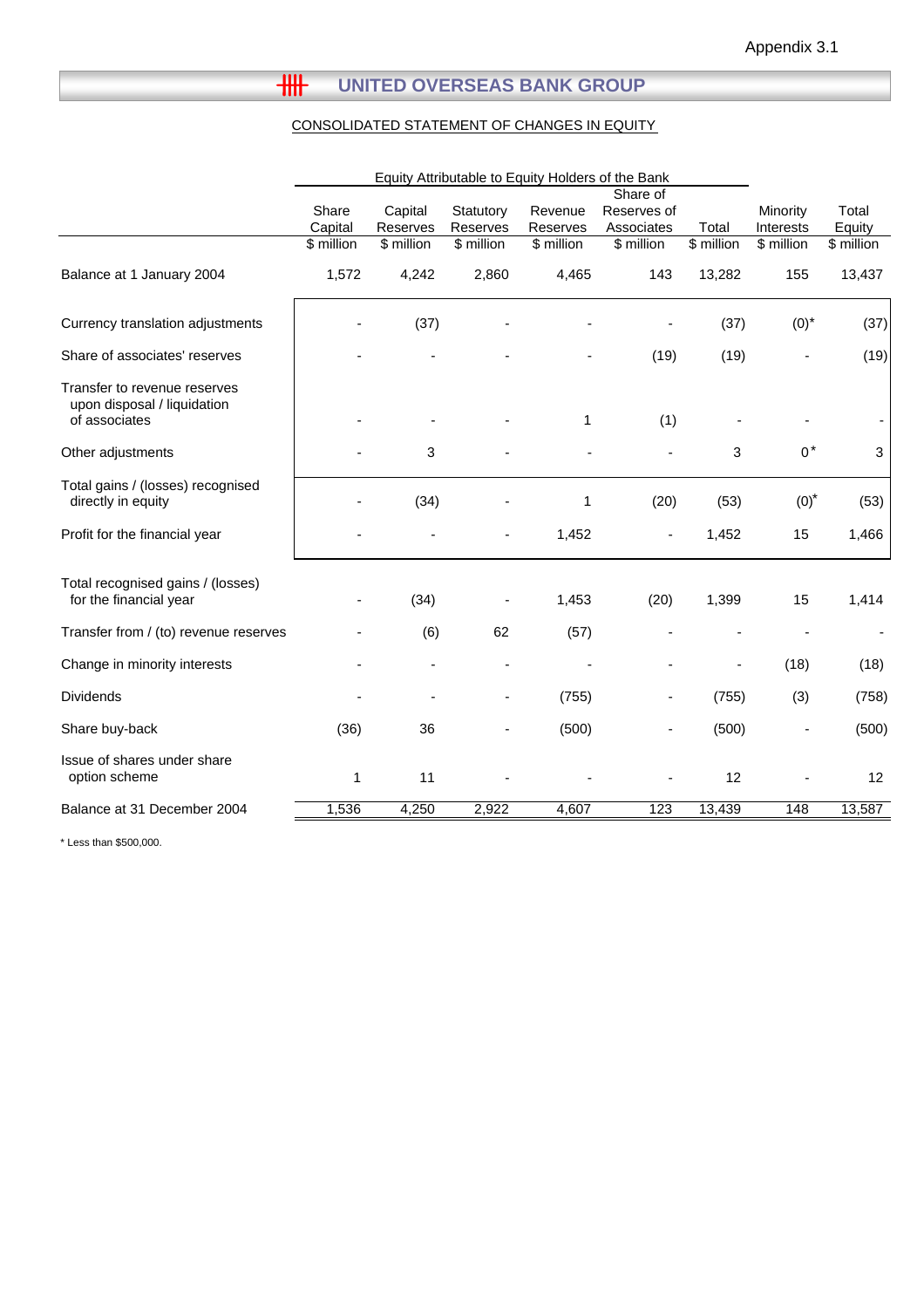#### $H$ **UNITED OVERSEAS BANK GROUP**

# **CONSOLIDATED CASH FLOW STATEMENT**

|                                                                                   | 2005           | 2004          |
|-----------------------------------------------------------------------------------|----------------|---------------|
|                                                                                   | \$ million     | \$ million    |
| Cash flows from operating activities                                              |                |               |
| Operating profit before amortisation and impairment charges                       | 2,337          | 2,032         |
|                                                                                   |                |               |
| Adjustments for                                                                   |                |               |
| Depreciation of fixed assets                                                      | 140            | 125           |
| Net gain on disposal of assets<br>Operating profit before working capital changes | (140)<br>2,336 | (96)<br>2,061 |
|                                                                                   |                |               |
| Changes in working capital                                                        |                |               |
| Increase in deposits                                                              | 5,538          | 12,665        |
| Increase in bills and drafts payable                                              | 41             | 14            |
| Increase / (decrease) in other liabilities                                        | 692            | (360)         |
| (Increase) / decrease in trading securities                                       | (143)          | 86            |
| Increase in placements and balances with banks and agents                         | (4, 377)       | (6, 385)      |
| Increase in trade bills and advances to non-bank customers                        | (1, 397)       | (935)         |
| Decrease / (increase) in government treasury bills and securities not             |                |               |
| qualifying as cash and cash equivalents                                           | 759            | (835)         |
| Increase in other assets                                                          | (877)          | (513)         |
| Cash generated from operations                                                    | 2,573          | 5,797         |
| Income tax paid                                                                   | (415)          | (366)         |
| Net cash provided by operating activities                                         | 2,157          | 5,431         |
|                                                                                   |                |               |
| Cash flows from investing activities                                              |                |               |
| Net cash flow on (acquisition) / disposal of                                      |                |               |
| Investment securities and associates                                              | (1, 310)       | (2,993)       |
| <b>Fixed assets</b>                                                               | (66)           | (63)          |
| Net cash inflow / (outflow) on acquisition of subsidiaries                        | 42             | (217)         |
| Acquisition of additional interests in subsidiaries                               | (49)           | (35)          |
| Net dividends received from associates                                            | 52             | 168           |
| Net cash used in investing activities                                             | (1, 330)       | (3, 140)      |
| Cash flows from financing activities                                              |                |               |
| Proceeds from issue of shares                                                     | 851            | 12            |
| Net (decrease) / increase in debts issued                                         | (81)           | 2,810         |
| Share buy-back                                                                    |                | (500)         |
| Dividends paid by the Bank                                                        | (738)          | (755)         |
| Dividends paid by subsidiaries to minority equity holders                         | (4)            | (3)           |
| Net cash provided by financing activities                                         | 28             | 1,564         |
|                                                                                   |                |               |
| Currency translation adjustments                                                  | (16)           | (37)          |
| Net increase in cash and cash equivalents for the financial year                  | 839            | 3,818         |
| Cash and cash equivalents at beginning of the financial year                      | 20,058         | 16,211        |
| Cash and cash equivalents at end of the financial year                            | 20,897         | 20,029        |
| Represented by:                                                                   |                |               |
| Cash, balances and placements with central banks                                  | 11,925         | 11,653        |
| Singapore Government treasury bills and securities ^                              | 6,884          | 6,653         |
| Other government treasury bills and securities ^                                  | 2,089          | 1,723         |
| Cash and cash equivalents at end of the financial year                            | 20,897         | 20,029        |
|                                                                                   |                |               |

\* Restated upon adoption of FRS39.

^ Excluding amount pledged under repurchase agreements.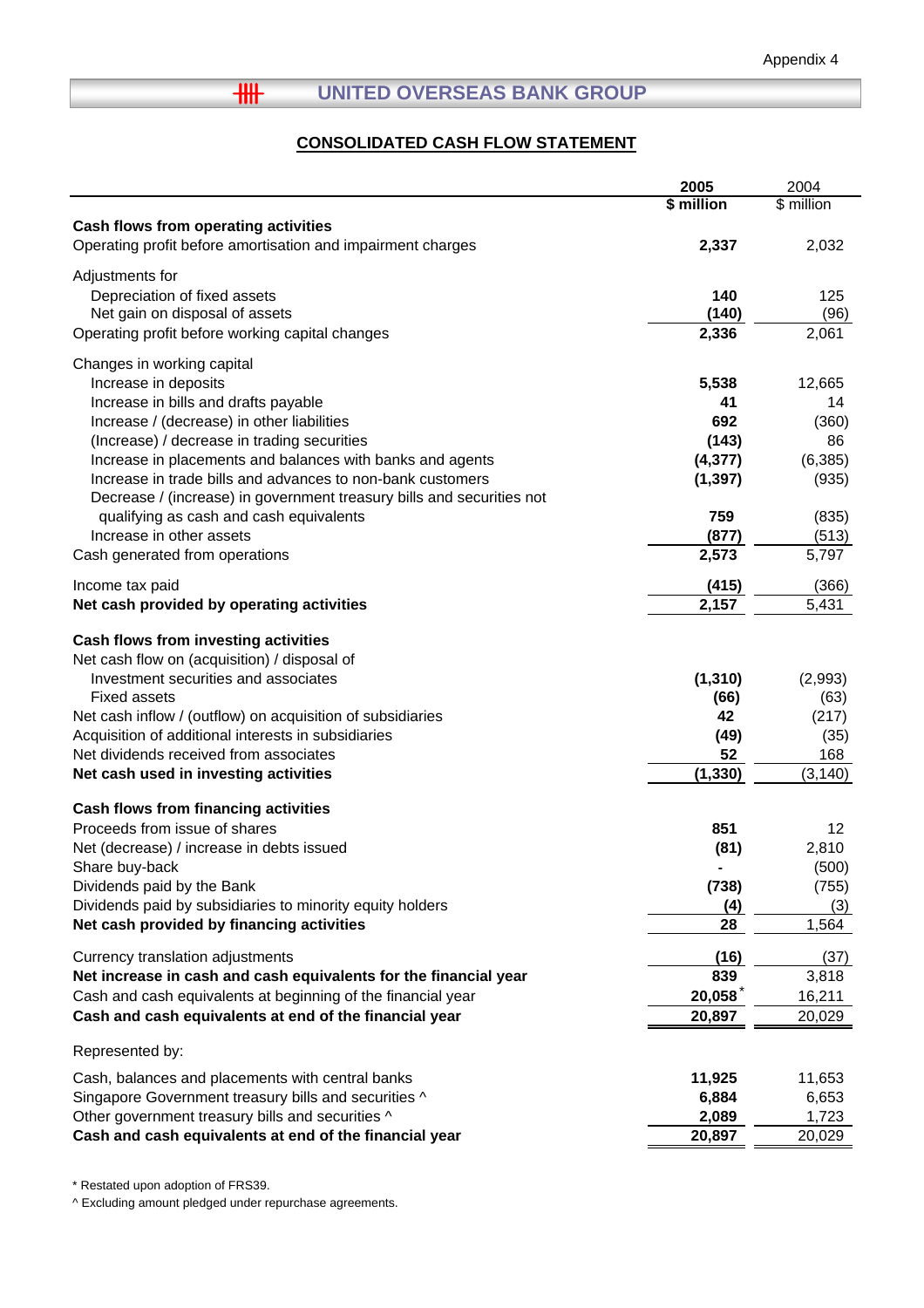## *Financial Risk Management*

The Group's business activities involve the use of financial instruments, including derivatives. These activities expose the Group to a variety of financial risks, mainly credit risk, foreign exchange risk, interest rate risk and liquidity risk.

Managing financial risks is an integral part of the Group's business. It is carried out centrally by the various specialist committees of the Group under delegated authority from the Board of Directors. These various specialist committees formulate, review and approve policies and limits on monitoring and managing risk exposures under their respective supervision. The major policy decisions and proposals approved by these committees are subject to review by the Executive Committee.

The Risk Management sector, which is independent of the business units, performs the role of implementing the risk management policies and procedures. Compliance officers in the business units ensure that each business unit puts in place the proper control procedures to ensure regulatory and operational compliance while the Middle Office (under Finance Division) enforces compliance of trading policies and limits by the trading desks at Global Treasury. This is further enhanced by the periodic risk assessment audit carried out by the Group Audit.

#### **Credit Risk**

Credit risk is defined as the potential loss arising from any failure by a borrower or a counterparty to fulfil their financial obligations as and when they fall due. Credit risk is inherent in lending, trade finance, investments, treasury activities and other credit-related activities undertaken by the Group.

The Credit Committee, under delegated authority from the Board of Directors, deals with all credit, as well as country / transfer risk matters, including approval of credit applications, formulation of credit policies and the review of existing credit facilities.

The Group has in place a disciplined process to regularly monitor, review and report its portfolio risks for the timely recognition of asset impairment, recovery action and the avoidance of undue concentration. These include large credit exposures by obligors, aggregate exposure levels to individual groups and sectors, security types, internal credit ratings, industry exposures, level of non-performing loans, appropriateness of classification, adequacy of provisioning and country risk concentrations.

In respect of other credit risk activities such as money market transactions and financial derivatives, the Group has counterparty risk policies that set out approved counterparties with whom the Group may transact and their respective transaction limits.

Exposure to credit risk is also managed in part by obtaining collateral or right to call for collateral when certain thresholds are exceeded, the right to terminate transactions upon the occurrence of unfavourable events, the right to reset the terms of transactions after specified time periods or upon the occurrence of unfavourable events, and entering into netting agreements with counterparties that permit the Group to offset receivables and payables with such counterparties.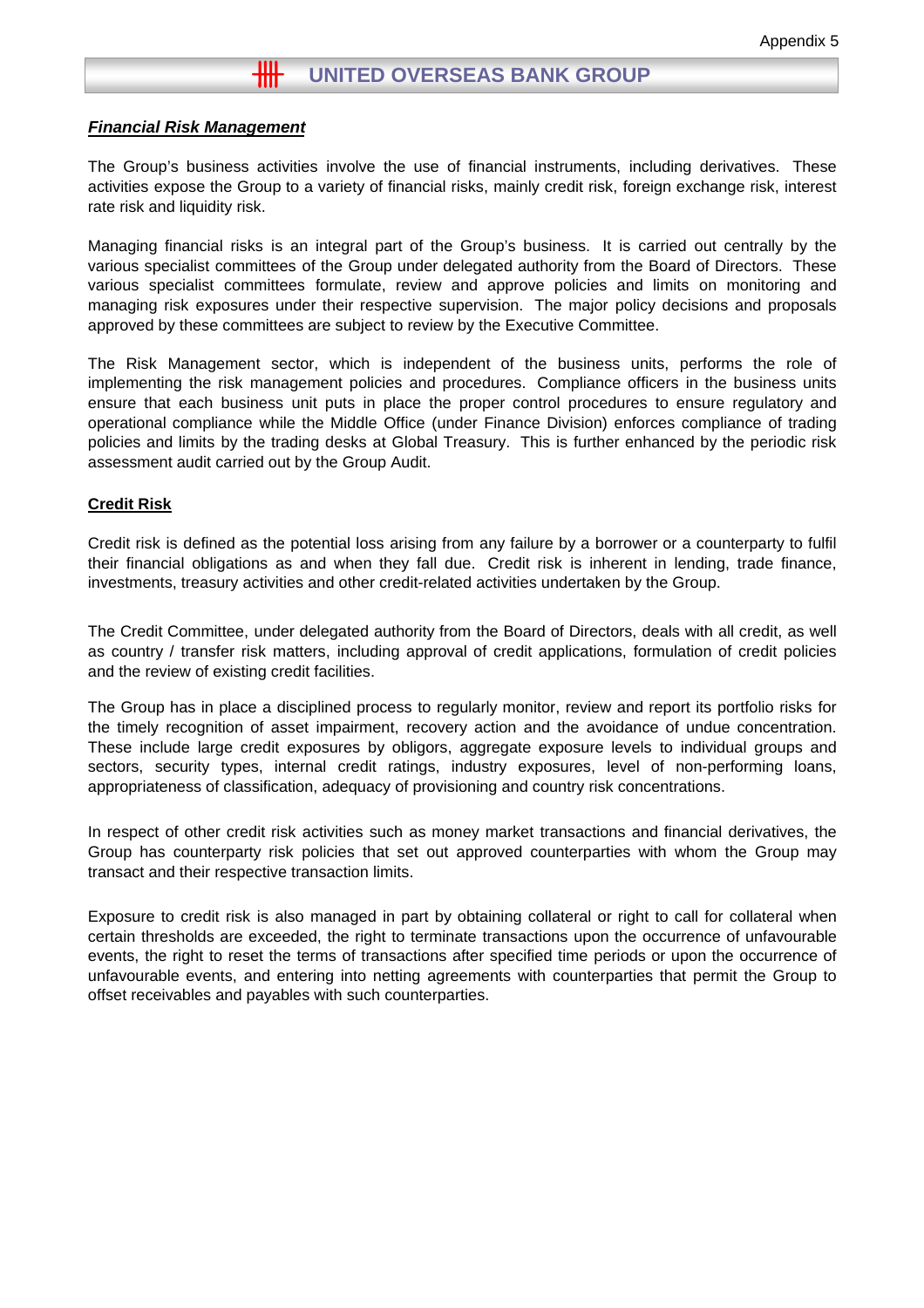# *Financial Risk Management*

#### **Foreign Exchange Risk**

Foreign exchange risk is the risk to earnings and value of foreign currency assets, liabilities and financial derivatives caused by fluctuations in foreign exchange rates.

The Group's foreign exchange exposures comprise trading, non-trading and structural foreign exchange exposures arising from overseas investments. Foreign exchange non-trading exposures are principally derived from customer businesses. Structural foreign currency exposures are represented by the net asset values of its overseas branches, share of the net asset values of its overseas subsidiaries and associates, and long-term investment in overseas properties. The Group utilises mainly foreign currency forwards and swaps to hedge its foreign exchange exposures. Where possible, foreign investments are funded in the functional currencies of the respective locations to mitigate structural foreign currency exposures.

Foreign exchange risk is managed through risk limits and policies approved by the Asset Liability Committee. These limits and policies, such as exposure by currency and total overnight and intra-day positions, are independently monitored on a daily basis by Middle Office.

#### **Interest Rate Risk**

Interest rate risk is the risk to earnings and economic value of the Group caused by fluctuations in interest rates.

Interest rate exposure arises from the differences in maturities and repricing dates of assets, liabilities and off-balance sheet items. These mismatches are actively monitored and managed as part of the overall interest rate risk management process which is conducted in accordance with the Group's policies as approved by the Asset Liability Committee.

## **Liquidity Risk**

Liquidity risk is the risk that the Group is unable to meet its financial obligations as and when they fall due, such as upon maturity of deposits and draw-down of loans.

The Group manages liquidity risk in accordance with a framework of liquidity policies, controls and limits approved by the Asset Liability Committee. The main objectives are honouring all cash outflow commitments on an on-going basis, satisfying statutory liquidity and reserve requirements, and avoiding raising funds at market premiums or through forced sale of assets. These controls and policies include setting of cashflow mismatch limits, monitoring of liquidity early warning indicators, stress test analysis of cashflows in liquidity crisis scenarios and establishment of a comprehensive contingency funding plan. The Group is also required by the respective local regulators to maintain a certain percentage of its liability base in the form of cash and other liquid assets as a buffer against unforeseen liquidity requirements.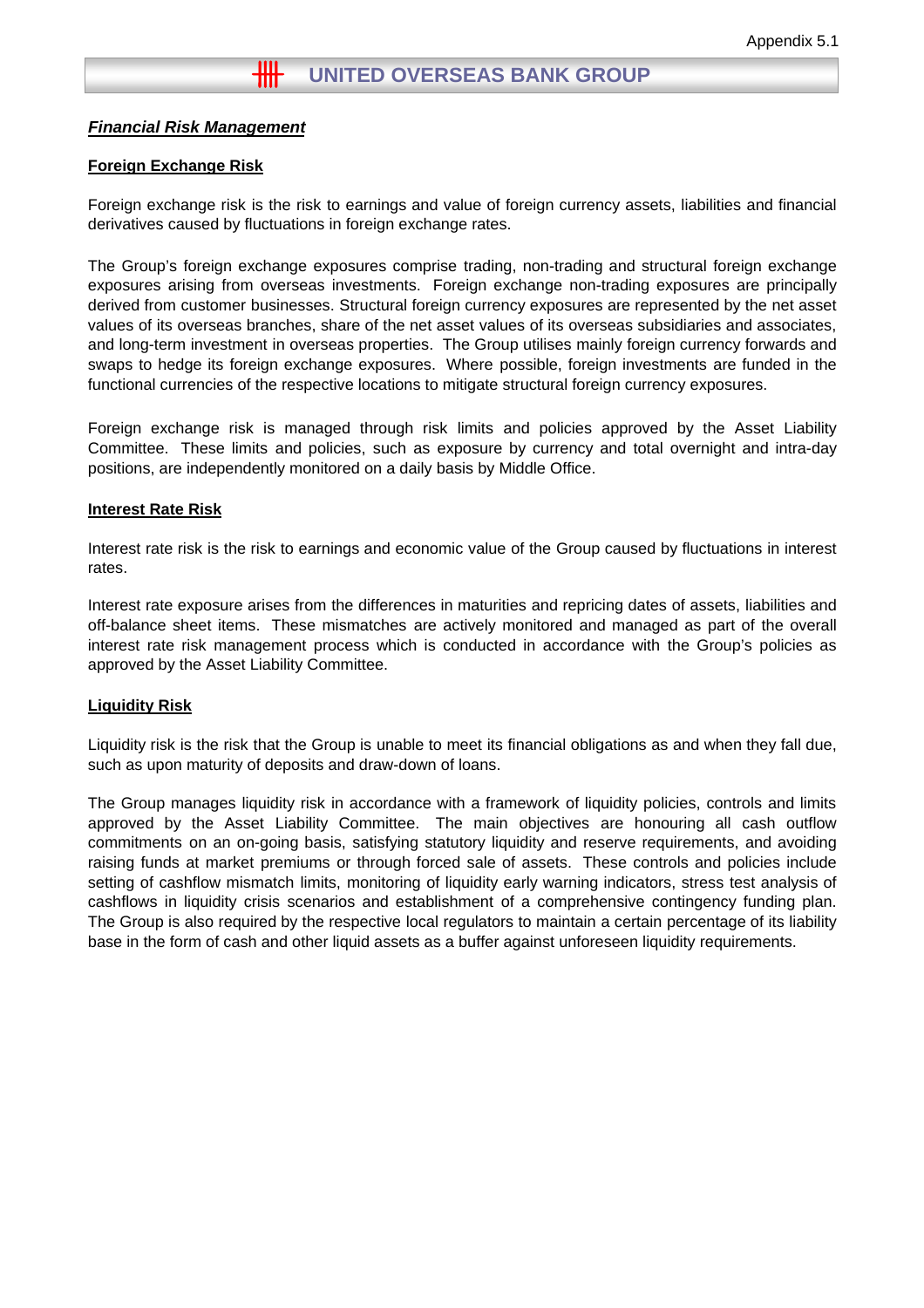# **HH** UNITED OVERSEAS BANK GROUP

#### *Value-at-Risk (VaR)*

The Group's Daily Diversified VaR as at 31 December 2005 was \$4.44 million, comprising 46% interest rate risk (including credit spread risk), 36% foreign exchange risk and 18% equity / volatility risk.





The Group's Daily Diversified VaR for 2005, averaging \$5.67 million, ranged between a low of \$3.30 million and a high of \$9.93 million:

| <b>Group Daily Diversified VaR (\$ million)</b> | 31-Dec-05 | High      | Low       | Average |
|-------------------------------------------------|-----------|-----------|-----------|---------|
| Interest rate                                   | 3.30      | 9.79      | 2.42      | 4.97    |
| Foreign exchange                                | 2.61      | 4.62      | 0.74      | 2.04    |
| <b>Equity / volatility</b>                      | 1.30      | 3.44      | 0.98      | 1.87    |
| <b>Diversification effect</b>                   | (2.77)    | <b>NM</b> | <b>NM</b> | (3.21)  |
| <b>Total VaR</b>                                | 4.44      | 9.93      | 3.30      | 5.67    |
|                                                 |           |           |           |         |
| Group Daily Diversified VaR (\$ million)        | 31-Dec-04 | High      | Low       | Average |
| Interest rate                                   | 7.97      | 9.55      | 0.39      | 3.48    |
| Foreign exchange                                | 1.09      | 3.34      | 0.52      | 1.38    |
| Equity / volatility                             | 1.00      | 4.16      | 0.41      | 1.58    |
| Diversification effect                          | (2.39)    | <b>NM</b> | <b>NM</b> | (2.03)  |
| <b>Total VaR</b>                                | 7.71      | 10.02     | 2.07      | 4.39    |

NM denotes not meaningful to compute diversification effect because the high and low may occur on different days for different risk types.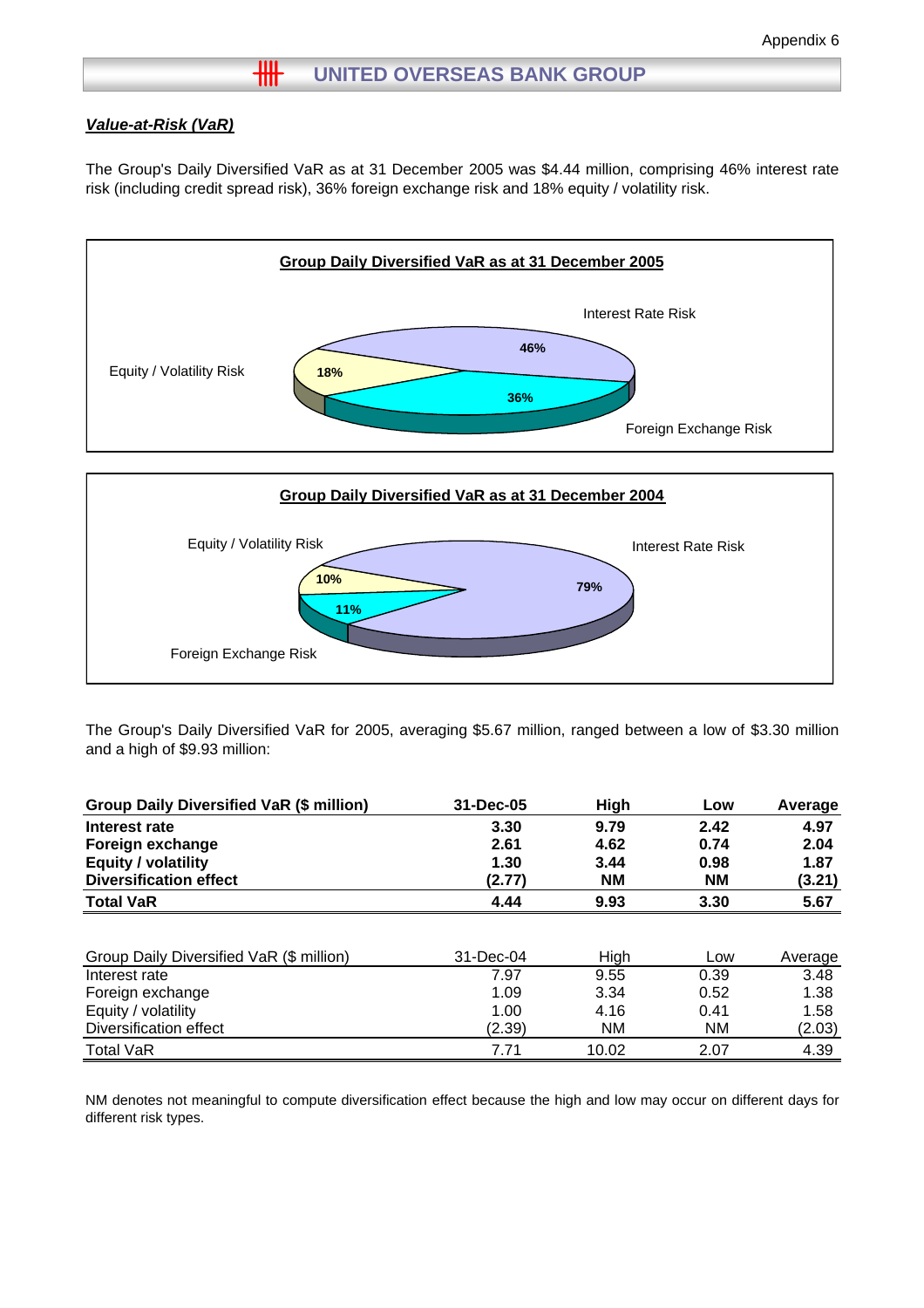# *Value-at-Risk (VaR)*